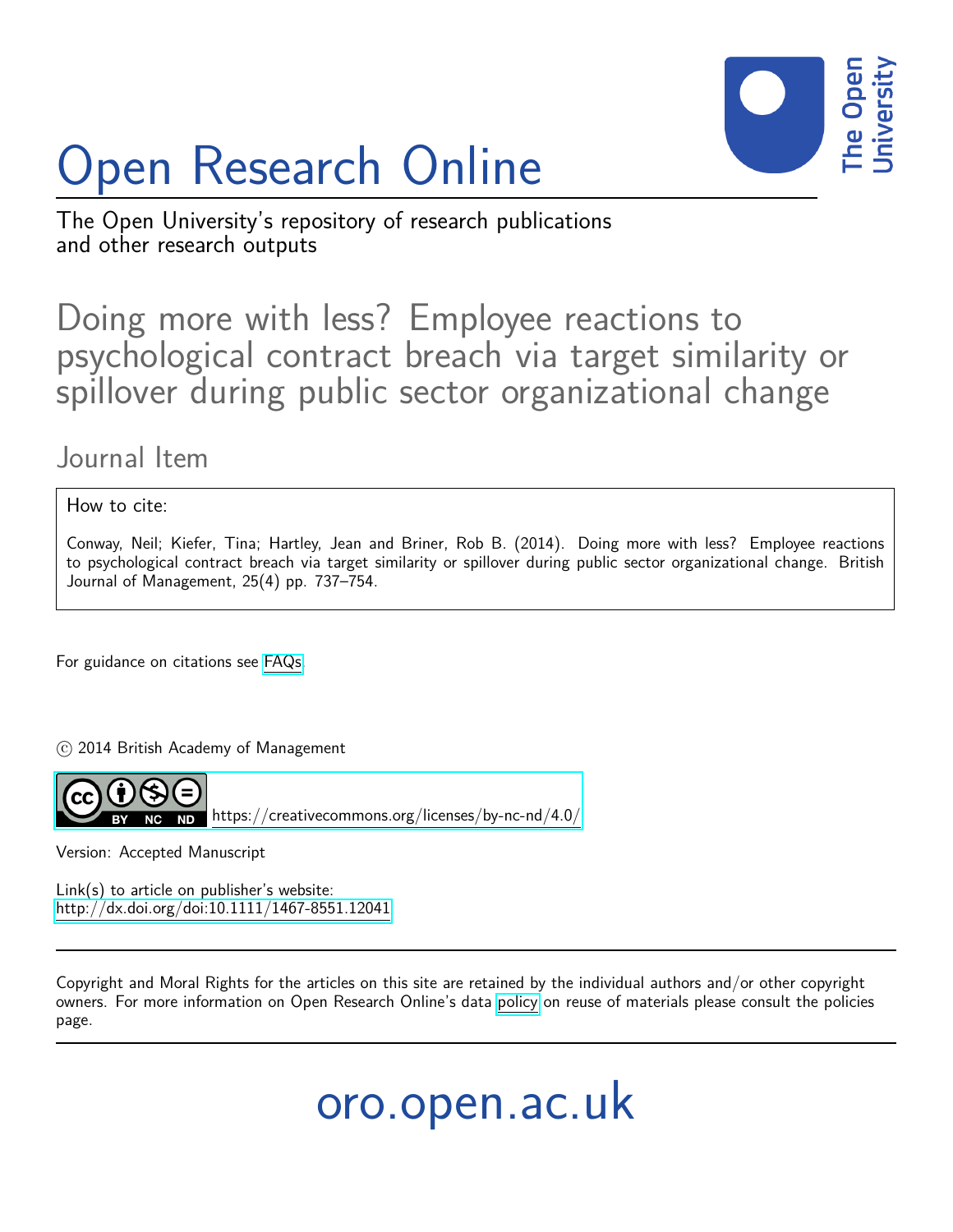## **Doing more with less? Employee reactions to psychological contract breach via target similarity or spill-over during public sector organizational change.**

Neil Conway (corresponding author) Royal Holloway, University of London, Egham, TW20 0EX [n.conway@bbk.ac.uk](mailto:n.conway@bbk.ac.uk) Telephone: (44) 01784 276412

> Tina Kiefer Warwick Business School University of Warwick Coventry CV4 7AL United Kingdom Phone: +44 (0)24 7652 2308 Email: [tina.kiefer@wbs.ac.uk](mailto:tina.kiefer@wbs.ac.uk)

Jean Hartley The Open University Business School Walton Hall Milton Keynes United Kingdom MK7 6AA Tel: +44 (0) 1908 655 888 Fax: +44 (0) 1908 655 898 Email: [jean.hartley@open.ac.uk](mailto:jean.hartley@open.ac.uk)

Rob B Briner School of Management University of Bath Bath BA2 7AY United Kingdom Phone: +44 (0)1225 386742 Email: rbb25@management.bath.ac.uk

#### **This articles has been published in:**

Conway, N., Kiefer, T., Hartley, J., & Briner, R. B. (2014). Doing More with Less? Employee Reactions to Psychological Contract Breach via Target Similarity or Spillover during Public Sector Organizational Change. British Journal of Management, 25: 737–754. doi: 10.1111/1467-8551.12041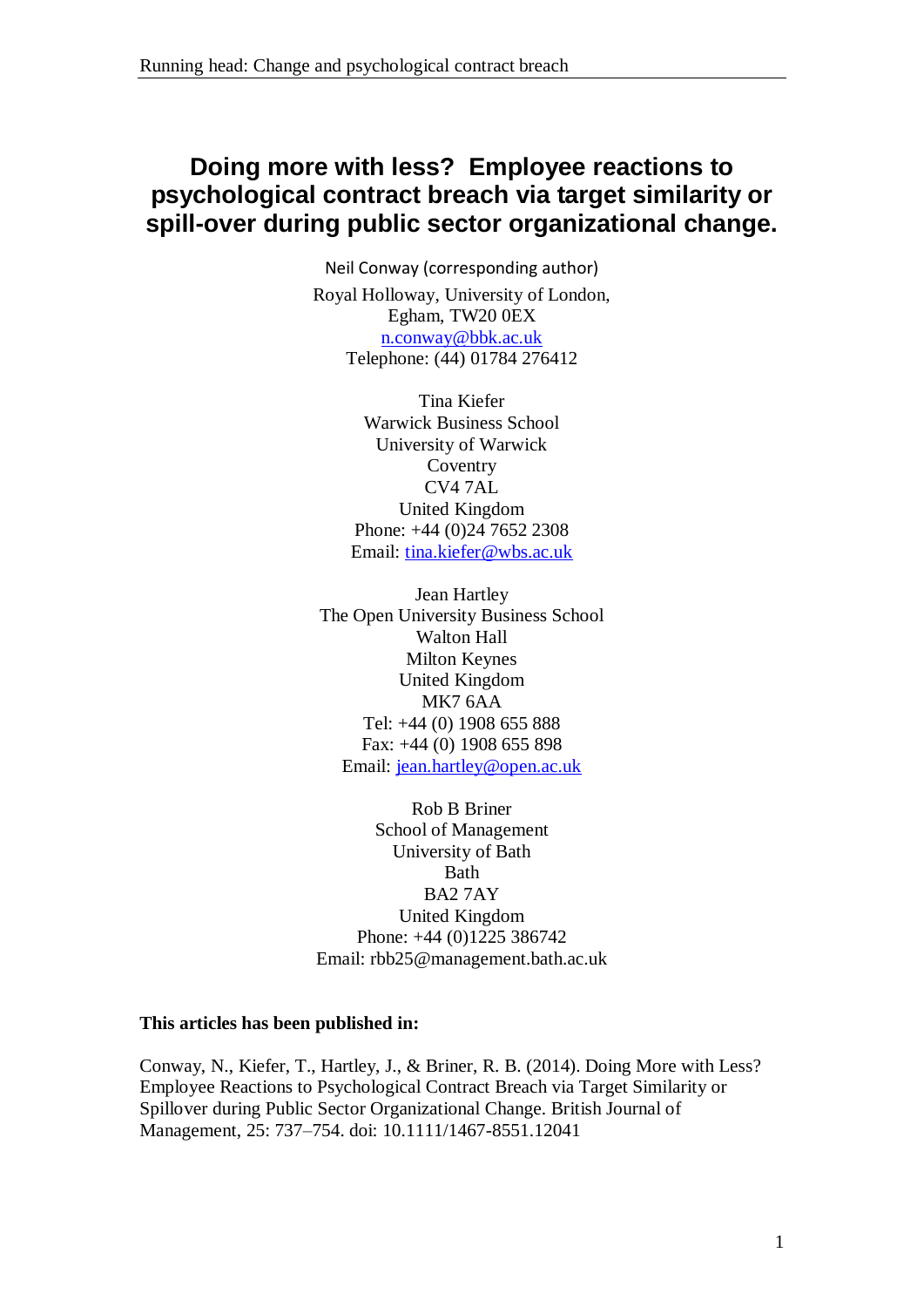#### **Author biographies:**

Neil Conway is a Professor in Organizational Behavior in the Department of Management, Royal Holloway. His current research interests include the psychological contract, forms of employment contract, work motivation and everyday workplace affect and behaviour.

Tina Kiefer is Associate Professor in Organizational Behaviour at Warwick Business School (International Centre for Governance and Public Management). She received her PhD from the University of Fribourg (Switzerland). Her current research interests include the experience of organizational change, emotions at work and leadership.

Jean Hartley is Professor of Organizational Analysis at the Open University and Visiting Professor in Public Management at the Australian and New Zealand School of Government. Her PhD is from the University of Manchester. Her research interests are in public leadership and in innovation and organizational change in public service organizations.

Rob Briner is Professor of Organizational Psychology at the School of Management, University of Bath. His research interests include the psychological contract, evidence-based management, emotion, ethnicity, everyday behaviour at work, and work-nonwork links.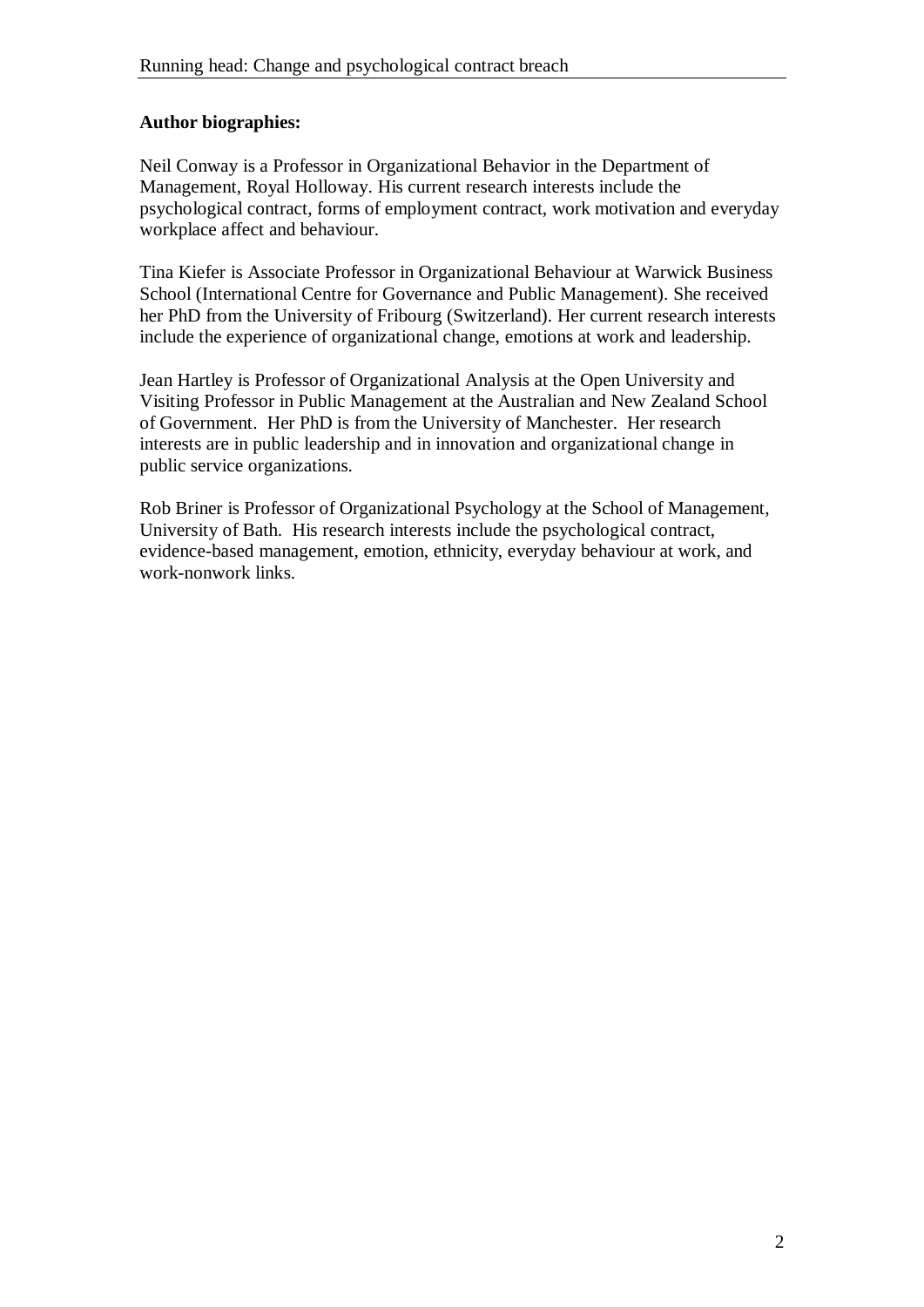# **Doing more with less? Employee reactions to psychological contract breach via target similarity or spill-over during public sector organizational change.**

#### **Abstract**

Many countries are facing the twin pressures of austerity and recession following the 2007-2008 global financial crisis. This paper uses the UK public sector and a major national announcement of budget cuts signalling extensive organizational cutbacks as its setting. We examine (a) whether organizational changes following the national announcement affect public sector employees' psychological contract breach and (b) whether employee reactions to psychological contract breach are consistent with the target similarity model and vary across foci, namely the organization, co-workers, and public service users and (c) whether some of these relationships are moderated by job insecurity or public sector commitment. We collected longitudinal survey data before and after the announcement of budget cuts, using a sample of 340 employees from a range of public organizations and locations. Results largely confirm the hypotheses. Increases in organizational change predicted psychological contract breach, which in turn predicted decreases in contributions towards the organization; however, contributions towards co-workers and public service users were unaffected, which can be explained with a target similarity, rather than a spillover, model. Furthermore, the relationship between breach and employee behaviors directed toward the public was moderated by job insecurity and public sector commitment.

#### **Keywords**

Psychological contract breach; organizational change; organizational commitment, organizational citizenship behaviours; target similarity model; spill-over; public service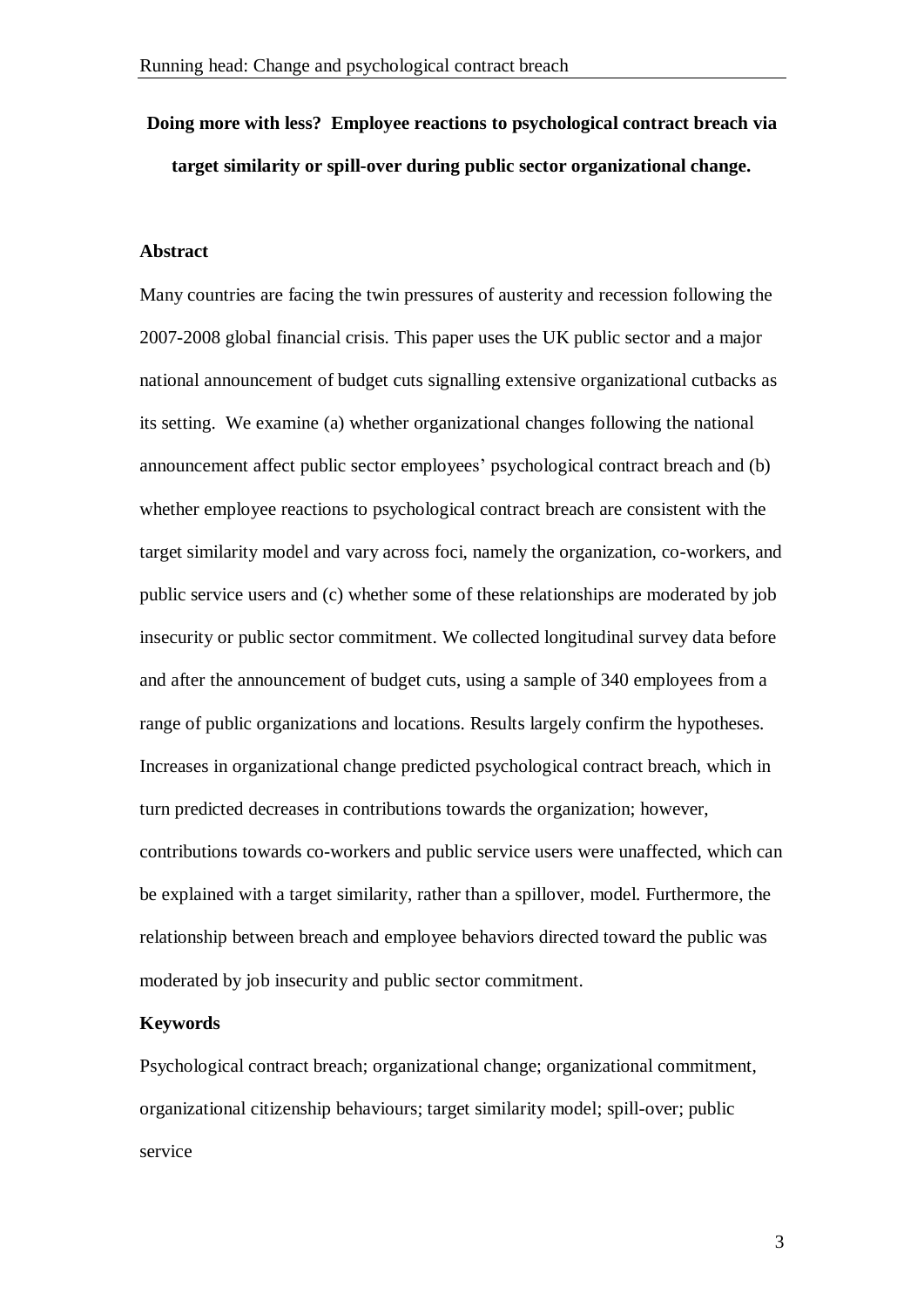#### **Introduction**

The concept of the psychological contract has a long history in organizational behaviour, having been introduced by Argyris and Levinson over fifty years ago (Argyris, 1960; Levinson et al., 1962). More recently, Rousseau's (1989) major reconceptualization of the psychological contract contributed to its current status as a key framework for understanding the employment relationship in both academic and practitioner literatures. A major reason for the increasing interest in the psychological contract at that time was its perceived value in explaining employees' responses to the significant changes to employment relationships caused by increased global competition and consequent organizational changes such as cost-cutting initiatives (e.g., redundancies) and restructuring (e.g., Herriot, Manning & Kidd, 1997; Noer, 1993). Such organizational changes were viewed as a breach of promises made by organizations to employees, causing employees to feel violated, question their commitment and experience reductions in motivation and morale (Herriot et al., 1997). This account of major organizational change destabilizing employment relationships was examined in both private and public sectors (Coyle-Shapiro & Kessler, 2003; Guest, & Conway, 2001; Kessler & Coyle-Shapiro, 1998). This reasoning, though frequently re-iterated, was never actually tested empirically using rigorous designs, such as longitudinal surveys of change interventions. Furthermore, the main focus of previous research has been on the effects of psychological contract breach on employee contributions towards the organization rather than towards other targets such as co-workers or customers/public service users. This paper principally addresses these gaps by providing a more precise analysis of whom employees target when they perceive psychological contract breach following organizational change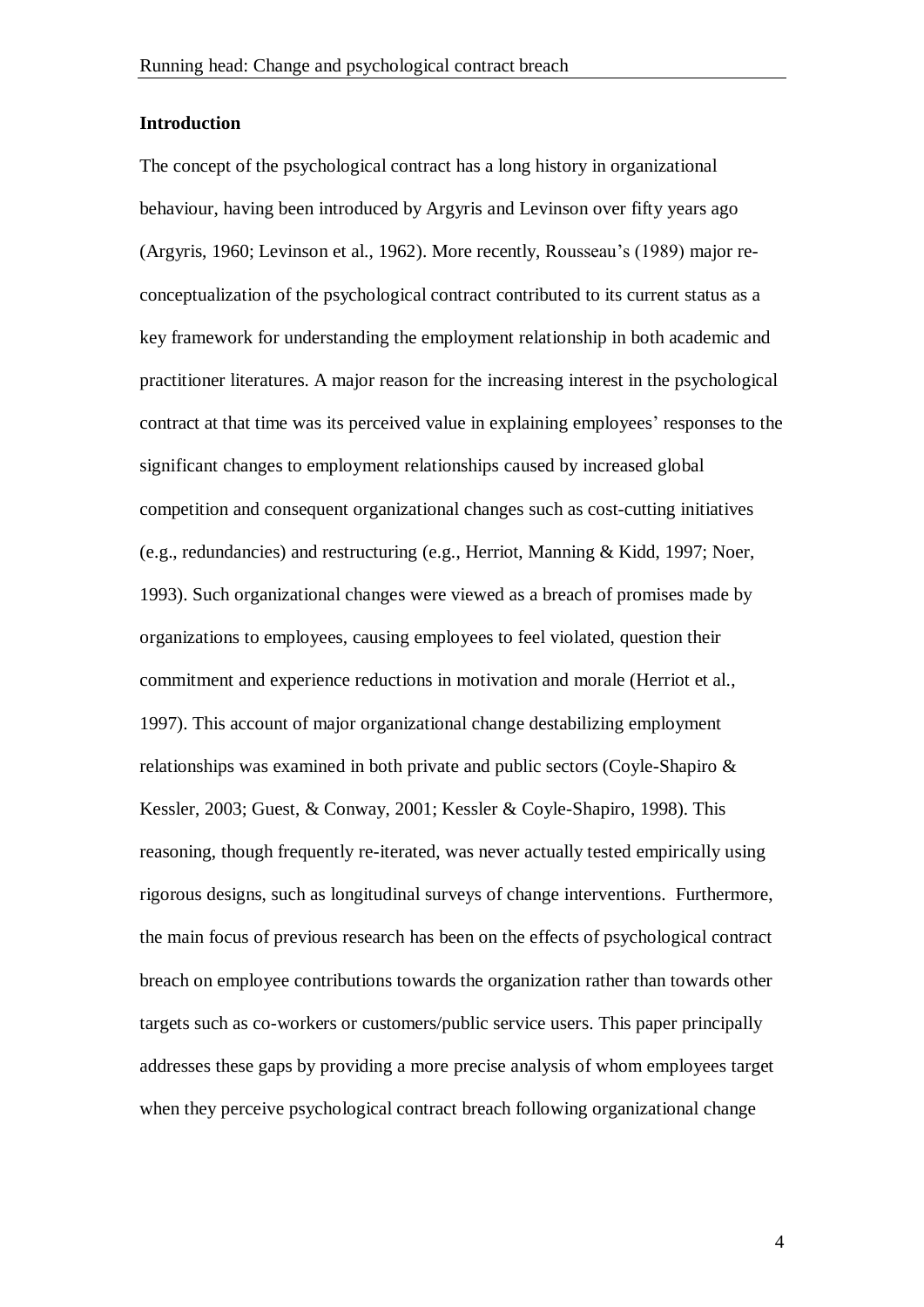and by examining moderators of their reactions, using a longitudinal design with data collected before and after a national announcement of substantial budget reductions.

The setting for this investigation of the psychological contract is the UK public sector, which has undergone extensive and substantial organizational changes due both to recession and the incoming government's 2010 austerity measures for public service organizations. It is predicted that UK public organizations will continue to undergo organizational change as swingeing spending cuts of, on average, 25% over four years are implemented (Office for Budget Responsibility, 2010). Organizations in the public, private and voluntary sectors in many countries around the world are again facing considerable pressures, emanating from the recent (2007-2008) global financial crisis, which has led to austerity for a number of societies, linked with recession, and thereby affecting most sectors of employment (Crotty, 2009; Dolton & Makepeace, 2011).

The purpose of the present paper is to consider how employees react to psychological contract breach following organizational change, by examining whether and the extent to which employee reactions vary across targets and whether employee reactions are moderated by salient contextual features. More specifically, this paper aims to examine (a) whether organizational changes following the announced austerity cuts do create employee psychological contract breach for public sector employees; and (b) whether the effects of psychological contract breach vary across targets, namely the organization, co-workers, and public service users (in the form of employee service delivery behaviour); and (c) whether certain relationships are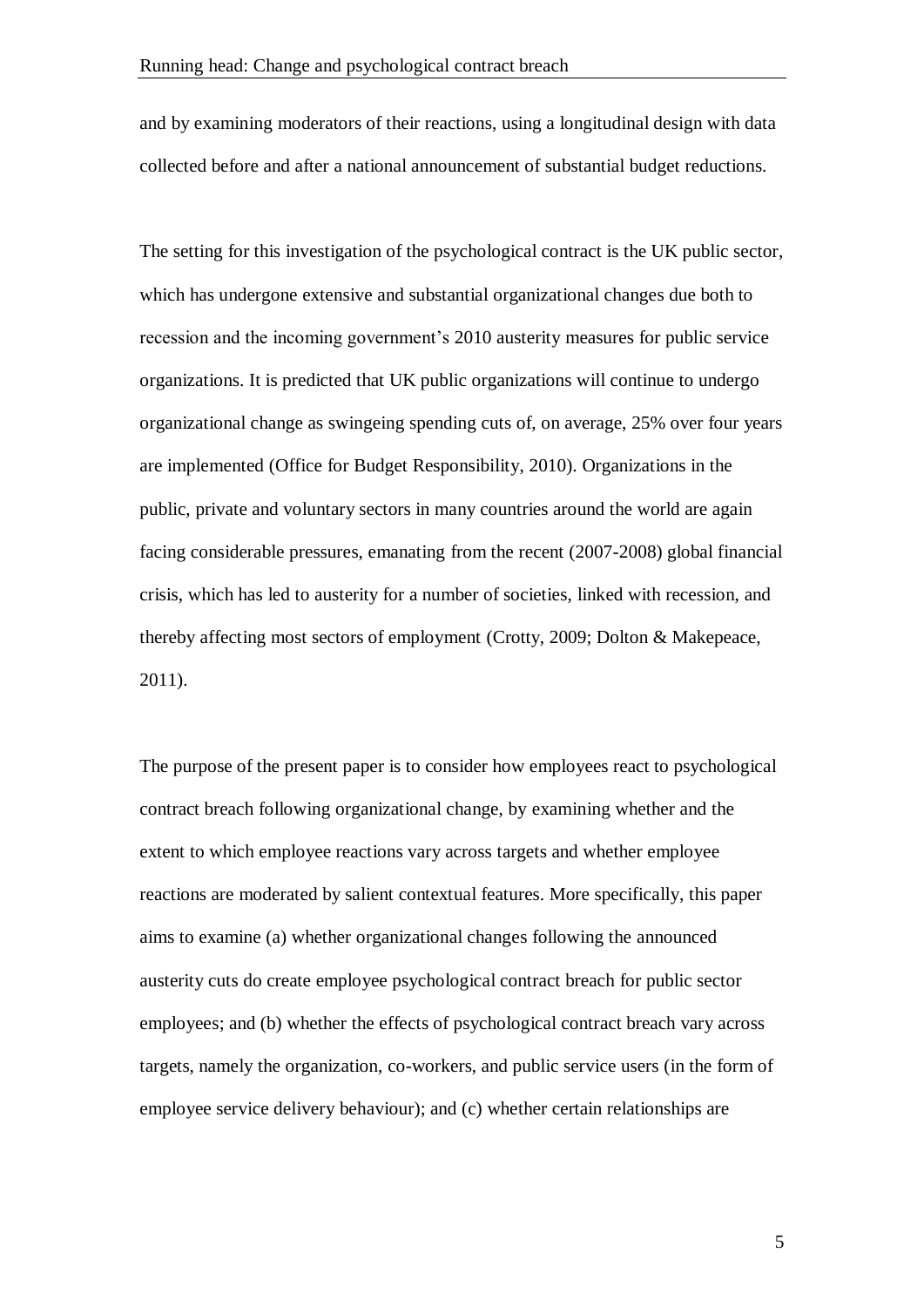moderated by the salient contextual features of job insecurity and public sector commitment. In doing so we make three major contributions.

First, our principal contribution is to respond to recent calls to examine distinctions between the targets of employee contributions when considering social exchange relationships and to explore whether behaviour in one social exchange relationship can have consequences for other social exchange relationships (Bordia et al., 2010; Lavelle, Rupp, & Brockner, 2007). We draw on the target similarity model (Lavelle, Rupp, & Brockner, 2007) and predict that employee responses to psychological contract breach by the organization will differ across foci such that employees will mainly retaliate against the organization, less so against public service users and not at all against co-workers. We compare contributions targeted towards the organization (organizational commitment and organizational citizenship behaviour towards the organization,  $OCBO$ <sup>1</sup>, towards co-workers (organizational citizenship behaviour towards individuals, i.e., helping behaviours, OCBI) (Dalal et al., 2009) and towards service users. In our setting service users are the public (organizational citizenship behaviour toward the customer, in this case public service user, OCBP), given that service quality has been portrayed as important in public sector organizational change (Ferlie, Hartley and Martin, 2003, Ashburner, Ferlie and Fitzgerald, 1996; Martin, 2003; Jas and Skelcher, 2005). Employee contributions towards organizations, coworkers and public service users are likely to be vital during cost-cutting organizational change when organizations turn to their employees to 'go the extra

<sup>&</sup>lt;sup>1</sup> The term "organizational citizenship behavior" refers to a large body of research on extra-role or citizenship behaviors at work. However, citizenship has different denotations and connotations in the public management field (where citizens are members of a democratic society). In order to eliminate confusion over the term "citizen" among readers from those different areas of literature, we refer to "citizen of a society" as "members of the public". We use the widely known and accepted term "organizational citizenship behaviors (OCB)" to describe extra-role behaviors (e.g. Dalal et al., 2009), with varying targets.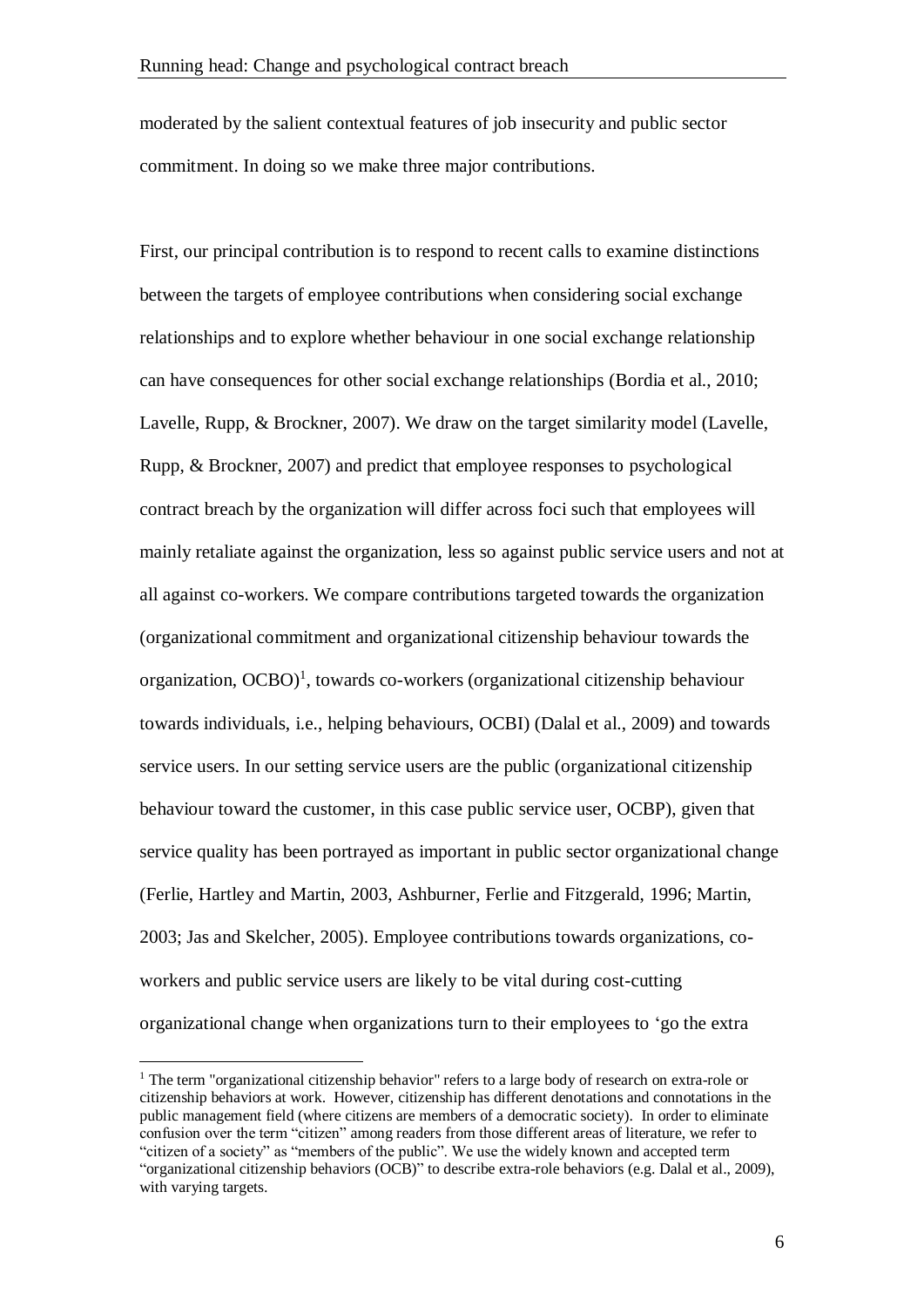mile' to cover for lost resources and to accept less favourable terms and conditions while still providing a high quality service ("doing more with less").

In addition to exploring whom employees target following psychological contract breach, we also consider salient contextual features that may moderate employee reactions to breach. For our second contribution we examine two previously untested moderators of the relationship between psychological contract breach and employee contributions, job security and public sector commitment, to clarify when employees are more likely to withdraw their contribution. The common assumption that psychological contract breach reduces employee contributions may be less evident during a period of austerity and recession. Reduced job security may moderate employees' withdrawal of contributions following psychological contract breach, as employees fear further jeopardizing their employment prospects. Further, commitment towards the public sector (Brewer, Selden, Facer & Rex, 2002) may also moderate the relationship between breach and withdrawal of contributions, because employees with strong public sector commitment may choose to sustain their behaviour towards the public even when they have experienced breach by the organization.

Third, we contribute to research in the public management field by providing empirical insight into how pursuing austerity measures can affect employee attitudes and behaviours toward organizations, co-workers, and public service users. The 2010 government announcement of austerity measures in the form of severe budget cuts will force a range of different types of public sector organizations (e.g. local government, health, police) to implement massive organizational changes. We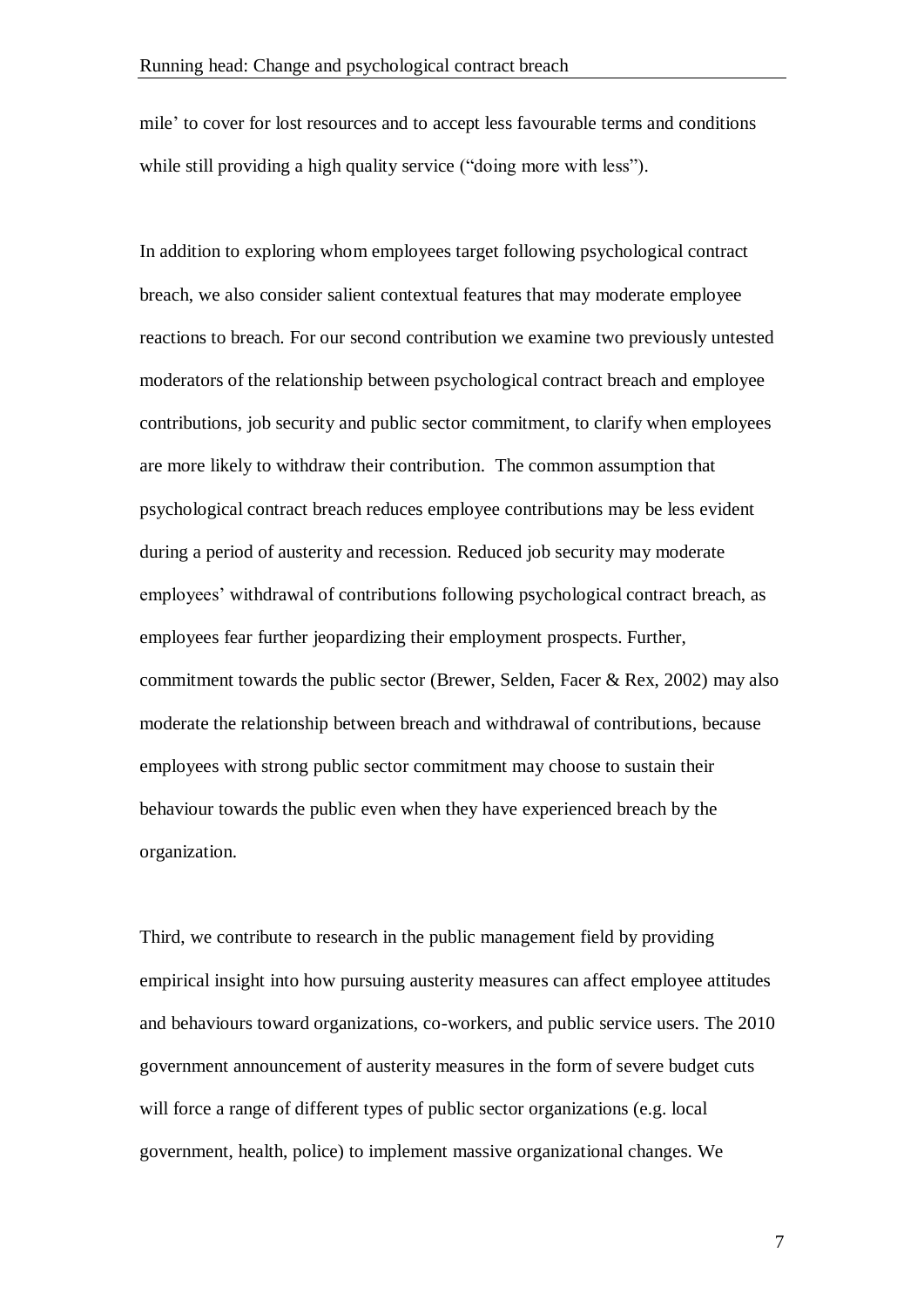examine whether and how the behaviors of employees in the public sector toward different targets vary following psychological contract breach. We are aware that public and private sector employees may differ in their reactions to breach, particularly behaviors towards public service users. This is theoretically relevant given that users of public services may sometimes be 'customers' but may also be clients, co-producers and citizens, sometimes simultaneously, as noted by a number of researchers (Needham, 2006; Alford, 2009; Newman and Clarke, 2009). The different status of service users may evoke different attitudes and behaviors from service providers, due to public service motivation (Brewer et al, 2002; Needham, 2006; Perry and Wise, 1990) and because this may be seen by employees as relational not transactional interaction given that some service users may be perceived as vulnerable.

In summary, we test a framework linking organizational change to psychological contract breach over time, and draw on the target similarity model to predict how psychological contract breach affects employee contributions towards the organization (organizational commitment, OCBO), co-workers (OCBI) and public service users (OCBP). We further argue that certain relationships are moderated by job security and public sector commitment. We use longitudinal survey data gathered closely before and after the announcement of the Government's wide-ranging budget cuts to the public sector, using a sample of a wide range of employees across organizations and locations within the public sector.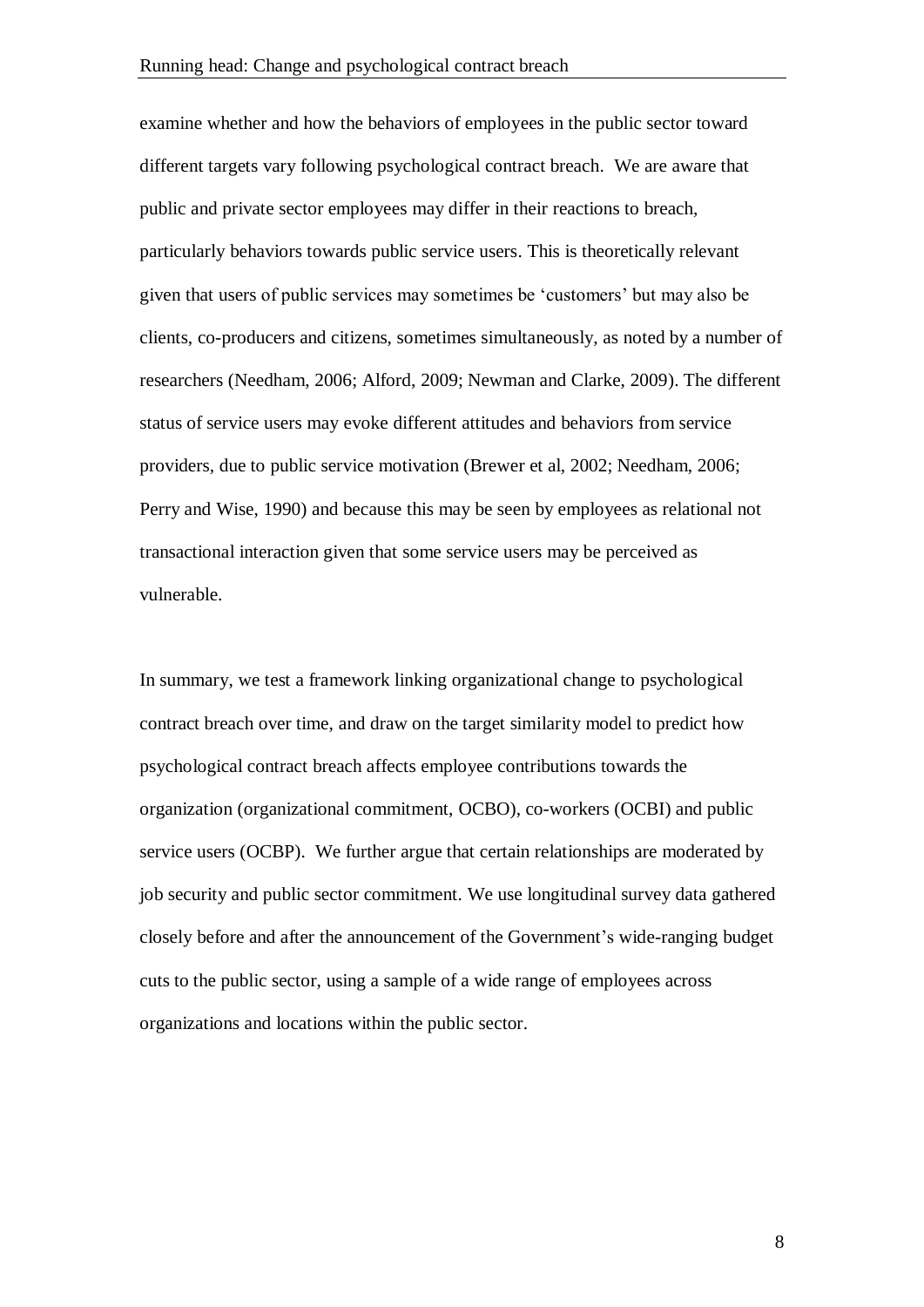#### **Organizational change and psychological contract breach**

Many researchers view the psychological contract as important for understanding how macro and micro organizational changes affect employees. The psychological contract has been used to examine the impact of certain specific types of change including downsizing (Feldheim, 2007), outsourcing (Ågerfalk & Fitzgerald, 2008; Koh, Ang & Straub, 2004), and major restructuring (Chaudhry, Coyle-Shapiro and Wayne, 2011), where findings show that organizational change violates promises made by organizations. In our research context, many organizational changes were likely to follow from the government's austerity measures for public service organizations, such as redundancies, revenue cutbacks, pay freezes, changes to strategy, cutbacks in services provided, department mergers, and so on. Multiple changes were therefore occurring simultaneously, akin to a "cacophony of change" (Dutton et al., 2001, p. 716). We expect that the more organizational changes employees experience, the greater the disruption to their psychological contracts and that this psychological process is common in employees across all sectors and industries (Farmer & Fedor, 1999). On the other hand, breaches may be particularly evident for public sector employees, who traditionally have been somewhat more (though not entirely) protected from economic cycles. However, this needs to be balanced alongside evidence that public service employees have, like private sector employees, undergone a long period of change (Coyle-Shapiro & Kessler, 2003).

*Hypothesis 1: Organizational change predicts psychological contract breach over time.*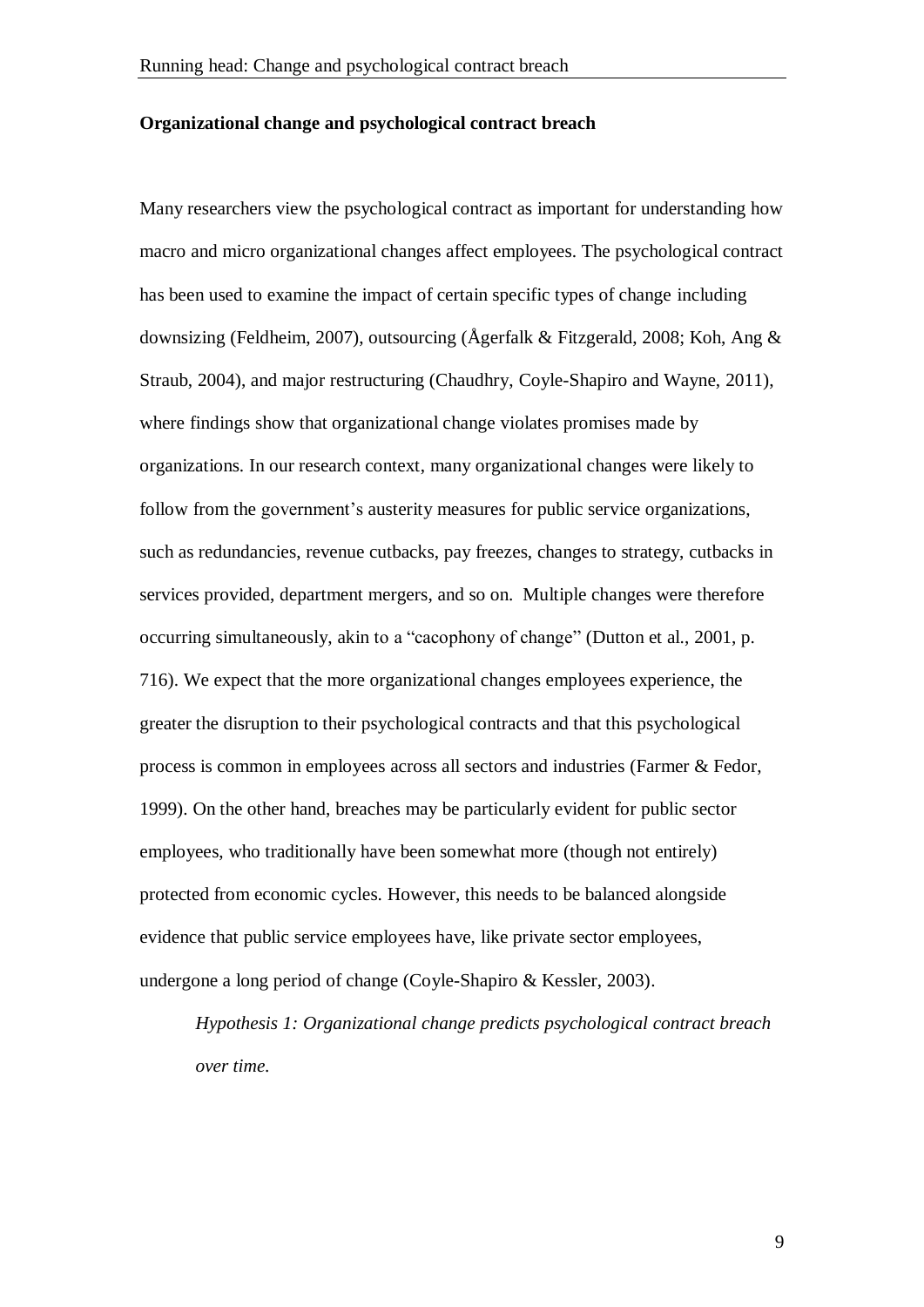# **The differential effects of psychological contract breach on employee contributions toward the organizations, co-workers, and public service users**

We consider four outcomes related to three targets (the organization, individual coworkers, public service users) as consequences of psychological contract breach. These outcomes are affective organizational commitment which is the degree to which an individual feels attached to the organization (Meyer, Allen & Smith, 1993), and organizational citizenship behaviours which are voluntary, extra-role behaviours that go beyond the formal job description (Organ, 1997) directed to the organization (OCBO); organizational citizenship behaviour directed towards the individual (i.e. coworkers or peers, OCBI); and behaviours directed towards public service users (OCBP).

We chose these outcomes because, first, we wanted to examine whether withdrawal of employee contributions following psychological contract breach differs across three different targets, namely the organization, co-workers and service users. Of key interest here is whether the changes following the announcement of austerity measures primarily affect employee contributions toward their organization, or also spill-over to affect employee contributions towards their co-workers and their service users. Second, all four outcomes (organizational commitment, OCBO, OCBI, OCBP) are important to organizational performance. For example, affective organizational commitment is associated with employee turnover (Mowday, Porter & Steers, 1982), and both organizational citizenship behaviours directed towards the organization (OCBO) and co-workers (OCBI) are associated with unit and organizational performance (Podsakoff, Ahearne & MacKenzie, 1997). Behaviours towards public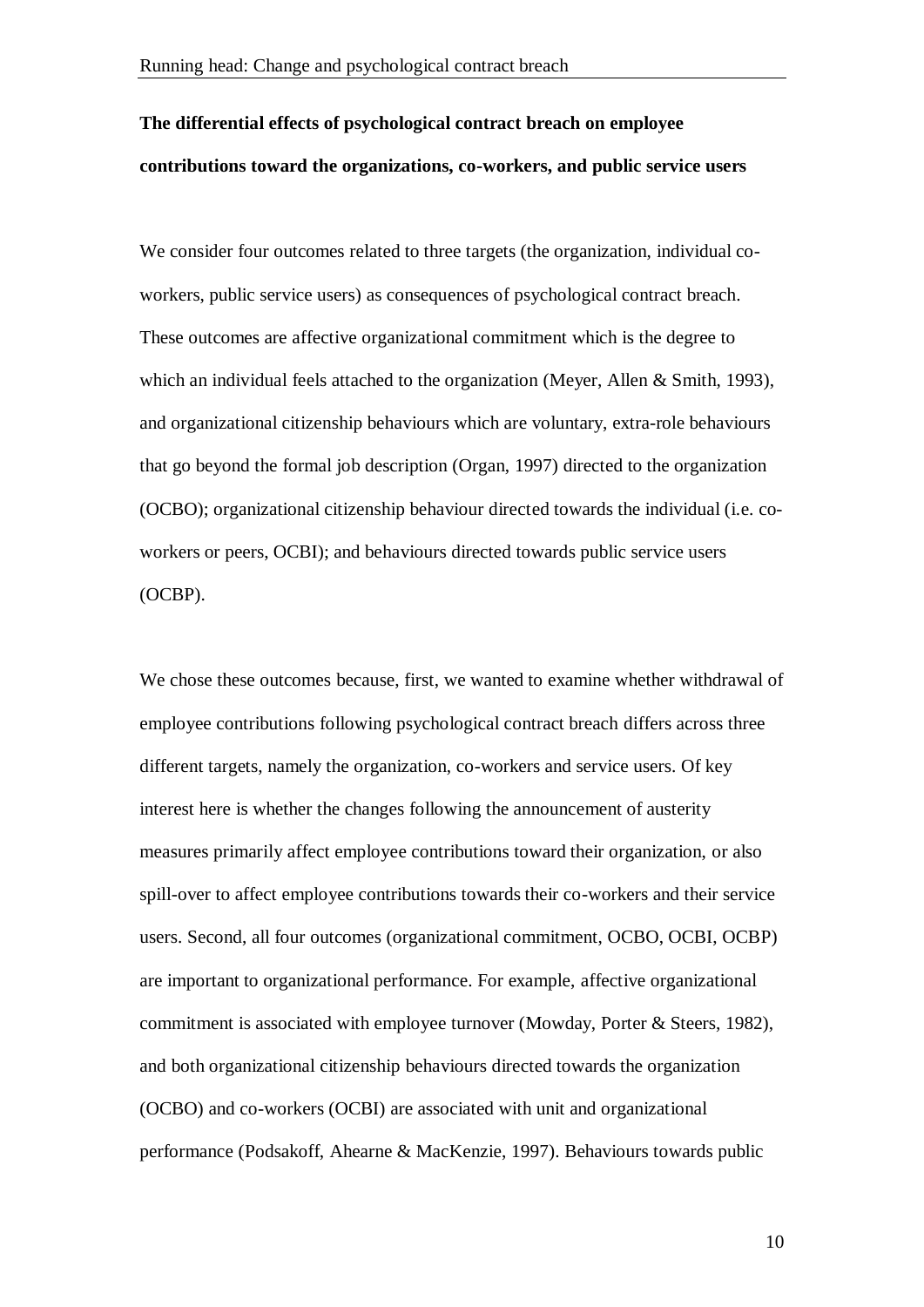service users (OCBP) are central to the aims of public sector organizations as "customer service" would be to any service-delivery organization (even though the ontology and meaning of customer or service user is somewhat different across sectors given that public sector 'customers' are also members of the public as well and can co-produce the service; Alford, 2009).

Our predictions are guided by the target similarity model (Lavelle, Rupp, & Brockner, 2007). The target similarity model attempts to specify more precisely the social exchanges between employees and other parties they encounter at work. It asserts firstly that employees develop distinct social exchange relationships specific to parties they encounter at work (employer, line manager, co-worker, customer), and secondly that employees will react to their evaluations of social exchange relationships by directing their behaviour toward the focal party (i.e., the target similarity effect). The target similarity effect is largely explained by employees seeking to retain balance in the distinct exchange relationships that are party to. Spill-over effects – where employee evaluations about a social exchange party spill-over to affect their behaviour toward other parties – are expected to be weak (Lavelle, Rupp, & Brockner, 2007). Previous studies provide some evidence consistent with the target similarity model. For example, perceived organizational justice has been found to predict trust in the organization, but not trust in supervisor, whereas supervisor justice predicted trust in supervisor to a greater extent than trust in the organization (Aryee, Budwar & Chen, 2002). In our case, when employees perceive psychological contract breach by the organization, we expect them to target their response largely toward the organization and to a much lesser extent the third parties of service users and coworkers. We now discuss these relationships between psychological contract breach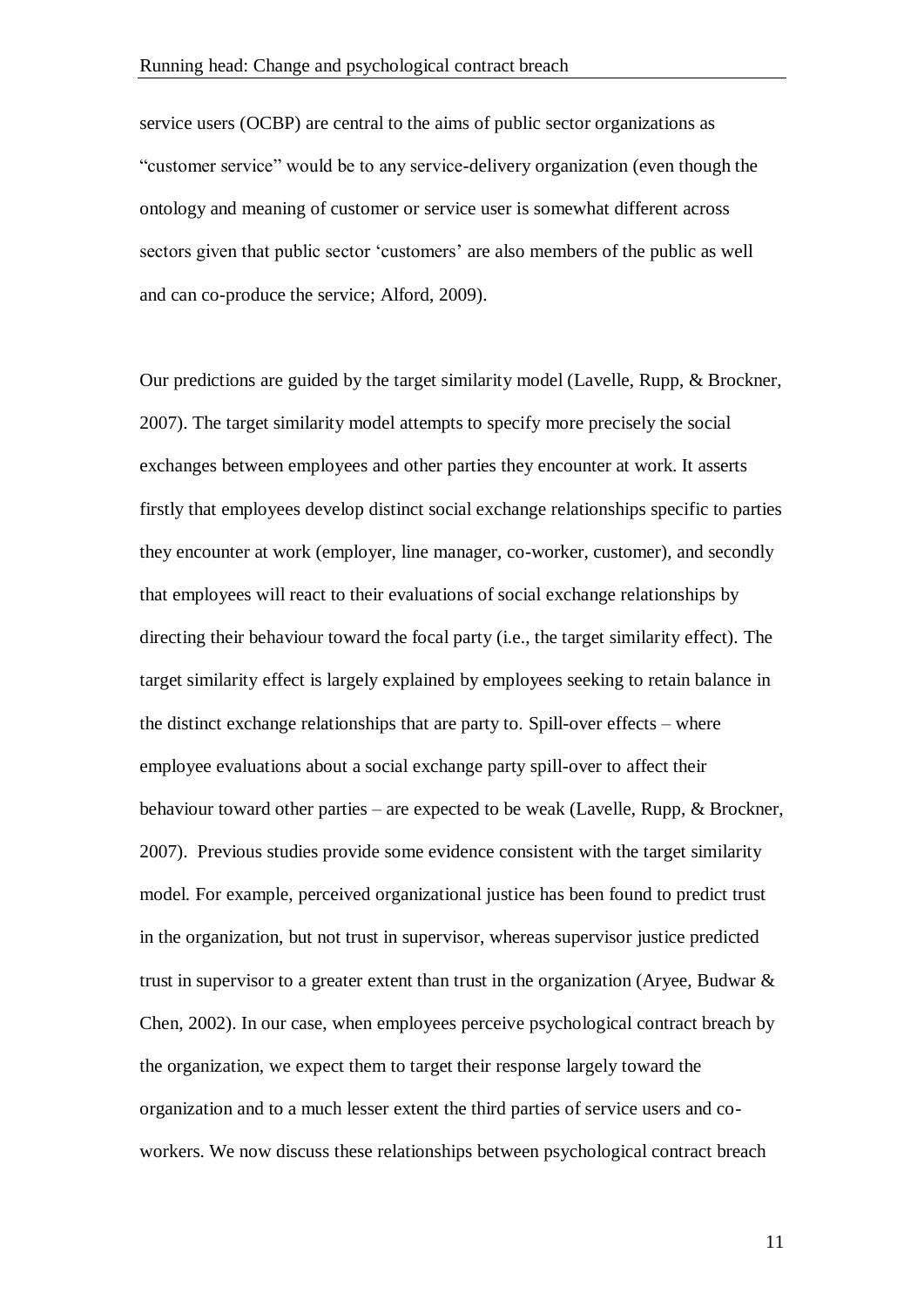by the organization and employee reactions toward the organization, service user and co-worker respectively.

Many studies find associations between employee perceptions of psychological contract breach by their organization (i.e., when their organization is seen to break an implicit or explicit promise to them; Robinson & Rousseau, 1994) and employee contributions (attitudes and behaviour) toward their organization, such as decreased organizational commitment and organizational citizenship directed to the organization (see recent meta-analyses, Bal, Lange, Jansen, & Velde, 2008; Zhao, Wayne, Glibkowski, & Bravo, 2007). Employees may withdraw contributions following breach because they seek to rebalance their contributions with the reduced level of perceived inducements or rewards, in order to restore a sense of equity. Other explanations for the withdrawal of contributions following breach include increasing distrust of the organization's future ability to deliver on promises and a desire to retaliate to get back at the organization (Conway & Briner 2009).

We now turn to employee behaviour directed toward service users and toward coworkers, rather than the organization, and consider whether employee reactions to breach by the organization are likely to spill-over to affect these targets. We could find only one study that links psychological contract breach to customer service behaviour (see Bordia et al., 2010) and no studies that link it to public service behaviour. Psychological contract research has focused on the employer/organization as the referent, both in terms of who perpetrates breach and who becomes the target of employee withdrawal/retaliation (Bordia et al., 2010). Bordia et al. (2010) found that employee perceptions of breach by their supervisor was related to their service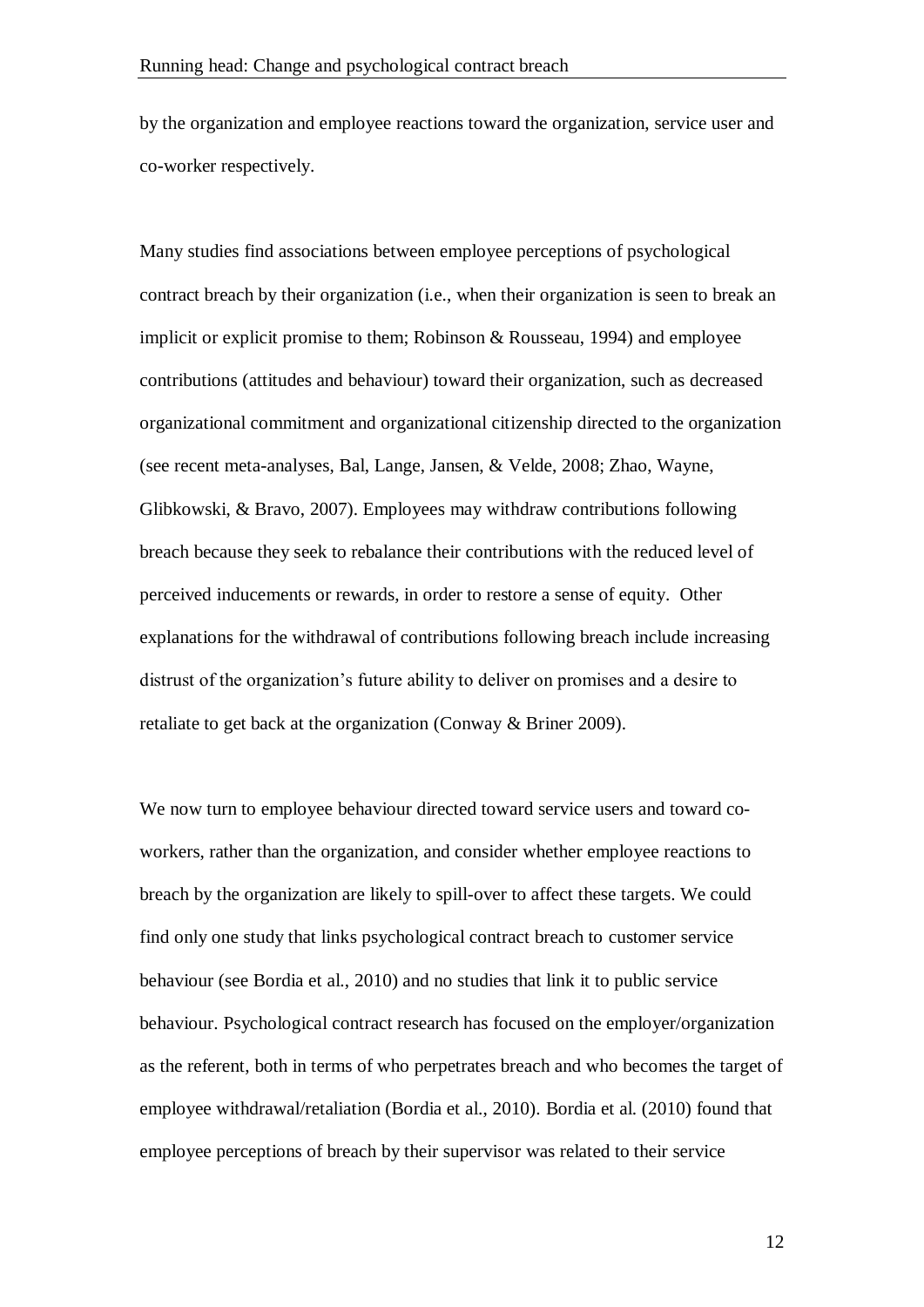behaviour toward customers among a sample of restaurant workers and call centre workers in the Philippines. The researchers argued that breach by supervisors would trickle-down to affect customers (where employee reactions to supervisor breach spills-over to affect targets beyond the supervisor), as predicted by theories of displaced aggression (Marcus-Newhall, Pedersen, Carlson, & Miller, 2000).

In addition to displaced aggression there are two further reasons why employee perceptions of psychological contract breach by the organization may spill-over to affect citizenship directed toward service users. The second reason is that the psychological contract between the organization and employee and between the employee and the service user are mutually dependent (Bordia et al., 2010). Employees may interpret psychological contract breach by the organization to mean that certain employee obligations that form part of their psychological contract with the organization, which are also simultaneously part of their psychological contracts with service users (such as courtesy towards the public), are no longer required to be fulfilled to the same degree because the organization has reneged on their side of the deal. The third reason is that psychological contract breach by the organization may lower employee morale and increase stress and this may consciously or unconsciously affect employee behaviour toward service users.

The target-similarity model would, however, predict that employees' perceptions of psychological contract breach by the organization would be less strongly related to OCBP compared with OCBO. The reasons for this, relevant to our public sector context, is because public sector workers may identify more with their service users than the organization given that such employees are often motivated by an ethos to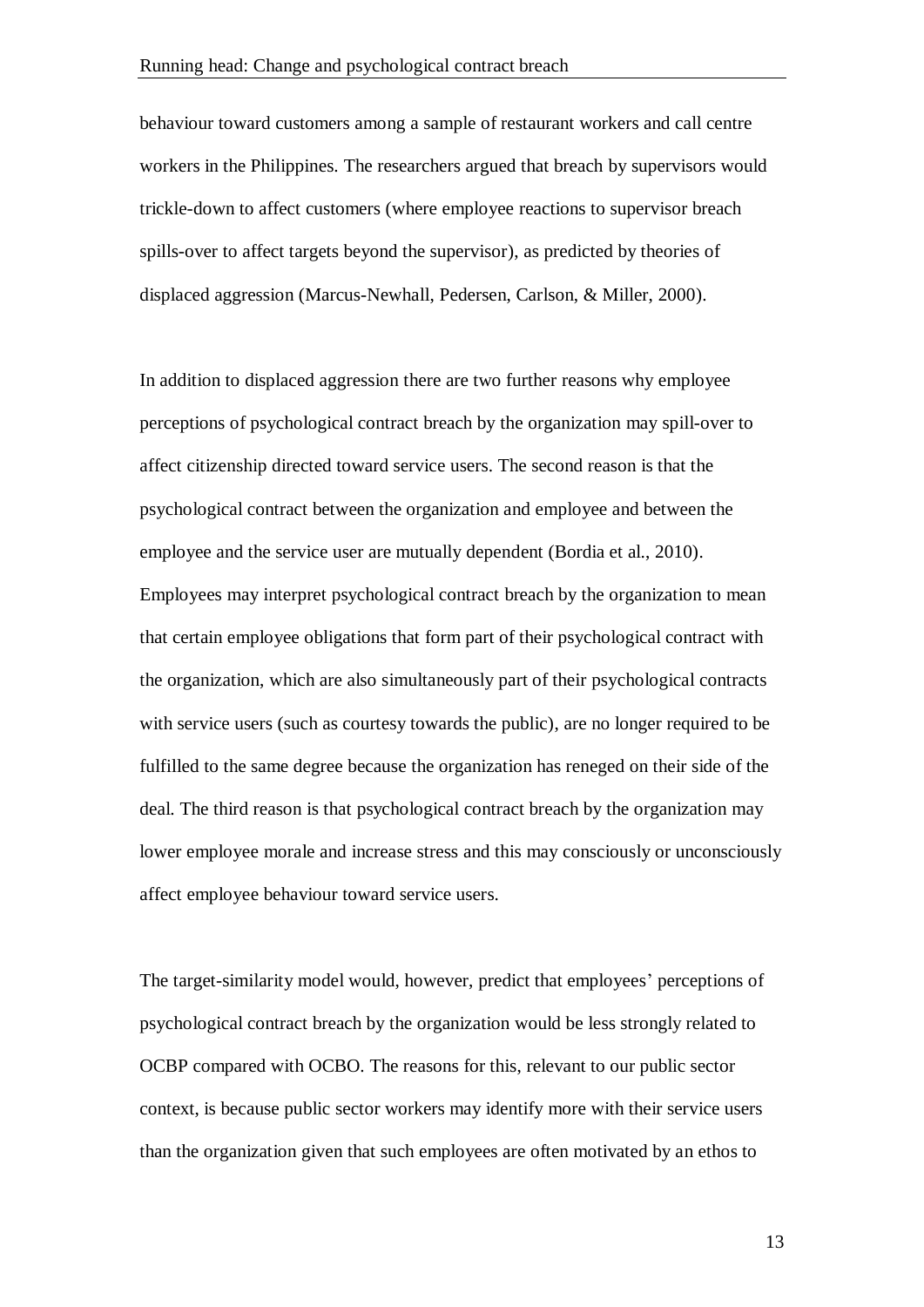serve the public and to provide duties of care to service users, some of whom may be vulnerable, e.g. elderly, frail or sick (Brewer et al., 2002; Needham, 2006; Perry & Wise, 1990; Rayner, Williams, Lawton & Allison, 2011) and are themselves users or beneficiaries of public services (Boyne, 2003). Resolving the differing predictions of spill-over and target-similarity processes, we expect psychological contract breach will therefore predict behaviours toward the service user (OCBP), but the relationship will be weaker than that for OCBO.

We now consider whether psychological contract breach by the organization will relate to withdrawal of organizational citizenship behaviours toward co-workers (OCBI). The relationship between psychological contract breach and OCB towards co-workers (in the form of helping, OCBI) is less researched than OCBs towards the organization and has shown mixed results. Some researchers found a negative relationship between breach and OCBI (or a positive relationship between psychological contract fulfilment and OCBI) (e.g. Restubog, Bordia & Tang, 2007; Coyle-Shapiro, 2002). Others, for example Turnley, Bolino, Lester and Bloodgood (2003), found that fulfilment of the relational psychological contract predicted OCBI, whereas pay-related psychological contract fulfilment did not, and Johnson & O'Leary-Kelly (2003) found no relationship between breach and helping behaviours towards co-workers. The reasons suggested above as to why breach by the organization may spill-over to affect attitudes and behaviours directed toward service users (i.e., displaced aggression, interdependent psychological contracts, demoralization) may also be reasons why breach spills-over to affect OCBI. We believe, however, that they are less relevant to OCBI as employees will recognise that their co-workers face similar circumstances. Johnson & O'Leary-Kelly (2003)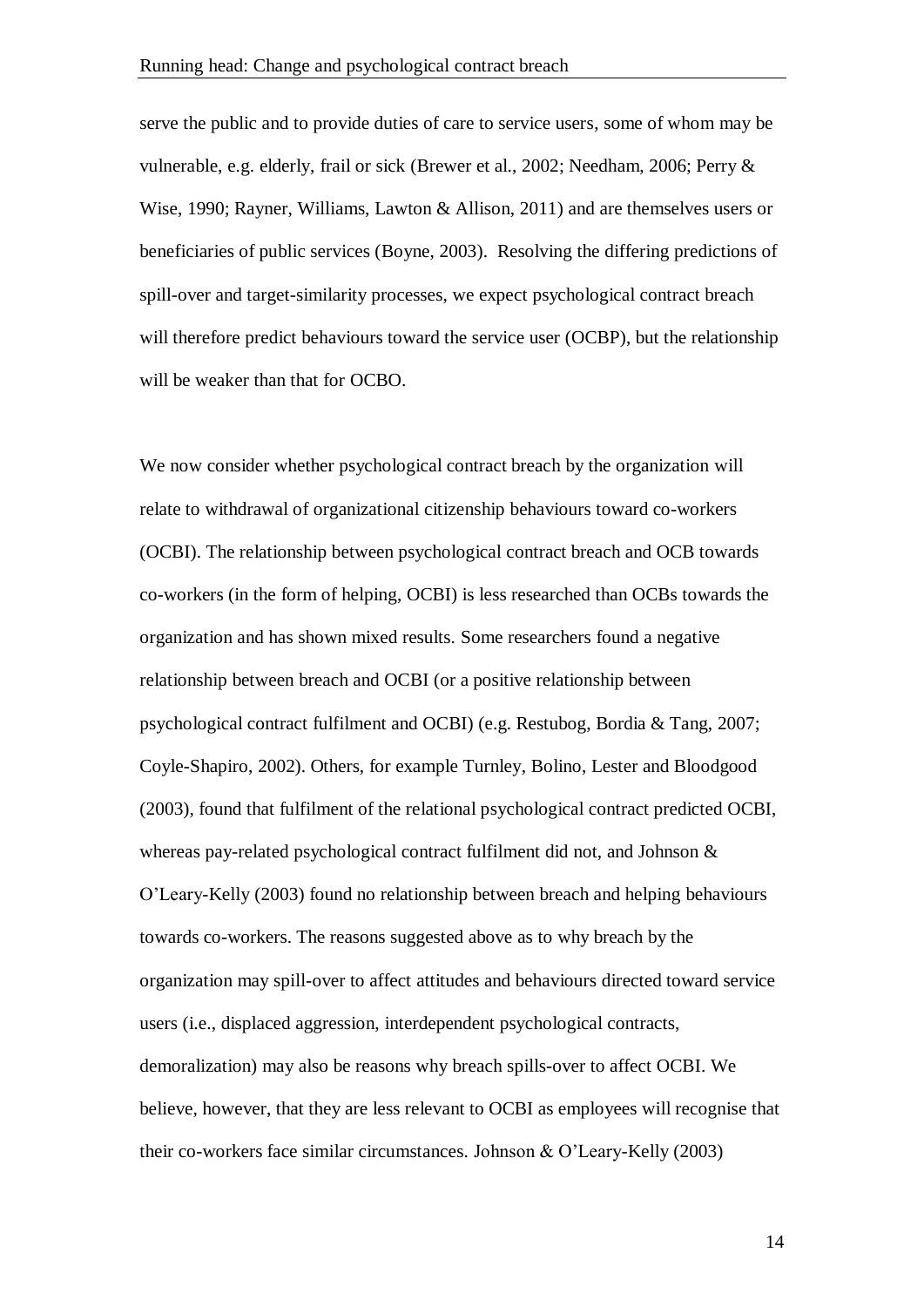speculate that the breach–OCBI link was non-significant because individuals were not willing to withdraw helping behaviours as these would harm co-workers, who were not to blame for the breach, and would harm one's own colleague support network. Furthermore, any withdrawal of helping behaviour toward colleagues may be reciprocated and therefore harm one's own interests. We find the arguments against spill-over toward co-workers compelling, particularly in an austerity context, where employees may have increased need for colleague support. Groups facing a common threat may even show increases in OCBI, as employees bond together (Sherif et al., 1961). Therefore, our hypothesis is consistent with the target similarity model predicting that breach effects will not spill-over.

*Hypothesis 2: Psychological contract breach negatively predicts organizational commitment, organizational citizenship behaviour directed toward the organization (OCBO), and to a lesser extent organizational citizenship behaviours directed toward service users (OCBP), and has no effect on behaviours directed towards co-workers (OCBI).*

# **Job security and public sector commitment as moderators of employee reactions to psychological contract breach**

The extent to which perceptions and attitudes influence employees' behaviours is constrained and enabled (i.e., moderated) by contextual factors (Johns, 2006). The formation of beliefs about psychological contract breach and violation is a sensemaking process where the importance attached to breach is moderated by a wide range of factors such as employee attributions about the other party's behaviour, perceived losses and employment alternatives, personal ideologies, and procedural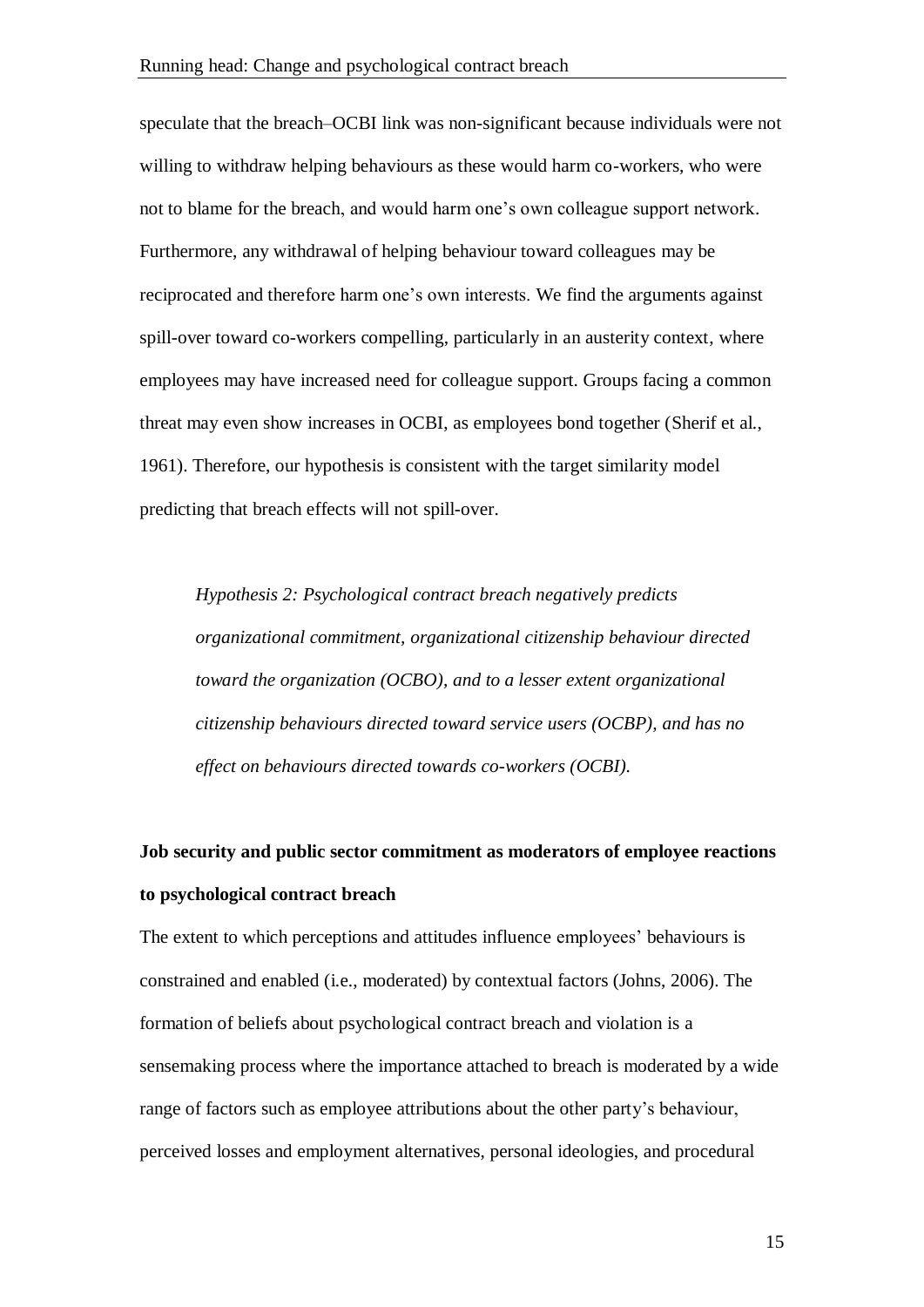justice (Conway & Briner, 2009; Robinson & Morrison, 2000). We consider job security and public sector commitment as salient features of our research context that may moderate the relationship between psychological contract breach and employee behaviour. As argued above, public sector employment was characterised as relatively secure in the past but this has become less the case over the last two decades (Coyle-Shapiro and Kessler, 2002). Our data were collected within a context of austerity, economic recession and public sector contraction and we argue that job security will moderate the extent to which employees withdraw OCBO and behaviours toward the public service users following breach. Previous research supports a positive relationship between job insecurity, in-role and organizational citizenship behaviour toward the organization (Staufenbiel & König, 2010; Ye, Cardon, & Rivera, 2012). One explanation for this effect is that if employees feel insecure (fear losing their job) they moderate withdrawal behaviours following breach, as they suspect that withdrawing in-role behaviour may undermine their perceived value to the organization and make it more likely they will be made redundant (Ye, Cardon, & Rivera, 2012). Employees may feel similarly about withdrawing discretionary behaviours, as research shows that undertaking organizational citizenship behaviour towards the organization influences managers' decisions about allocating rewards (MacKenzie, Podsakoff, & Paine, 1999). We do not expect job security to moderate the relationship between psychological contract breach and organizational commitment, as attitudes are not constrained in the same way as publicly observable behaviour. Organizational citizenship behaviours towards the organization (OCBO) and public service users (OCBP) are observable and are likely to some extent to be used tactically by employees as part of their impression management (Grant & Mayer, 2009).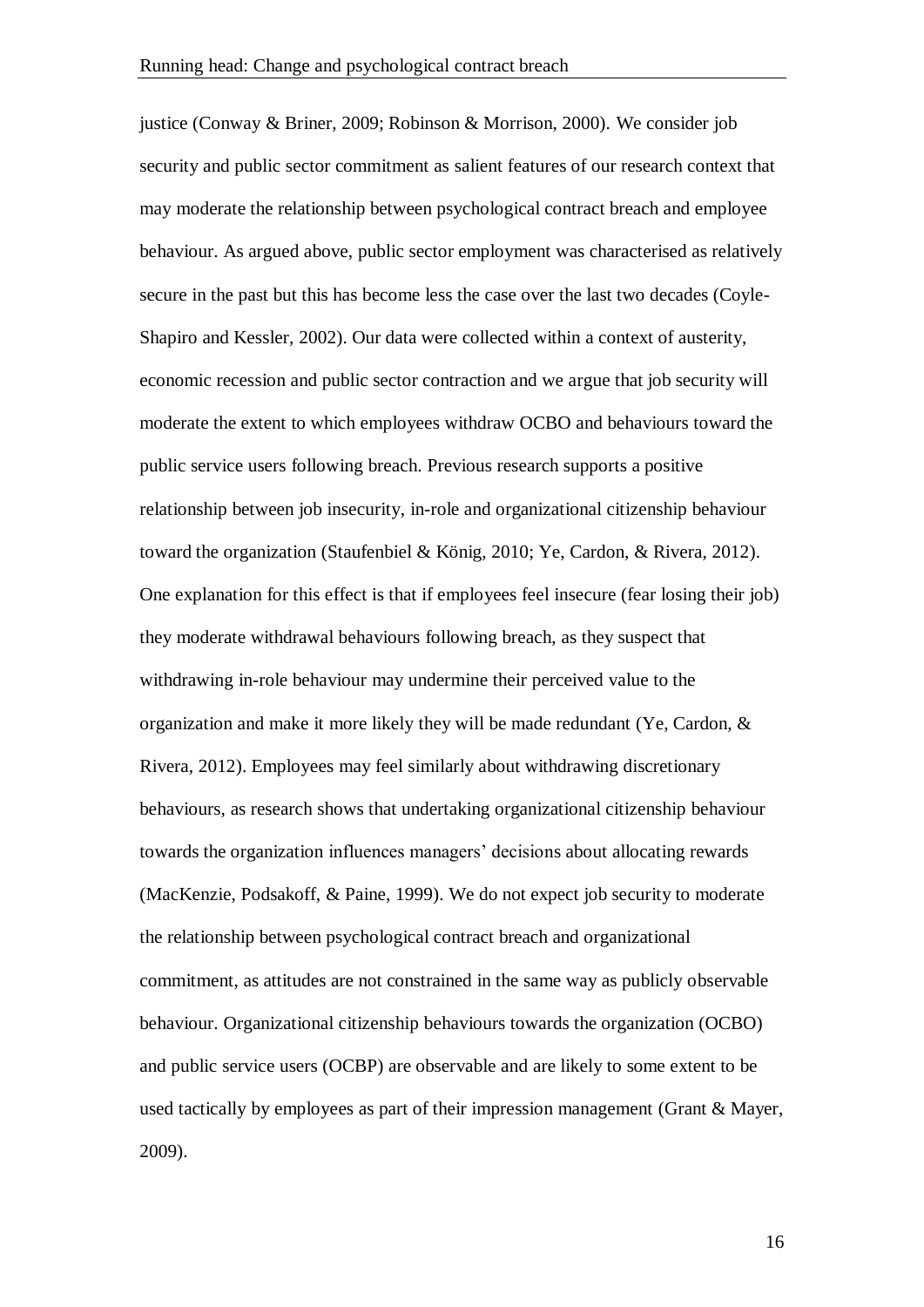An enduring concern in public-service research is whether public sector employees have a distinct ethos (Rayner et al., 2011) or public service motivation, orientation and commitment (Brewer, Selden,Facer & Rex, 2002; Perry & Wise, 1990). Here we examine whether public sector commitment moderates the relationship between psychological contract breach and organizational citizenship behaviours directed toward public service users (OCBP), as employees with a strong commitment to the public sector may choose to maintain their discretionary efforts towards the public even in the face of contract breach because to not do so would conflict with their values of upholding public service (Perry & Wise, 1990). The target similarity model proposes that employees develop distinct social exchange relationships with different foci (Lavelle, Rupp, & Brockner, 2007). Where employees feel stronger commitment to public service they will be less likely to let contract breach spill-over to affect their behaviour toward service users.

*Hypothesis 3: Job security will moderate the relationship between psychological contract breach and organizational citizenship behaviour directed toward the organization (OCBO) and organizational citizenship behaviours directed toward public service users (OCBP): negative relationships between breach and organizational citizenship behaviour directed toward the organization (OCBO) and organizational citizenship behaviours directed toward public service users (OCBP) will be weaker for employees who feel less job security compared with those who feel greater job security.*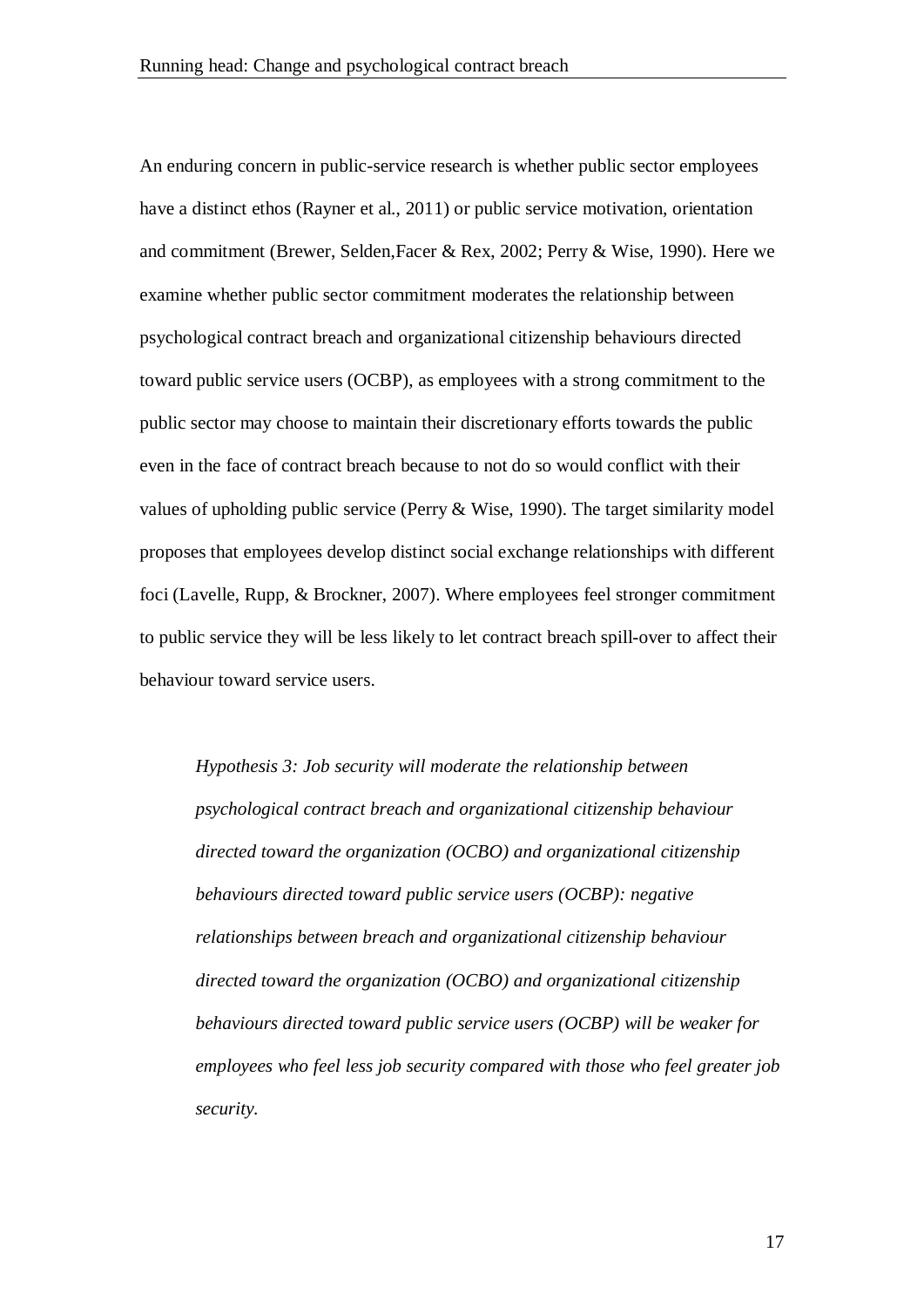*Hypothesis 4: Commitment to the public sector will moderate the relationship between psychological contract breach and service behaviours directed toward public service users (OCBP): negative relationships between breach and organizational citizenship behaviours directed toward public service users (OCBP) will be weaker for employees with high public sector commitment compared to those with low public sector commitment.*

#### **Methods**

#### *Research context*

Since the global financial crisis, organizations in all sectors have faced considerable financial and economic pressures. The UK government, like many others in Europe and across the world, has pursued austerity measures to decrease the public sector deficit (Crotty, 2009). It announced and implemented significant spending cuts (set out in their first major fiscal announcement, the Comprehensive Spending Review, in October 2010), where public service organizations typically faced 25% cuts in their budget over the term of the review. This was the largest budget reduction in the UK since World War 2 and is predicted to lead to a 10% cut in public sector employment by 2015 (Office for Budget Responsibility, 2010). Such cuts are forcing public service organizations to undertake major organizational changes and cost-reduction exercises and therefore the context is a fertile one in which to consider the processes of both psychological contract breach and extra-role employee contributions.

#### *Sample and procedure*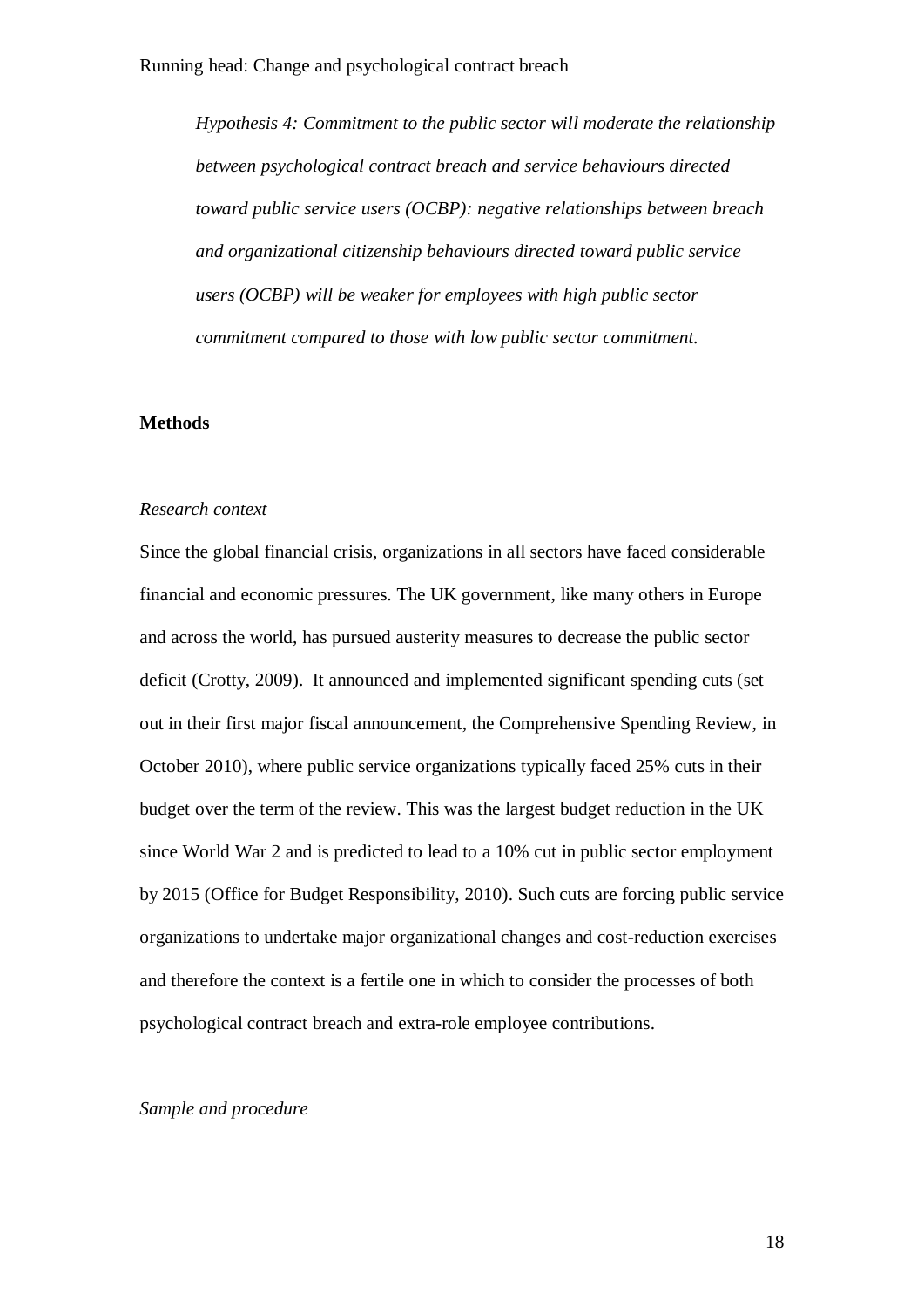We conducted a two-wave longitudinal web-based questionnaire study of employees working across a wide range of public organizations in the UK. Data at time 1 were collected during October/November 2010 and data at time 2 were collected six months later during May 2011. This interval was chosen to be sensitive to change, while also ensuring that the panel attrition rate through restructuring and redundancies was not detrimental to the study. The distribution list consisted of two university databases of public servants along with a smaller snowball exercise of other public servants. The databases each consisted of current and former students, who had studied full- or part-time (from single-day executive programmes to various undergraduate and Masters courses) while employed as public servants, along with other public servants who had been in contact with the researchers' departments. (The approach was selected given the urgency of data collection prior to the national announcement). There were 744 respondents at time 1, of whom 340 completed the survey at time 2. This paper focuses on employees who responded at both time points, representing a response rate of 21%. The employees came from a wide range of public sector organizations and from all regions and countries of the UK.

We examined panel participation bias by testing whether there were any effects due to systematic attrition following the survey at Time 1. Following Goodman and Blum's (1996) recommendations, we computed a dichotomous variable indicating employees who completed surveys at Time 1 and Time 2 ( $N = 340$ ) versus those who completed surveys at Time 1 only  $(N = 404)$ . We used multiple logistic regression to test whether psychological measures (see Table 1) and control variable measures (see Appendix 1) predicted participation. Those who completed surveys at Time 1 and Time 2 did not differ significantly on any of the variables. In summary, our data were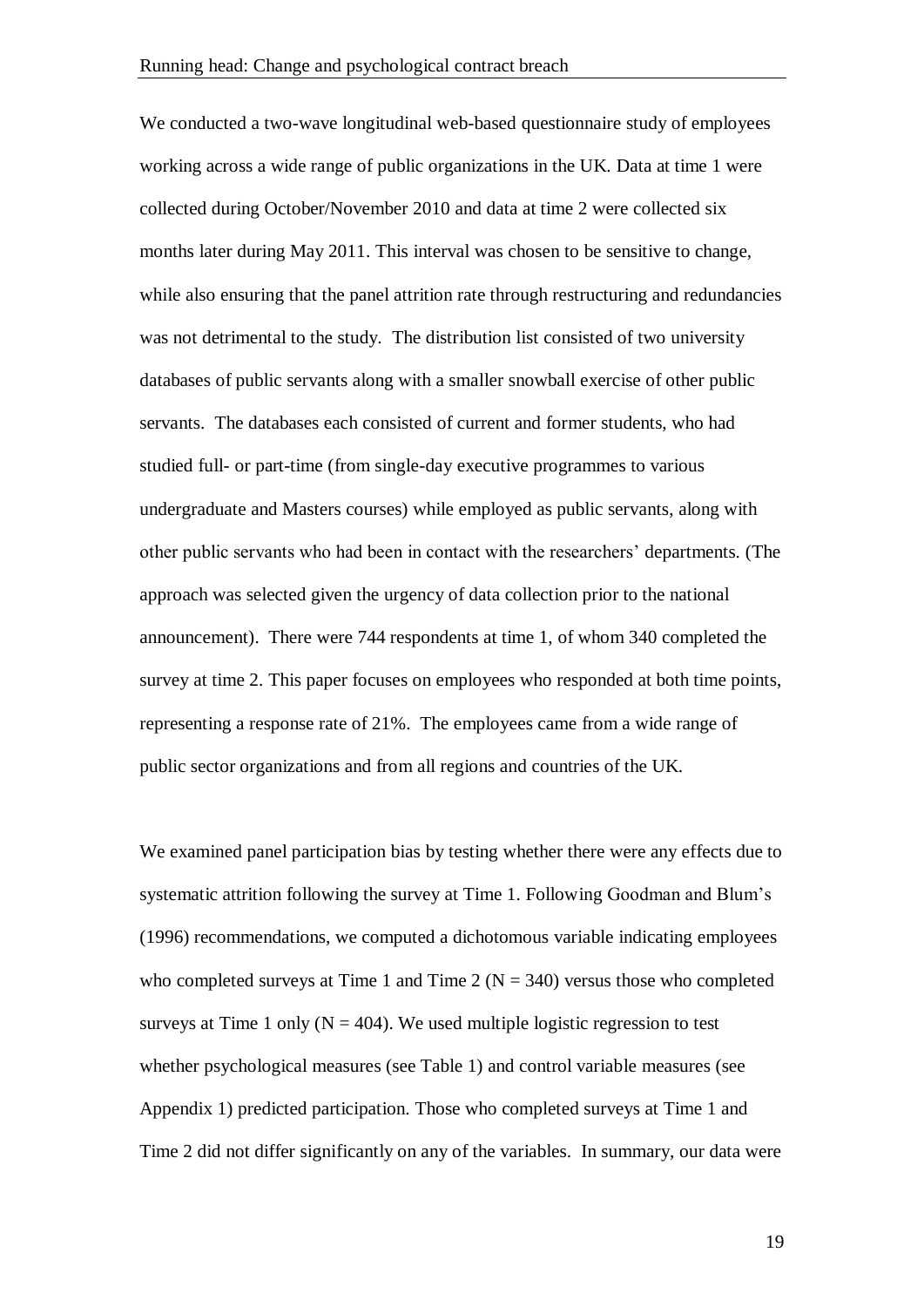not biased by attrition. Further, we tested whether responses differed by source (database) and found no differences in demographics or employee attitudes.

The sample consisted of 23% (self-rated) senior managers, 33% middle managers, 18% first-line managers and 26% non-managers. 56% of the sample was female; 24% were between the ages of 21 and 30, 45% were between 31 and 50, and 31% were aged 51 years or more; 85% had a university degree; 87% were employed full-time; and 82% had permanent employment. 61% were in organizations of 1,000 employees or larger. 31% of the sample was employed in London, while the remainder came from outside London (other English regions; all four UK countries). See Appendix 1 for more detail about the sample. 2

#### *Measures*

1

Scale items were randomized to reduce order effects and common method bias (Fraley, 2007).

*Organizational change index*. This measure aims to assess the number of structural organizational changes as perceived by the employee for their own organization. It was designed to be sufficiently broad to capture the range of different changes known to be occurring across many different public sector organizations, professions and contexts. It was adapted from Kiefer's (2005) measure, retaining changes relevant

<sup>&</sup>lt;sup>2</sup> We aimed for a wide range of jobs, organizations and services from the public sector, but do not claim that our sample is wholly representative of public sector employment. We compared our sample against national UK statistics for public sector employment (using the Office of National Statistics for quarter 3, September 2010 but little data is available for all public sector employees. 31% of our sample was located in London compared with the public service population of 13%. The sample also included fewer respondents from health, education and policing combined than occurs in the population (29% compared with 56%), while still indicating that our sample included a wide range of public service fields.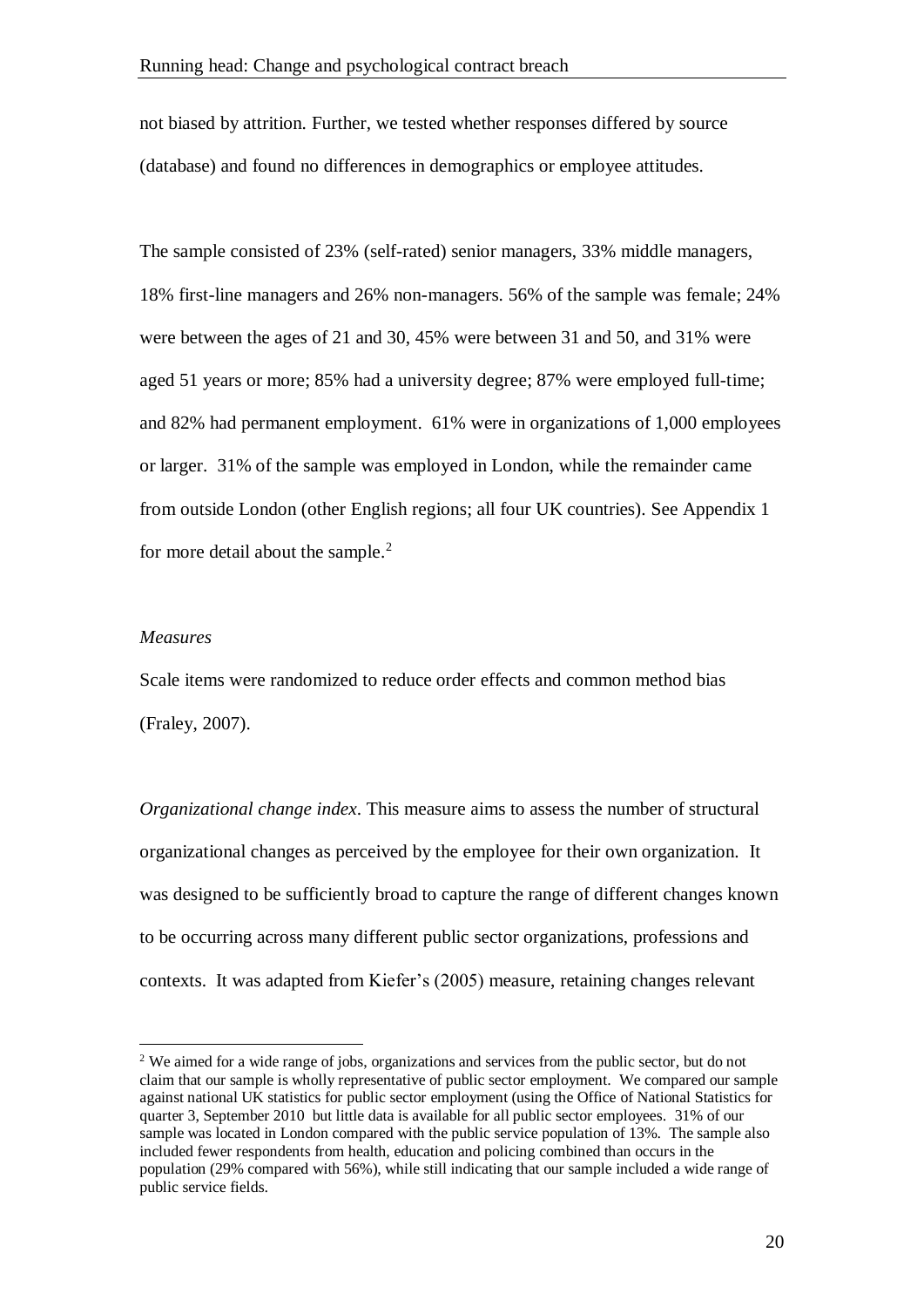across both public and private sectors (such as mergers) while adding new items (such as pay freezes or working in partnership) generated through exploratory group interviews with public sector employees and through trade press reading.

This measure represents an index, rather than a theoretical construct, consisting of a range of changes relevant to the context (see e.g., Bollen & Lennox, 1991, Spector & Jex, 1998). It is a formative measure, in which items are not necessarily tightly conceptually related (Coltman et al., 2008; Diamantopoulos & Siguaw, 2006; Diamantopoulos & Winklhofer, 2001). Each item represents one possible change activity. The stem question was: 'Have you experienced the following changes in your organization over the past six months?' (yes/no) and includes 13 items (see Appendix 2).

*Psychological contract breach.* This measure was based on Rousseau and Robinson (Robinson, 1996; Robinson & Rousseau, 1994) and consisted of 7 items assessing the extent to which the organization had fulfilled or not its promises on different aspects of work (i.e., an attractive pay package, an attractive benefits package, fair treatment, a relatively secure job, feedback on performance, training, opportunities for promotion). Participants were provided with a five-point scale where responses ranged from 1 (completely fulfilled) to 5 (not at all fulfilled) and a further response category separated from the scale, labelled 'No promises made' which was regarded as non-response in later analyses. The individual items are listed in Appendix 3.

*Organizational commitment* was measured using four items from Meyer et al.'s (1993) measure of affective organizational commitment. Items included "I do not feel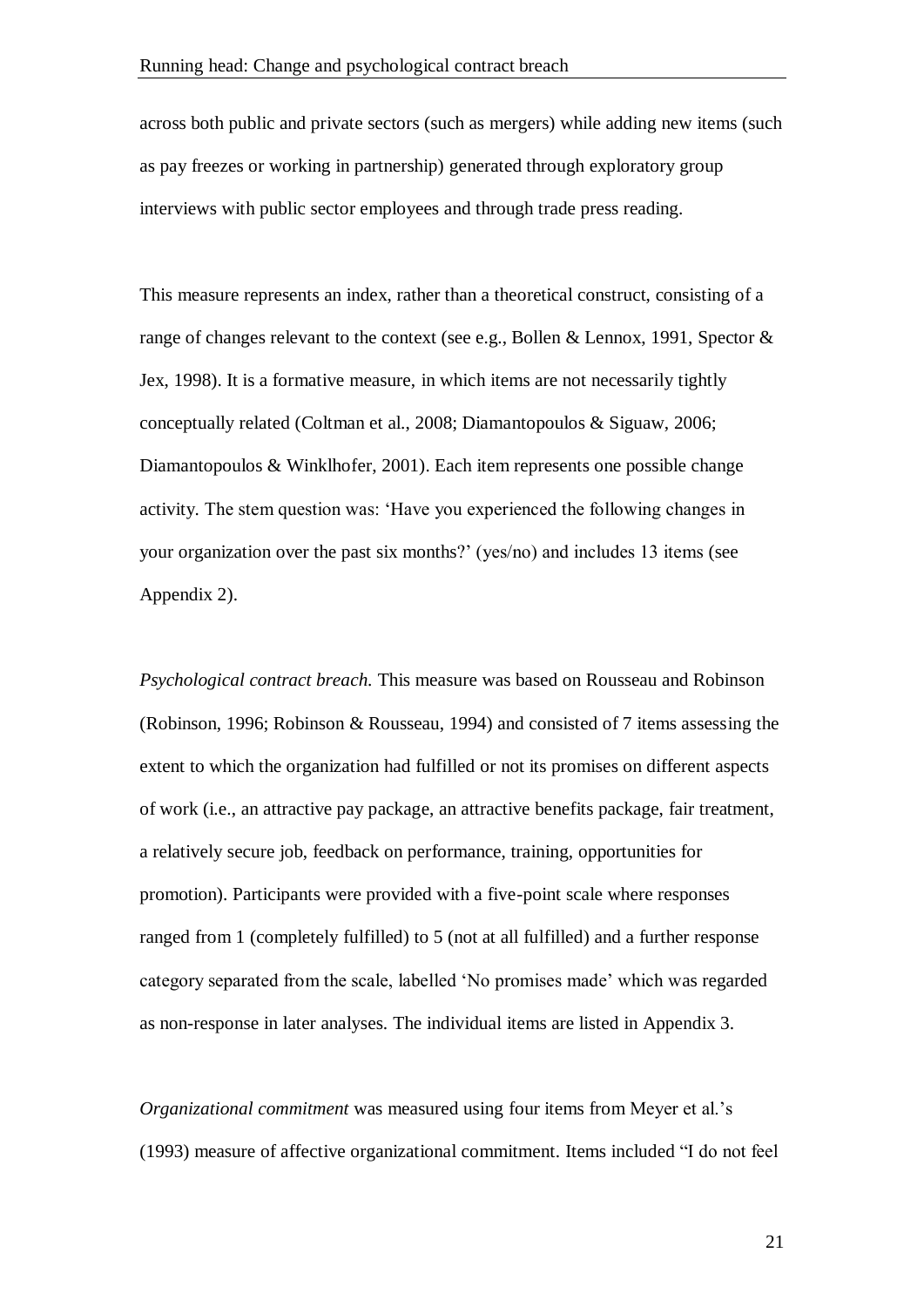a strong sense of belonging to my organization" (recoded), "I do not feel emotionally attached to this organization" (recoded), "I really feel as if this organization's problems are my own", "This organization has a great deal of personal meaning for me". Anchors ranged from 1 (strongly disagree) to 5 (strongly agree).

*Organizational citizenship behaviour directed to the organization (OCBO)* was measured using 5 items from Lee and Allen's (2002) measure. Items included "Expressed loyalty toward the organization"; "Kept up with developments in the organization"; "Offered ideas to improve the functioning of the organization"; "Showed pride when representing the organization in public"; and "Took action to protect the organization from potential problems". Anchors ranged from 1 (not at all) to 5 (to a great extent).

*Organizational citizenship behaviour directed towards co-workers (OCBI)* was measured using 4 items from Lee and Allen's (2002) measure. Items included: "Willingly gave your time to help others who have work related problems"; "Adjusted my work schedule to accommodate other employees' requests for time off"; "Showed genuine concern and courtesy toward coworkers, even when working under high pressure"; and "Assisted others with their duties". Anchors ranged from 1 (not at all) to 5 (to a great extent).

*Organizational citizenship behaviour directed towards public service users (OCBP)* measured behaviours directed towards delivering a service to users and adapted four items from Bettencourt, Gwinner and Meuter's (2001) service-oriented citizenship behaviours, where "customers or clients" was replaced with "members of the public".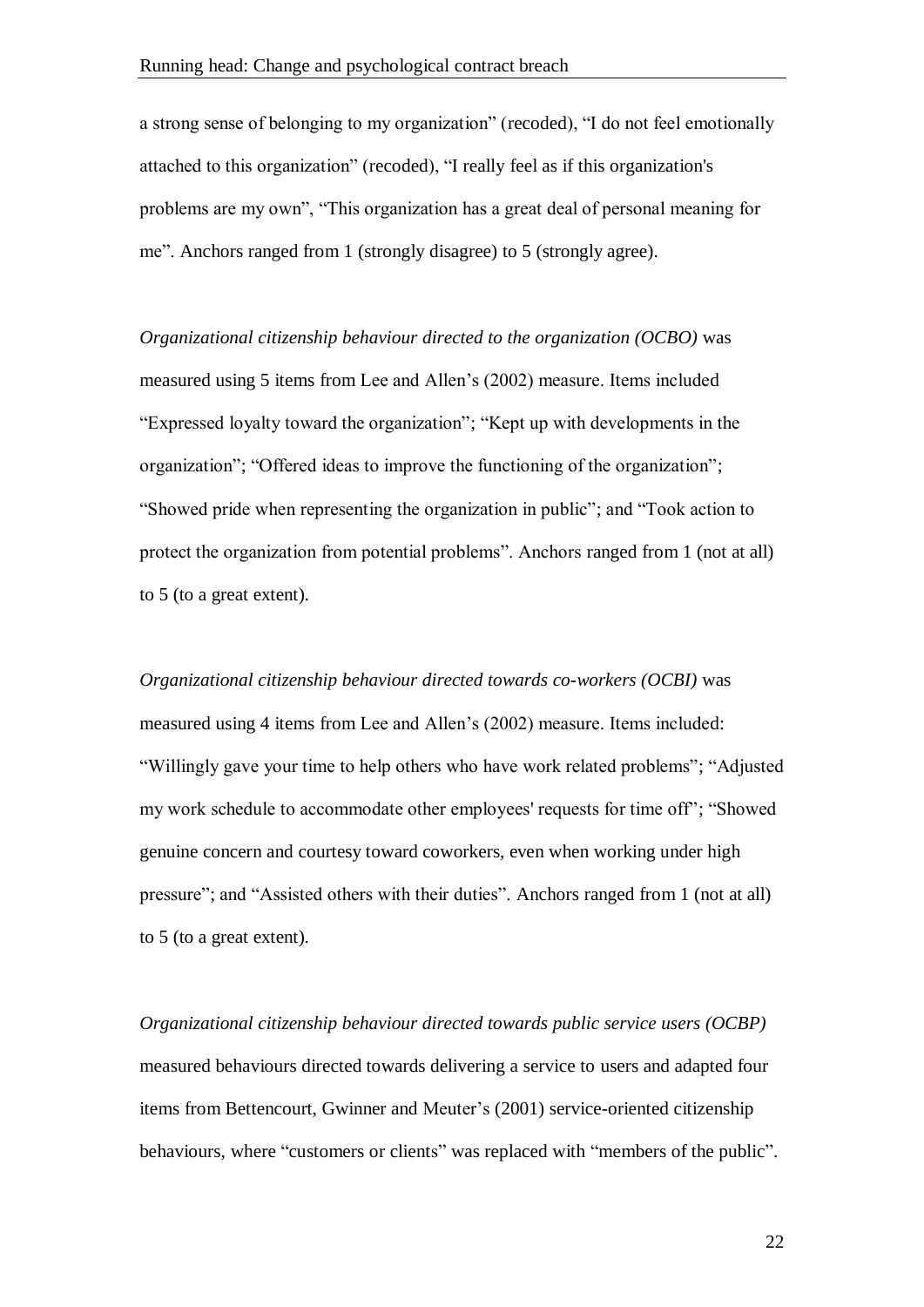An example is: "I follow up in a timely manner to requests and problems raised by members of the public". The anchors ranged from 1 (very slightly or not at all) to 5 (a great deal). Only participants in a service role (as opposed to a policy or corporate role) were invited to complete this scale  $(N = 81$  at both time 1 and 2). We used multiple logistic regression to test whether control variables (see Appendix 1) predicted a dichotomous variable indicating participants in a service role. Senior managers ( $p < .001$ ), younger workers ( $p < .01$ ), and men ( $p < .05$ ) were significantly less likely to be in service roles.

*Public sector commitment* was measured using two items developed for this study and adapted from general items used to measure organizational commitment. Items include "I am thinking about applying to the private sector" (reverse coded) and "I am very committed to working in the public/voluntary sector". The Cronbach alpha was .50 at time 1 and .57 at time 2. This is lower than widely cited thresholds for acceptable alphas of 0.7 (e.g., Nunnally, 1978); however, alphas increase with item scale length (Petersen, 1994) and we would therefore not expect a high alpha without considerable content redundancy in a two-item measure. Furthermore, George and Mallery (2003) note that while 0.7 is threshold for good reliability, alphas between 0.5 and 0.6 can be acceptable albeit with questionable reliability. We therefore retained the measure as it had good face validity.

*Job security* was measured using three items from Kraimer et al. (2005). Items included "I am confident that I will be able to work for my organization as long as I wish", "If my job were eliminated, I would be offered another job in my current organization", and "My current organization would transfer me to another job if I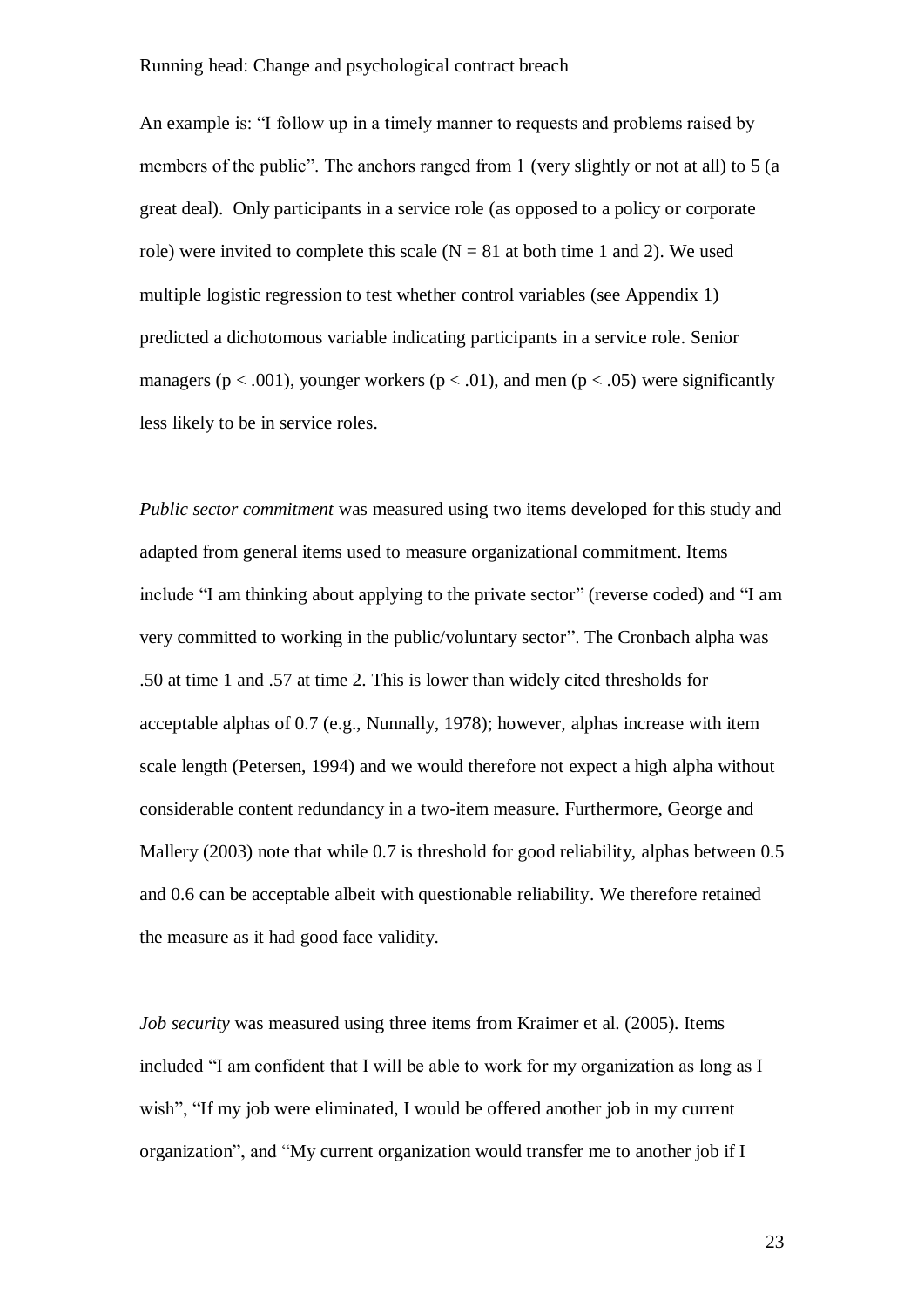were laid off from my present job". Anchors ranged from 1 (strongly disagree) to 5 (strongly agree).

*Control variables*. We controlled for a range of establishment and individual characteristics typical in studies using individual-level data across organizations, which included organization size, public service field (health, education, etc), governmental level where relevant (central, local), geographical region of UK, gender, age, managerial level, tenure, educational qualification, work status (full-time versus part-time) and contract status (whether the respondent's job was permanent or otherwise (fixed-term, temporary) (see Appendix 1).

#### *Analysis strategy*

Researchers have commented recently on the generally low quality of survey research designs in the fields of the psychological contract (Conway & Briner, 2009) and public administration, where designs tend to be cross-sectional (Brewer & Brewer, 2011; Lee, Benoit-Bryan & Johnson, 2012), recommending stronger designs such as quasi-experiments to improve internal validity and to avoid external validity concerns inherent to lab-based experimental designs. We therefore used a quasi-experimental design where our Time 1 survey took place at the time of the national announcement about austerity measures and our Time 2 survey occurred six months later. Our design is quasi-experimental in the sense that we assume (and find evidence for) changes resulting from the national announcement (taking place between surveys 1 and 2).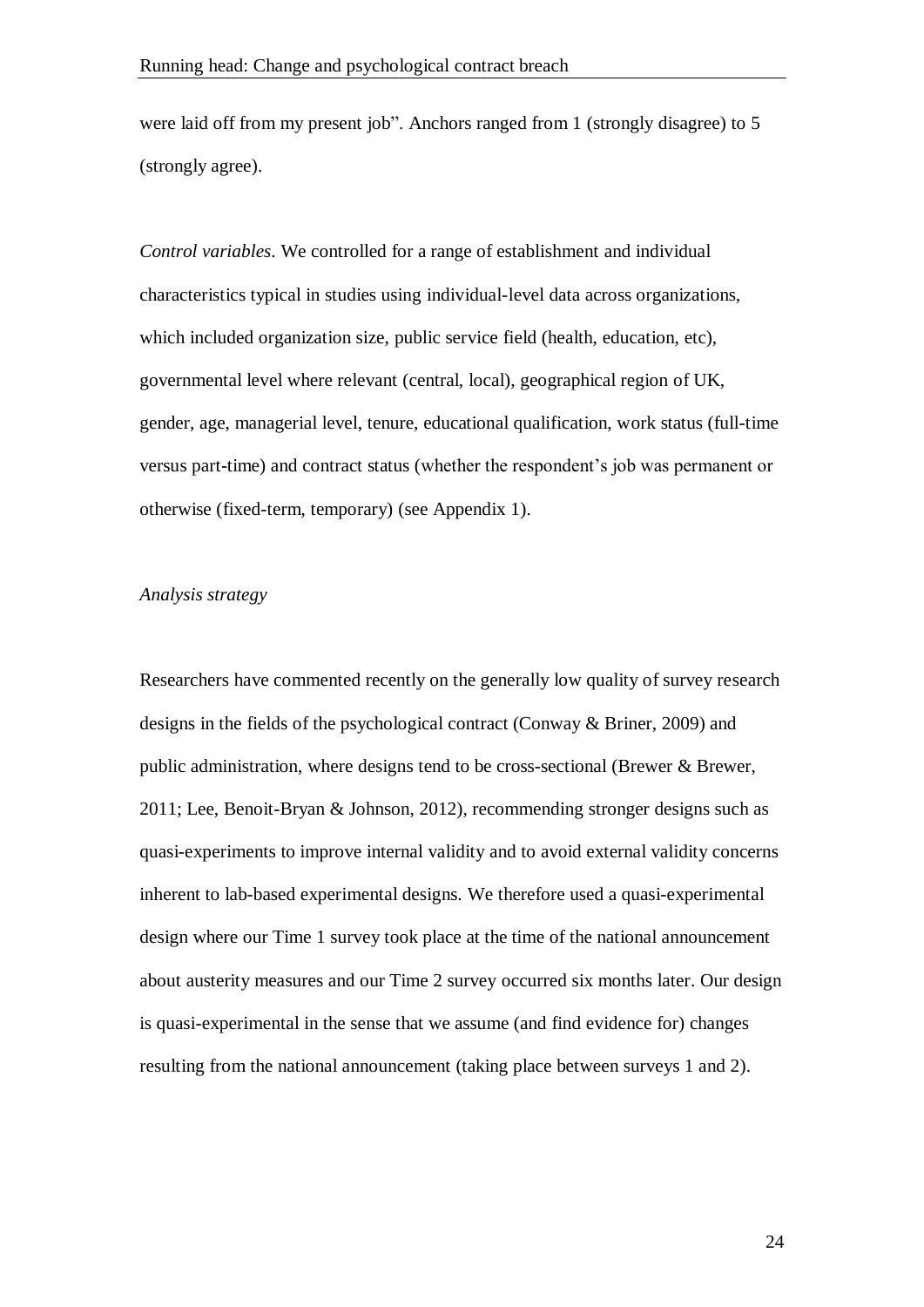We tested our hypotheses using panel regression analyses (Finkel, 1995).

Longitudinal data and panel regression analyses provide greater confidence in causal inferences (Finkel, 1995). The dependent variable at time 2 was regressed on its lag at time 1, the independent variable at time 2 and its lag at time 1. The presence of lagged variables permits analysing the effects of change in the independent variable on change in the dependent variable, as indicated by the regression coefficient of the independent variable at time 2 (Finkel, 1995). Our design elements collectively constitute a reasonably rigorous test of causality in a field setting (Finkel, 1995; Cook & Campbell, 1979). Furthermore, the inclusion of the time-lagged dependent and independent variables rules out the effects of assumed stable factors such as personality or aspects of job or workplace because clearly change cannot be explained by stable unchanging factors (Bunderson, 2001; Finkel, 1995).

#### **Results**

Means, standard deviations, alpha reliabilities and correlations are shown in Table 1. In Table 2 we present regression analyses relating to the three hypotheses. Paired sample t-tests showed that between time 1 and time 2 organizational change and psychological contract breach had significantly increased (respectively  $t = 8.26$ ,  $p <$ .001;  $t = 6.91$ ,  $p < .001$ ) and organizational commitment, OCBO and OCBI had significantly decreased (respectively  $t = 4.00$ ,  $p < .001$ ;  $t = 3.57$ ,  $p < .001$ ;  $t = 2.37$ , p  $< .05$ ).

#### < INSERT TABLES 1 AND 2 ABOUT HERE >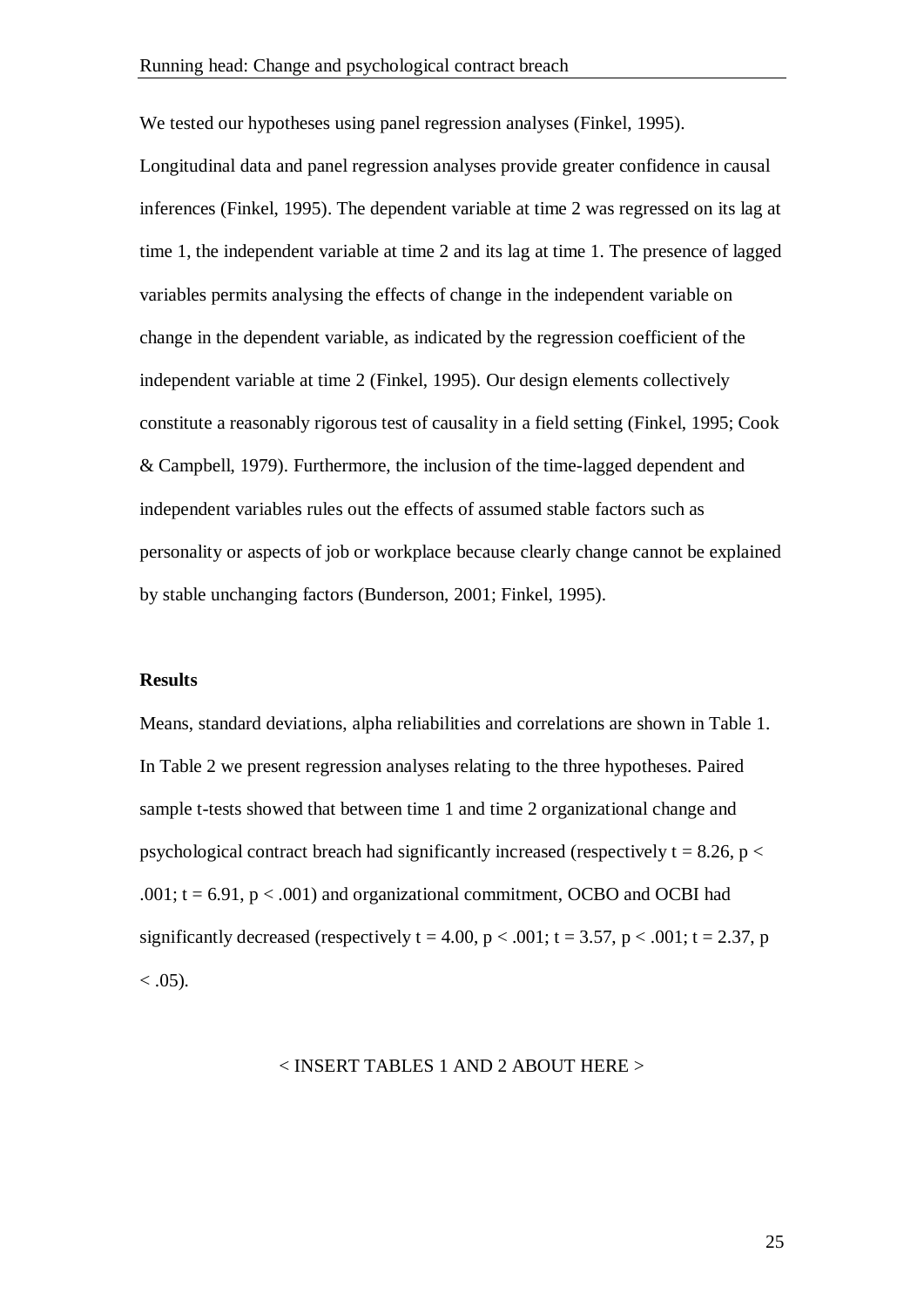As variables at time 2 are likely to be correlated with their lagged counterparts at time 1, we did a preliminary check for multicollinearity: it indicated no concerns as Variance Inflation Factors (VIFs)<sup>3</sup> for predictor variables were below 2 for all regression models and well below the recommended cut-off of 10 (Levin, Whitener & Cross, 2006). All regression models in step 1 control for individual and establishment level characteristics described in the methods and Appendix  $1<sup>4</sup>$ . In step 2 we entered the interaction variables and lower order variables from which the interaction variables were derived (interaction terms should be tested after controlling for lower order terms according to Aiken and West [1991]) as well as job security and public sector management at time 1. We created the interaction terms by multiplying the independent variable and the moderator, after first mean-centring the variables.

Hypothesis 1 stated that the increase in organizational change over time will predict psychological contract breach, and this was supported. The effect of the independent variable at time 2 (after controlling for time 1) indicates change in the amount of organizational change had an effect on change in psychological contract breach ( $\beta$  = .20,  $p < 0.001$ ).

Hypothesis 2 stated that psychological contract breach will negatively predict outcomes and this was supported for organizational commitment (β = -.16, p < .01, see psychological contract breach at time 2), OCBO ( $\beta$  = -.19, p < .001), but not for

<u>.</u>

<sup>&</sup>lt;sup>3</sup> VIFs measure multicollinearity among predictor variables in regression models. A predictor variable with a VIF equal to 2 indicates that the squared multiple correlation (SMC) between it and all of the remaining predictors in the model is 0.50 (i.e.,  $VIF = 1 / SMC$ ).

<sup>&</sup>lt;sup>4</sup> The control variables showed no consistent or extensive effects on the dependent variables once the psychological variables were controlled for. Summarizing, none of the 15 control variables associated with psychological contract breach at time 2; education associated positively with organizational commitment  $(\beta = .09, p < .05)$ ; women were more likely to report engaging in OCBI  $(\beta = .12, p < .05)$ ; respondents based outside of London ( $\beta = .08$ ,  $p < .05$ ) and in smaller organizations ( $\beta = .10$ ,  $p < .05$ ) were more likely to report engaging in OCBO; and respondents based outside of London ( $\beta = 0.33$ , p < .001) and in full-time employment  $(\beta = .21, p < .05)$  were more likely to report engaging in OCBP.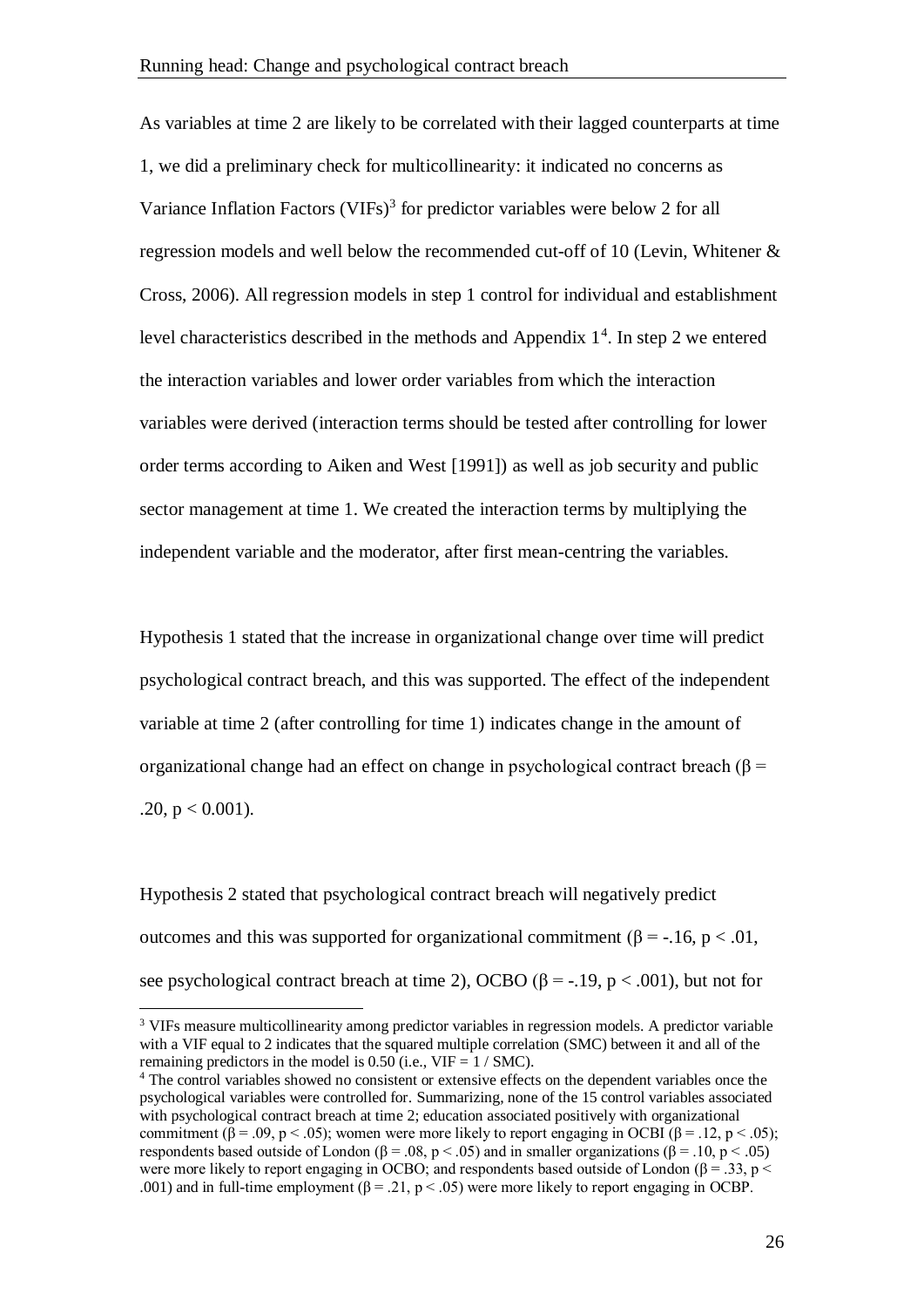organizational citizenship behaviours directed toward public service users (OCBP; β = .04, non-significant). Hypothesis 2 also stated that breach would not relate to organizational citizenship behaviours directed toward co-workers (OCBI), which was also supported (see Table 2). Hypothesis 2 was therefore supported for three of the four outcomes and the results are fully consistent with the target similarity model, where employees tended to react against the perpetrator of breach, but not other targets.

Hypothesis 3 stated that job security will moderate the relationship between psychological contract breach and organizational citizenship directed toward the organization (OCBO) as well as organizational citizenship behaviours directed toward public service users (OCBP), such that the negative relationships between breach and OCBO and OCBP will be weaker for employees who feel job insecure compared with those who feel job secure. This was supported for the outcome of service delivery (OCBP), where the interaction term between psychological contract breach at time 2 and job security at time 2 had a significant effect on OCBP ( $\beta$  = -.17, p < .05). The hypothesis was not supported for OCBO.

To interpret the significant moderating effect, we plotted two simple regression lines corresponding to high and low values of job security defined by one standard deviation above and below the mean (Aiken & West, 1991). Figure 1 indicates that low job security did indeed dampen employees' withdrawal of OCBP following psychological contract breach; in addition, in practice, for insecure employees, psychological contract breach positively related to OCBP indicating that employees experiencing psychological contract breach were more likely to engage in OCBP.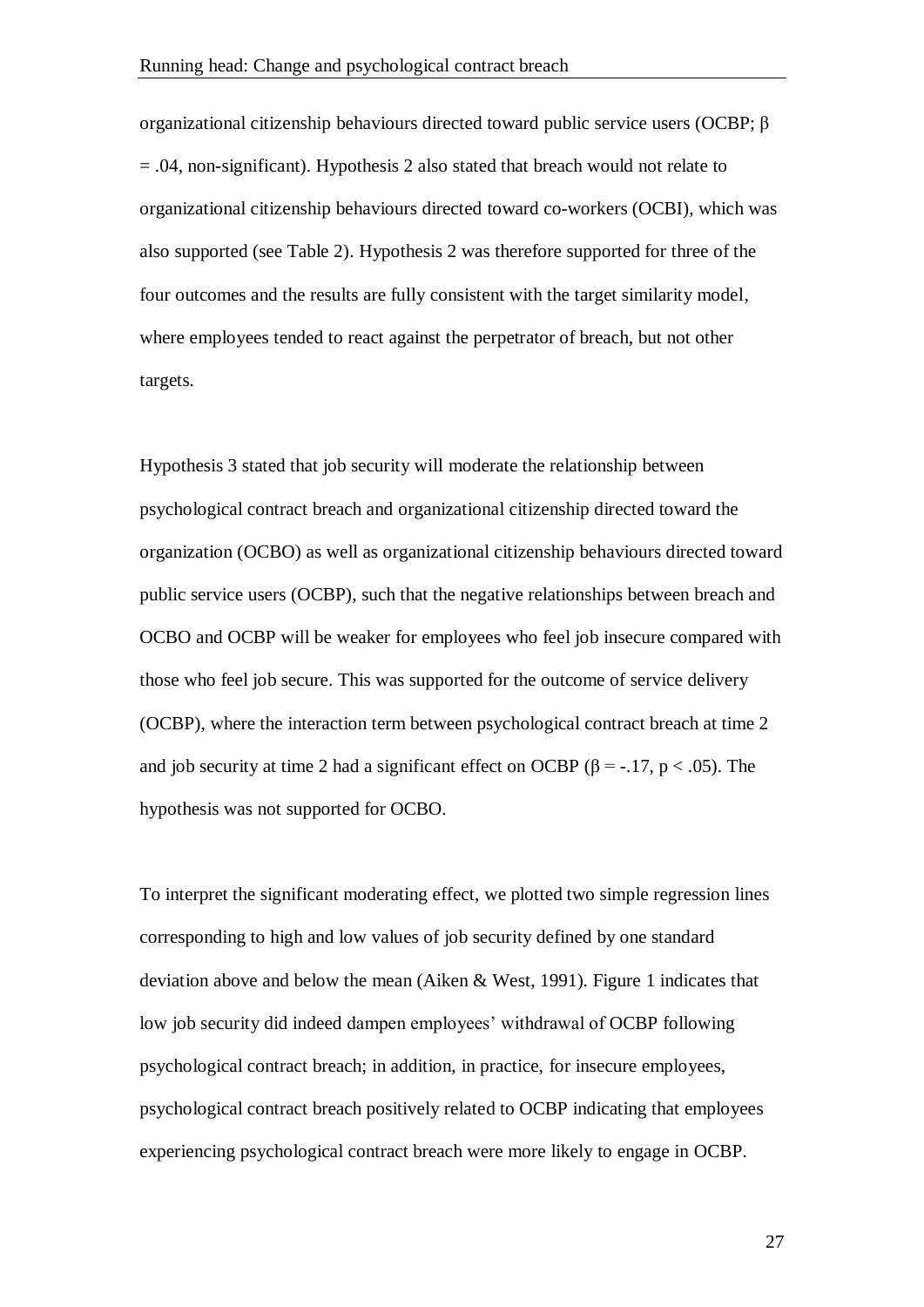Hypothesis 4 stated that commitment to the public sector will moderate the relationship between psychological contract breach and OCBP. The interaction between psychological contract breach at time 2 and public sector commitment at time 2 was related significantly to OCBP ( $\beta$  = -.20, p < .05), but in a direction contrary to the hypothesis. Figure 2 plots the interaction effect: breach related to increases in OCBP for employees with low public sector commitment, and decreases for employees with high public sector commitment.

#### < INSERT FIGURES 1 AND 2 ABOUT HERE >

#### **Discussion**

This study makes important contributions to research on the unfolding of the psychological contract where substantial organizational changes are occurring, and more specifically to how public sector employees react to psychological contract breach following organizational change during a period of austerity. The study has wider relevance to organizations engaged in 'doing more with less' as a result of austerity and recession, particularly service organizations (where employees interact with customers or public service users). The focus on the psychological processes underlying organizational change suggests that many of these processes may well be similar for private sector firms pursuing austerity measures, though this deserves further research. Findings strongly support the target similarity model, where employees react against the perceived agent of the breach by withdrawing organizational citizenship behaviour directed toward the organization (OCBO), while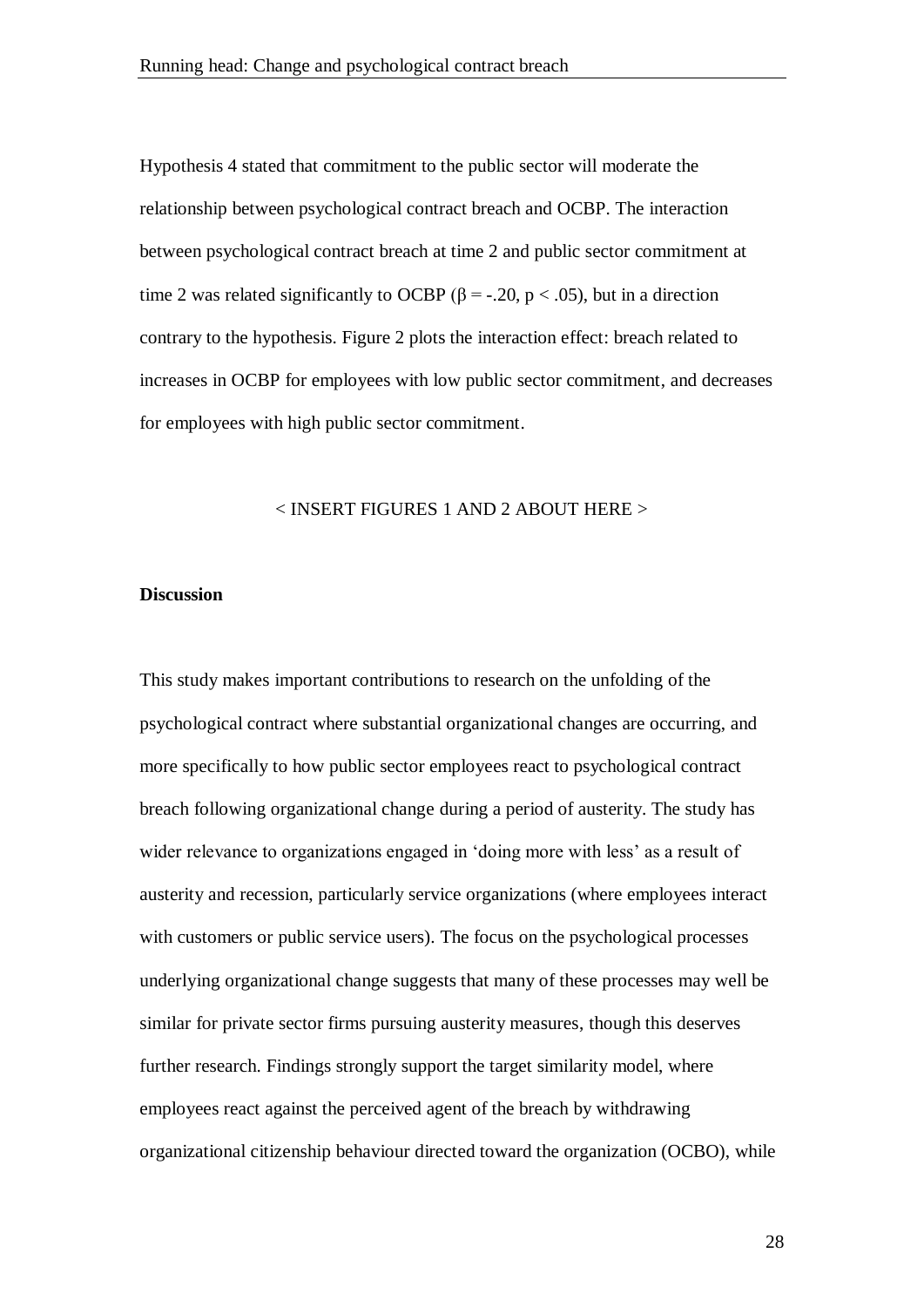their citizenship behaviour toward public service users (OCBP) and co-workers (OCBI) was unaffected. We also consider two factors, job security and public sector commitment, relevant to the current public sector context of austerity that may moderate the effects of breach on public sector worker behaviours. Our study is one of very few to examine the effects of organizational change on psychological contract breach in organizational change using a robust longitudinal design. Finally, it offers evidence of how recent and on-going changes to the public sector are likely to affect employees' contributions across the sector, and how changes may affect recipients of public services.

The findings support researchers' claims about the utility of the psychological contract as a framework for understanding how organizational change filters through to affect employee attitudes and behaviour (Arnold, 1996; Conway & Briner, 2005; Guest, 1998; Rousseau, 1989). While there has been some debate about whether any kind of change inevitably leads to more negative attitudes and reduced employee contributions (Choi  $\&$  2011), our research shows clearly that when the content of the organizational changes reflect cost-cutting measures it results in psychological contract breach. Reports of the increase in organizational change following the announcement of the austerity measures predicted psychological contract breach (see Appendix 2 and 3 for the extent of change).

Psychological contract breach predicted change in contributions towards the organization (organizational commitment and OCBO), but not organizational citizenship behaviour directed toward public service users or employees' co-workers, supporting target similarity effects. We hypothesized a weaker relationship between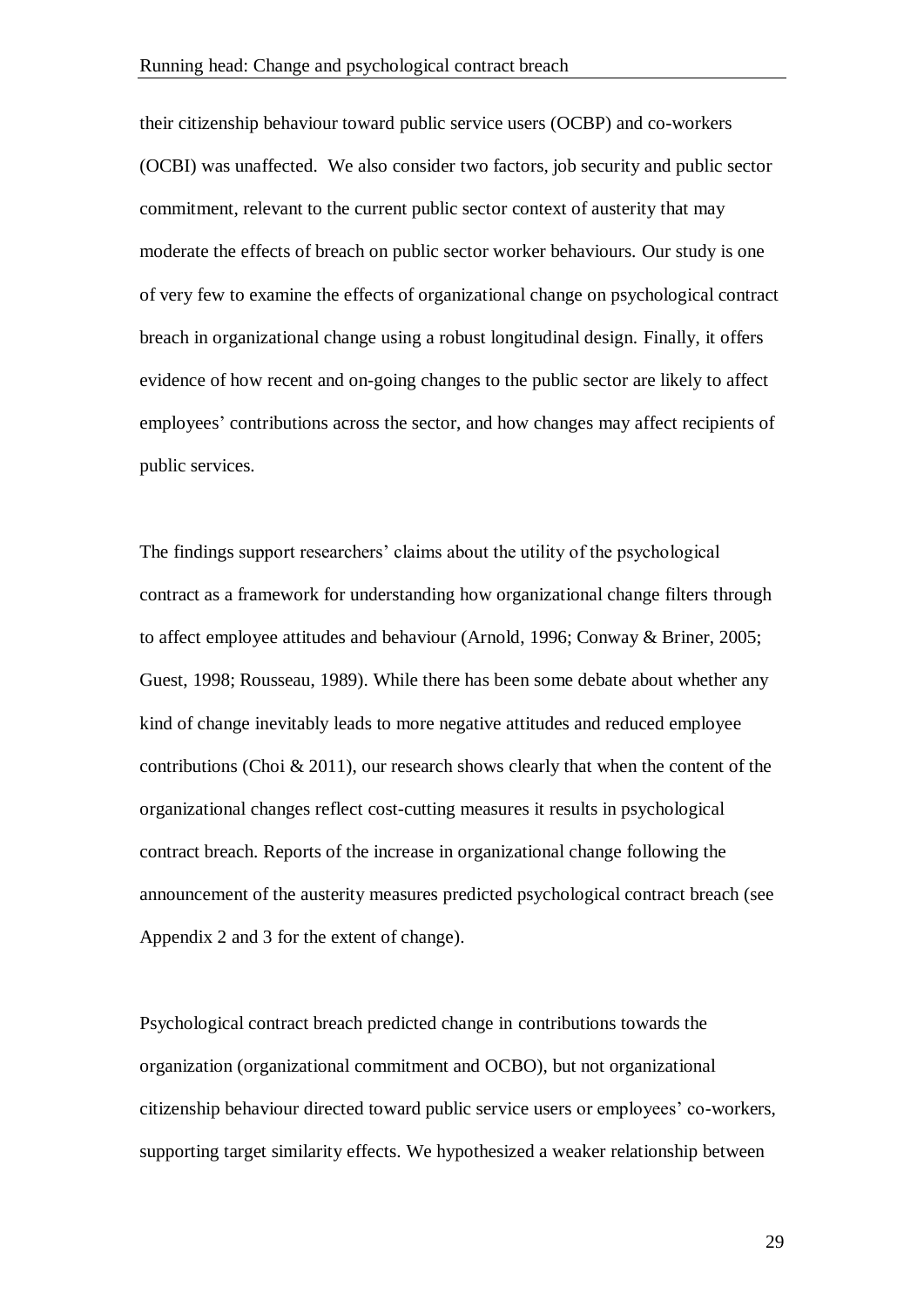breach and organizational citizenship behaviour directed toward public service users (OCBP) and no relationship for organizational citizenship behaviour directed toward co-workers (OCBI). In fact, there was no effect for both OCBP and OCBI, suggesting that employees target their reactions to the breach perpetrator – perceived as the organization in this case – and neither co-workers nor the public. Our findings differ tests of the target similarity model in the private sector, where employee perceptions of supervisor breach related to customer service behaviour (Bordia et al., 2010). The conflicting findings may be explained by context: in the public sector employees are less likely to retaliate against their "customer" (i.e., the public) as they can take the public's perspective, are themselves members of the public (Boyne, 2003), and public services are to some extent co-produced during the public service encounter (Alford, 2009). Furthermore, "customers" of the public sector consist of multiple sets of widely differing users (e.g., the young, old, sick, vulnerable), which may make retaliation against certain groups less likely. Yet all of those points deserve further research. However, we do not yet know whether, in the longer-term, decreasing levels of contributions to the organization (i.e. organizational commitment and OCBO) will affect the delivery of public services, given OCBO contributes positively to unit and organizational productivity and performance quality (Podsakoff, Ahearne, & MacKenzie, 1997) and this is an area for further research. Furthermore, we were unable to examine the extent respondents saw themselves as professionals or not, which could influence both attitudes and behaviours in organizational change in the sense that it would be unprofessional to target service users (Noordegraaf, 2011) and this could also be an area for future research. Finally, support for the target similarity model elaborates our understanding of how employees react to breach by parties in organizations. It should be further researched in the public sector by, for example,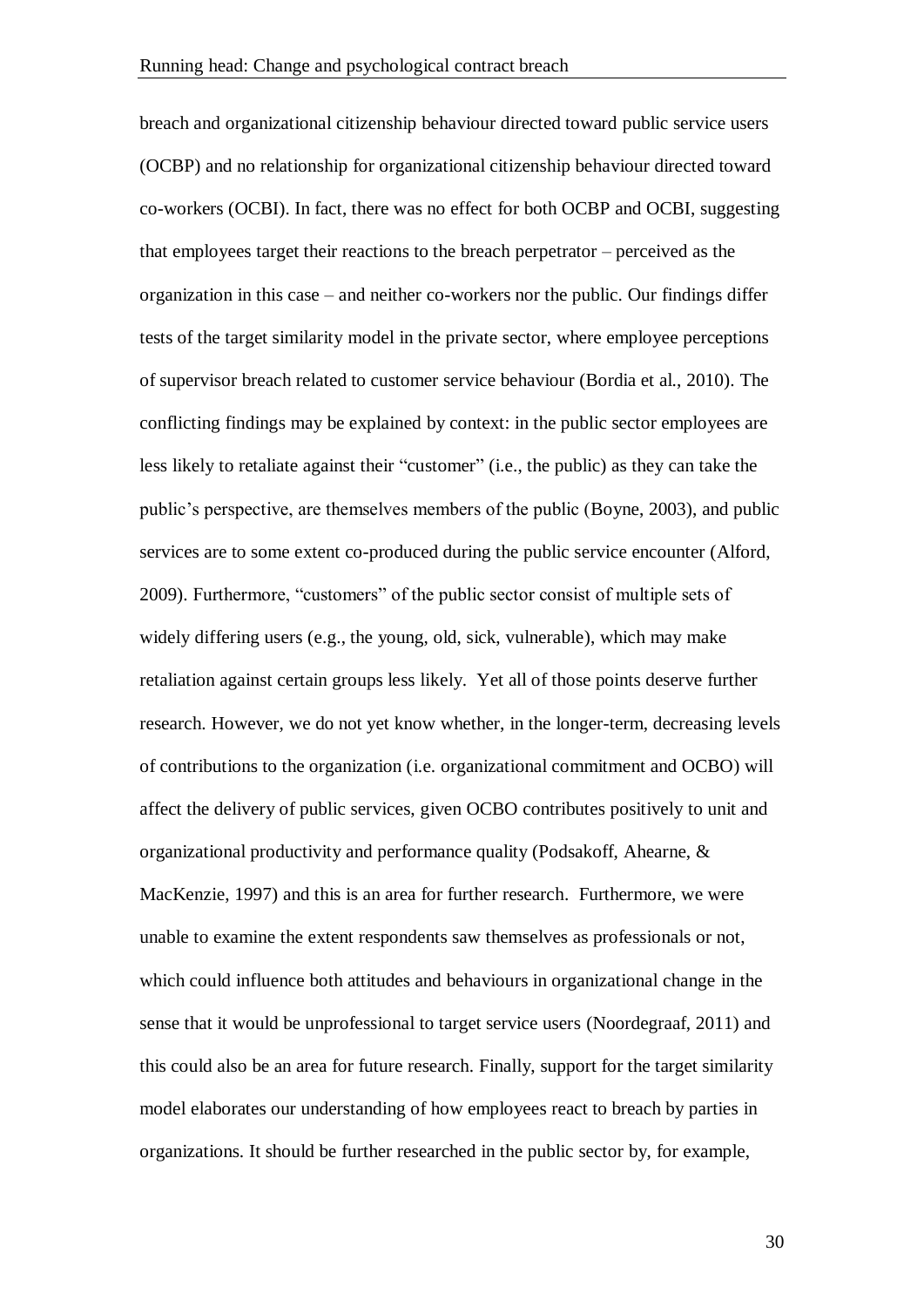examining simultaneously relationships among the multiple parties that may breach psychological contracts associated with workplaces (organizations, supervisors, coworkers, service-users/customers). Future research should also examine conditions when spill-over is more or less likely to occur. For example, our findings show that in the short time of six months between time 1 and time 2 there was a large increase in psychological contract breach, which was negatively associated with changes in organizational commitment and organizational citizenship directed toward the organization. Future research should investigate the medium and longer-term effects of breach and the target similarity model, to investigate whether spill-over affects foci beyond the organization over a longer term.

Job security moderated relationships between psychological contract breach and organizational citizenship behaviours towards service users (OCBP). In fact, for job insecure employees, experiencing psychological contract breach slightly increased service behaviour. This may be explained by employees feeling trapped in their jobs, perceiving few employment opportunities elsewhere in the context of rising UK unemployment, seeing coworkers lose their jobs, perhaps leading respondents to react to psychological contract violations through increasing service efforts and demonstrating their value through service to the public. This argument is supported by research suggesting that anxiety about layoffs can increase performance in the shortterm (Brockner et al., 1986). But how will these set of circumstances play-out in the longer term? Will employees feel embittered and let their frustrations affect their behaviour toward service users? The extent of breach to promises associated with rewards (attractive benefits, attractive pay, promotion) indicated in Appendix 3 suggests that such financial rewards are particularly likely to be withdrawn. This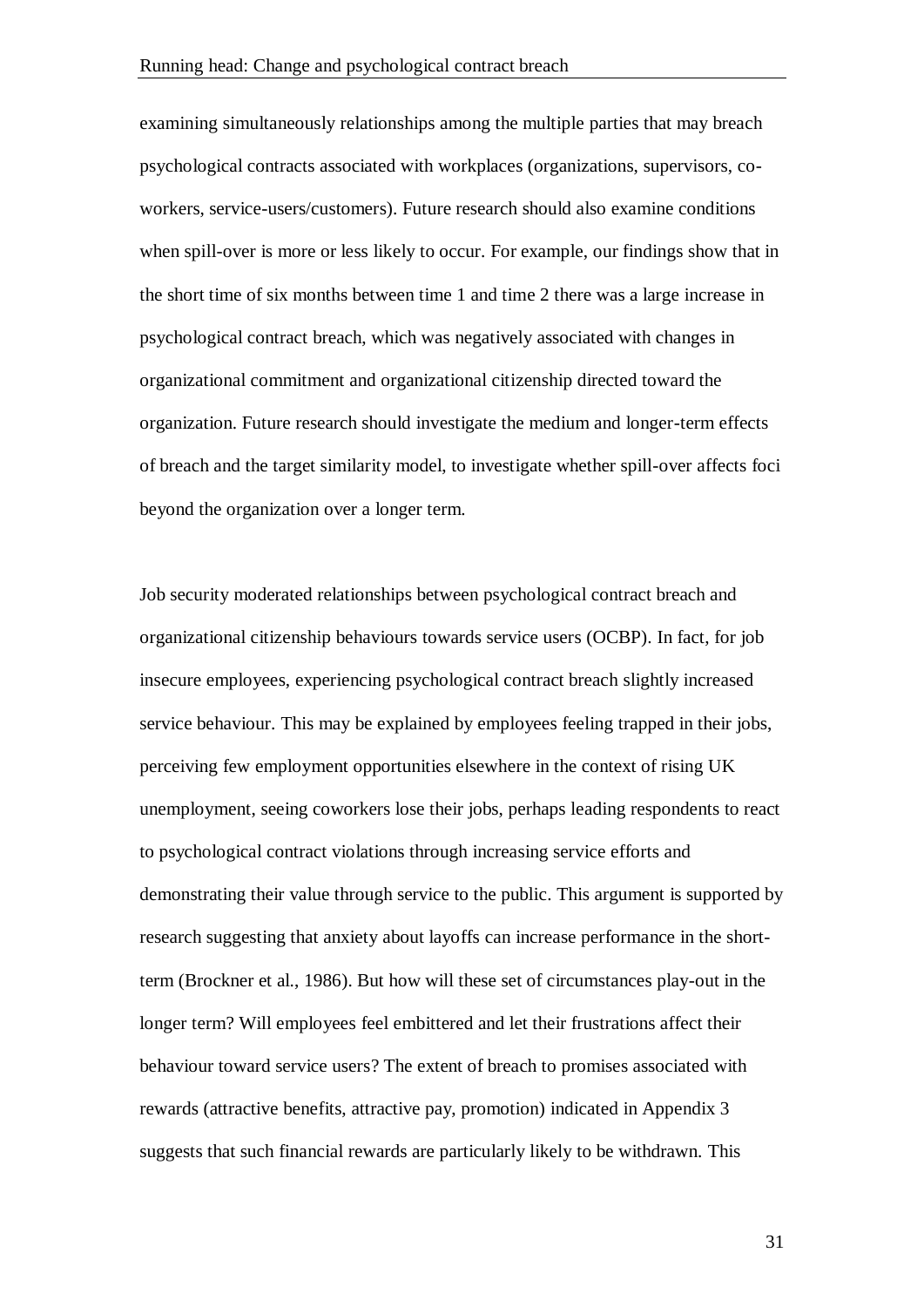raises further questions, including what might emerge as the longer-term deal for public sector employees and what are the implications for the changing psychological contract across all sectors in a time of austerity.

Counter to our hypothesis, psychological contract breach for those employees with low public sector commitment was related to increases in organizational citizenship behaviour directed toward public service users (OCBP) whereas it decreased for those with high public sector commitment. Inspecting the interaction plots suggests a plausible interpretation of the finding. For employees who report fulfilled psychological contracts (i.e., low breach in the plots), those with high public sector commitment report higher organizational citizenship behaviour directed toward public service users than employees with low public sector commitment. However, for employees who report high psychological contract breach, those with high and low public sector commitment report the same level of organizational citizenship behaviour directed toward service users (see Figure 2). This may be because employees highly committed to the public sector feel more hurt by psychological contract breach. Employees with high public service motivation or commitment may feel a strong sense of duty, social justice, self-sacrifice, and compassion (Perry, 1996), similar to employees who hold ideological psychological contracts (Bunderson, 2001), where employees expect their employer to honour obligations related to their ideological beliefs and react strongly when they do not. Furthermore, employees with low public sector commitment may recognize the need to demonstrate their value, consistent with our job security discussion above. Future research should explore interactions between public sector motivation and different types of psychological contracts (transactional, relational, ideological).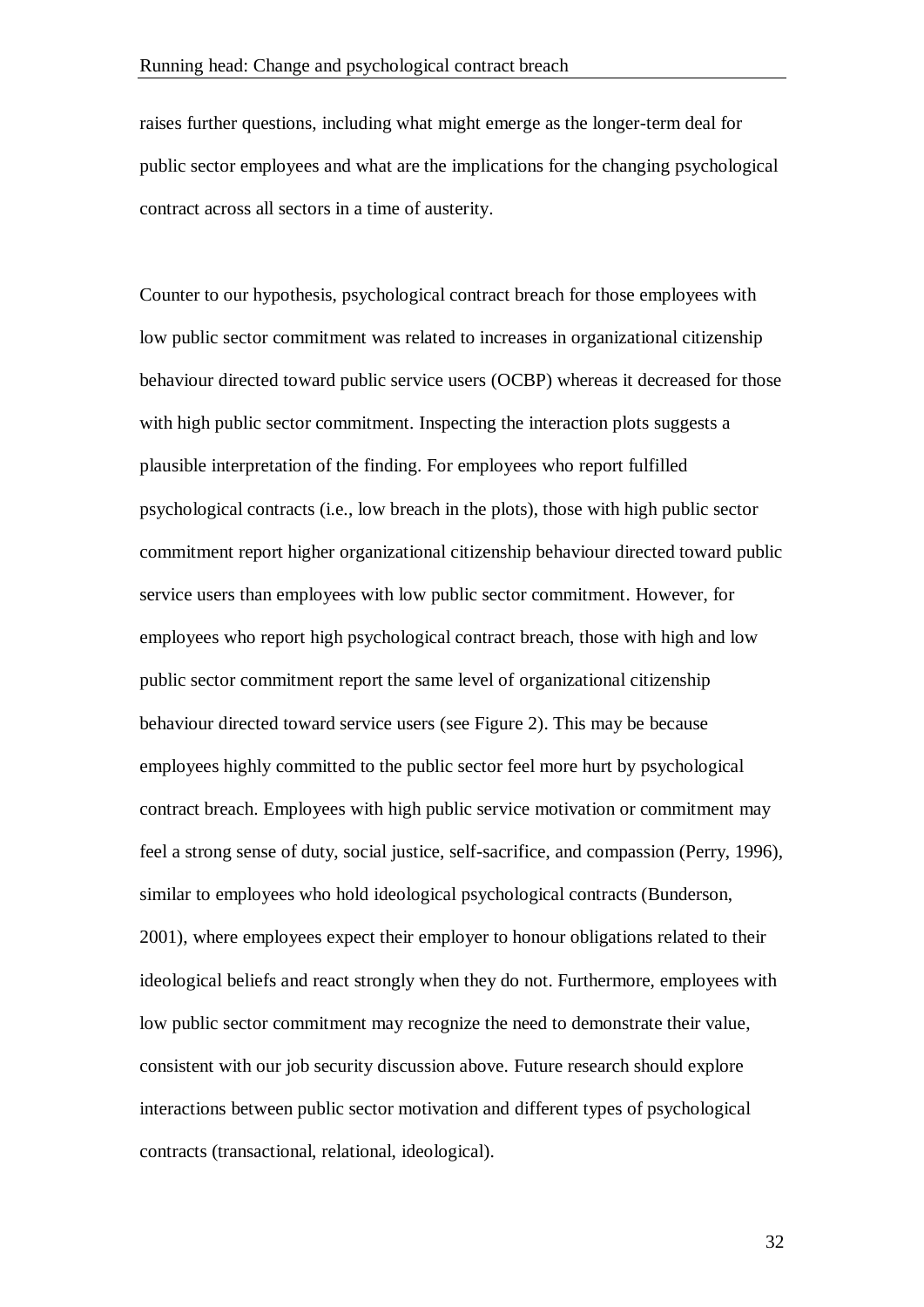We note several limitations and further areas for research. First, we assume that employees' increased reporting of organizational change and psychological contract breach resulted from how organizations responded to the extensive austerity measures imposed by the government. Some of the reported changes, however, may predate or occur outside the austerity measures. While this is unlikely to affect the overall pattern of associations in our findings, it may have influenced the reported incidence of change and breach. Second, the time 2 survey – six months after the announced austerity measures – may not have allowed enough time to capture the full range of cuts and their effects. However, the time period we capture is, arguably, when the largest rate of change will be reported, as it represents the clear start of the introduction of the austerity measures when employee reactions are likely to be most marked, and before they become habituated to changes (Jimmieson, Terry & Callan, 2004). Furthermore, to the extent that austerity measures involve extensive redundancies, longer time frames would lead to significant attrition of our longitudinal data set. Finally, our sample is varied in demographics, organizations and locality and was not intended to be representative of public sector employment. The sample is skewed towards managers who are sometimes responsible for psychological contract breach of their subordinates as well as experiencing it themselves from their superiors or from central government. However, the inspection of the control variables in the regression indicates that managerial level did not affect our results (although senior managers were less likely to be in service roles). It would be valuable to undertake further research to substantiate this, and also to explore the impact of professional identity on organizational citizenship behaviours across the three targets we identified here. We also failed to find consistent differences by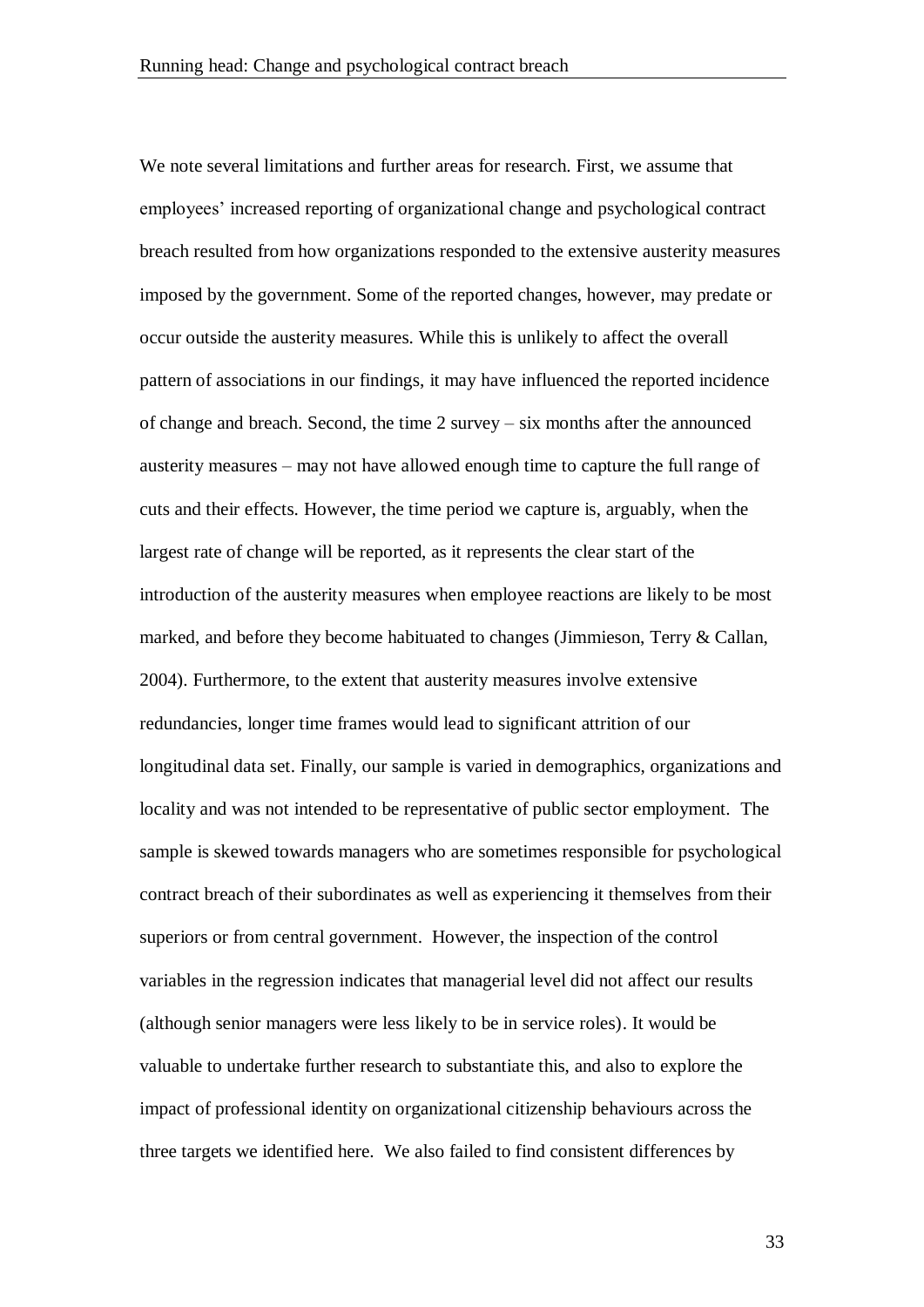public service field (e.g. health, police) or by level of government (local, central). This suggests that organizations within an institutional field may exhibit variation, which overwhelms service differences (a finding by other researchers such as Boyne, 2003) but this is an area, which warrants further exploration.

To conclude, since the global financial crisis of 2007-2008, many countries have implemented austerity measures (Pollitt and Bouckaert, 2011). Six months after the government announced significant cuts to the public sector budget, employees in our sample reported large increases in organizational change and psychological contract breach by the organization, which appeared to lead to employees targeting their reactions toward the organization through withdrawing organizational commitment and organizational citizenship behaviors directed to the organization, rather than citizenship behaviours towards co-workers and service users. In the short-term, our findings suggest that employees' reactions to widespread organizational change following austerity measures are not spilling-over to affect targets beyond the perceived initiator of breach, though it remains an open question as to whether and under what conditions and processes this is will be the case in the longer-term.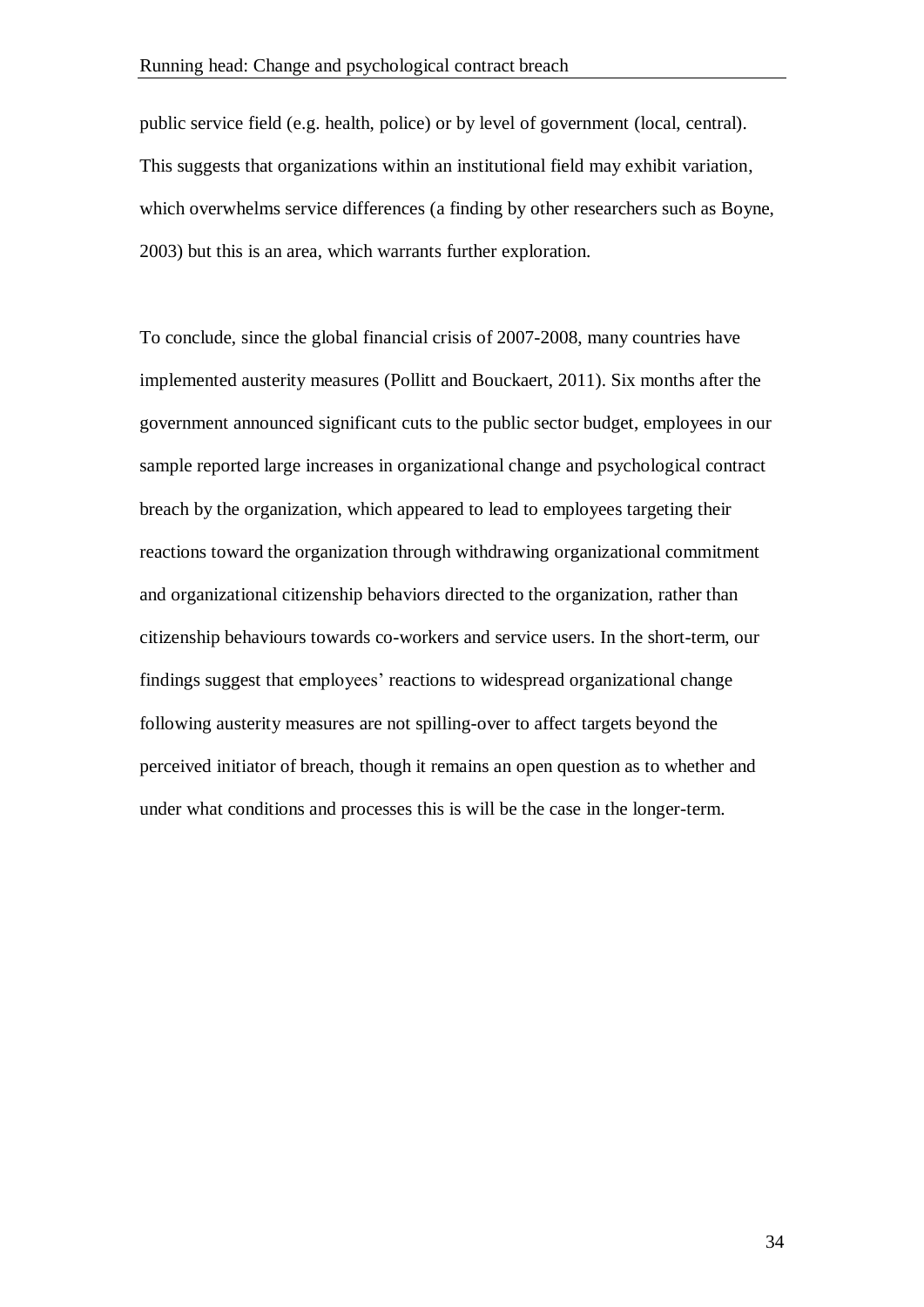#### **References**

- Ågerfalk P. and B. Fitzgerald (2008). 'Outsourcing to an unknown workforce: Exploring opensourcing as a global sourcing strategy', *Management Information Systems Quarterly*, 32, 2, pp. 385-410.
- Aiken, L. and S. West (1991). *Multiple regression: testing and interpreting interactions*. Newbury Park: CA: Sage.
- Alford, J. (2009). *Engaging public sector clients: From service delivery to coproduction*. Basingstoke: Palgrave Macmillan.
- Argyris, C. (1960). *Understanding organizational behavior*. Homewood IL: Dorsey Press.
- Arnold, J. (1996). 'The psychological contract: A concept in need of closer scrutiny?', *European Journal of Work and Organizational Psychology*, 5(4), pp. 511-520.
- Ashburner, L., E. Ferlie, and L. Fitzgerald (1996). 'Organizational transformation and top-down change: The case of the NHS', *British Journal of Management*, 7, 1, pp. 1-16.
- Ajzen, I., & M. Fishbein, (1980). *Understanding attitudes and predicting social behaviour*. Englewood Cliffs, NJ: Prentice Hall.
- Bal, P., A. De Lange, P. Jansen, and M. Van Der Velde (2008). 'Psychological contract breach and job attitudes: A meta-analysis of age as a moderator', *Journal of Vocational Behavior*, 72, 1, pp. 143-158.
- Bettencourt, L. A., K. P. Gwinner and M. L. Meuter (2001). 'A comparison of attitude, personality, and knowledge predictors of service-oriented organizational citizenship behaviors'. *Journal of Applied Psychology*, 86(1), pp. 29-41.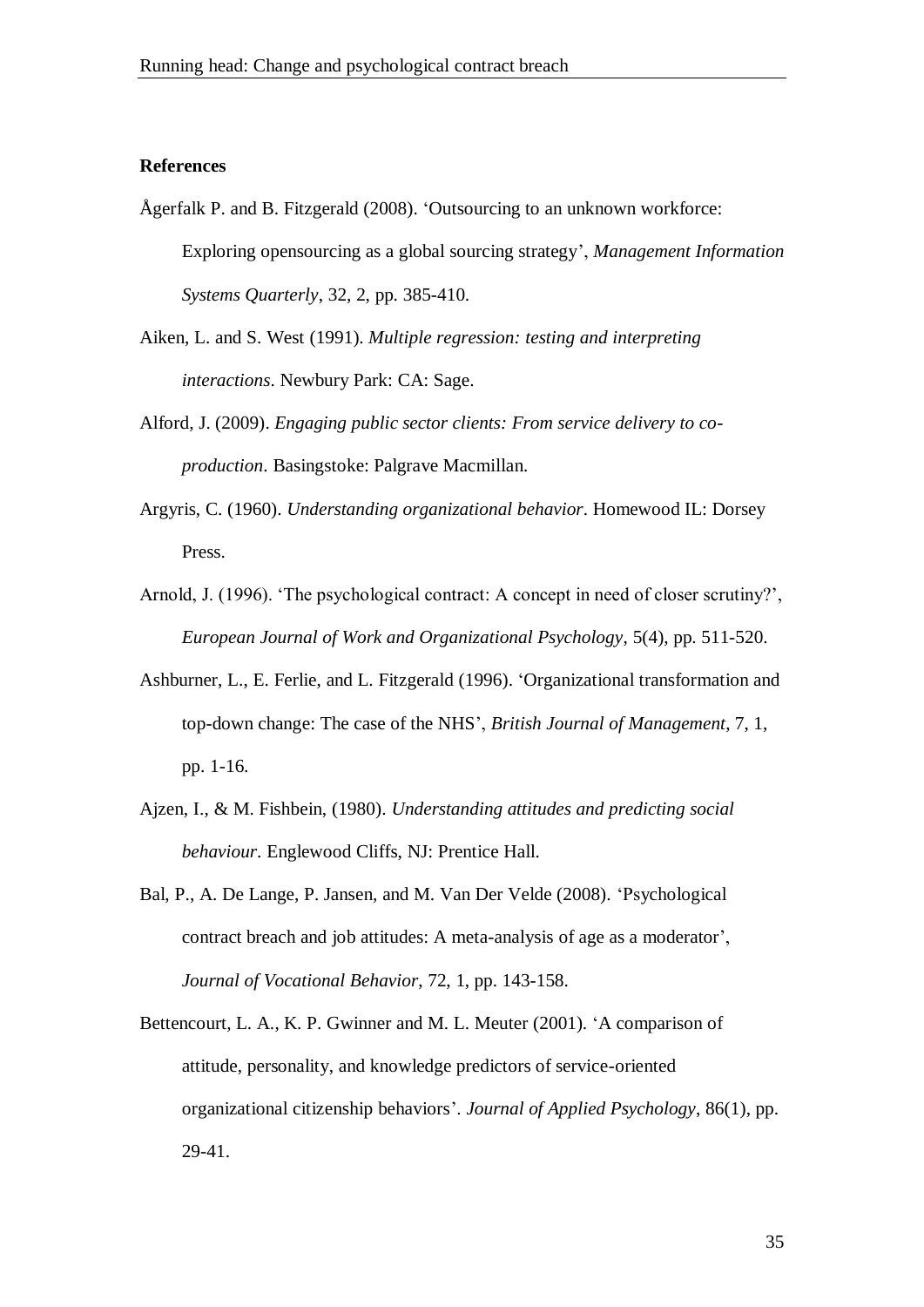Bollen, K. and R. Lennox (1991). 'Conventional wisdom on measurement: A structural equation perspective', *Psychological Bulletin*, 110, 2, pp. 305-314.

- Bordia, P., S. D. Restubog, S. Bordia and R. L. Tang (2010). 'Breach begets breach: Trickle-down effects of psychological contract breach on customer service', *Journal of Management*, 36, 6, pp.1578-1607.
- Boyne, G. (2003).' What is public service improvement?', *Public Administration*, 81, 2, pp. 211-227.
- Brewer G and G. Brewer (2011). 'Parsing public/private differences in work motivation and performance: An experimental study', *Journal of Public Administration Research and Theory,* 21, 3, pp. 347-362.
- Brewer, G. A., S. C. Selden, I. I. Facer and L.Rex, (2002). 'Individual conceptions of public service motivation', *Public Administration Review*, 60, 3, pp. 254–264.
- Brockner, J., J. Greenberg, A. Brockner, J. Bortz, J. Davy and C. Carter (1986). 'Layoffs, equity theory, and work performance: Further evidence of the impact of survivor guilt', *Academy of Management Journal*, 29, 2, pp. 373–384.
- Bunderson, J. S. (2001). 'How work ideologies shape psychological contracts of professional employees: Doctors' responses to perceived breach'. *Journal of Organizational Behavior*, 22, pp. 717-741.
- Chaudhry, A., J. M. Coyle-Shapiro, and S. J. Wayne (2011). 'A longitudinal study of the impact of organizational change on transactional, relational, and balanced psychological contracts', *Journal of Leadership and Organizational Studies*, 18, 2, pp. 247-259.
- Choi, M., and W. E. Ruona (2011). 'Individual readiness for organizational change and its implications for human resource and organization development', *Human Resource Development Review*, 10, 1, pp. 46-73.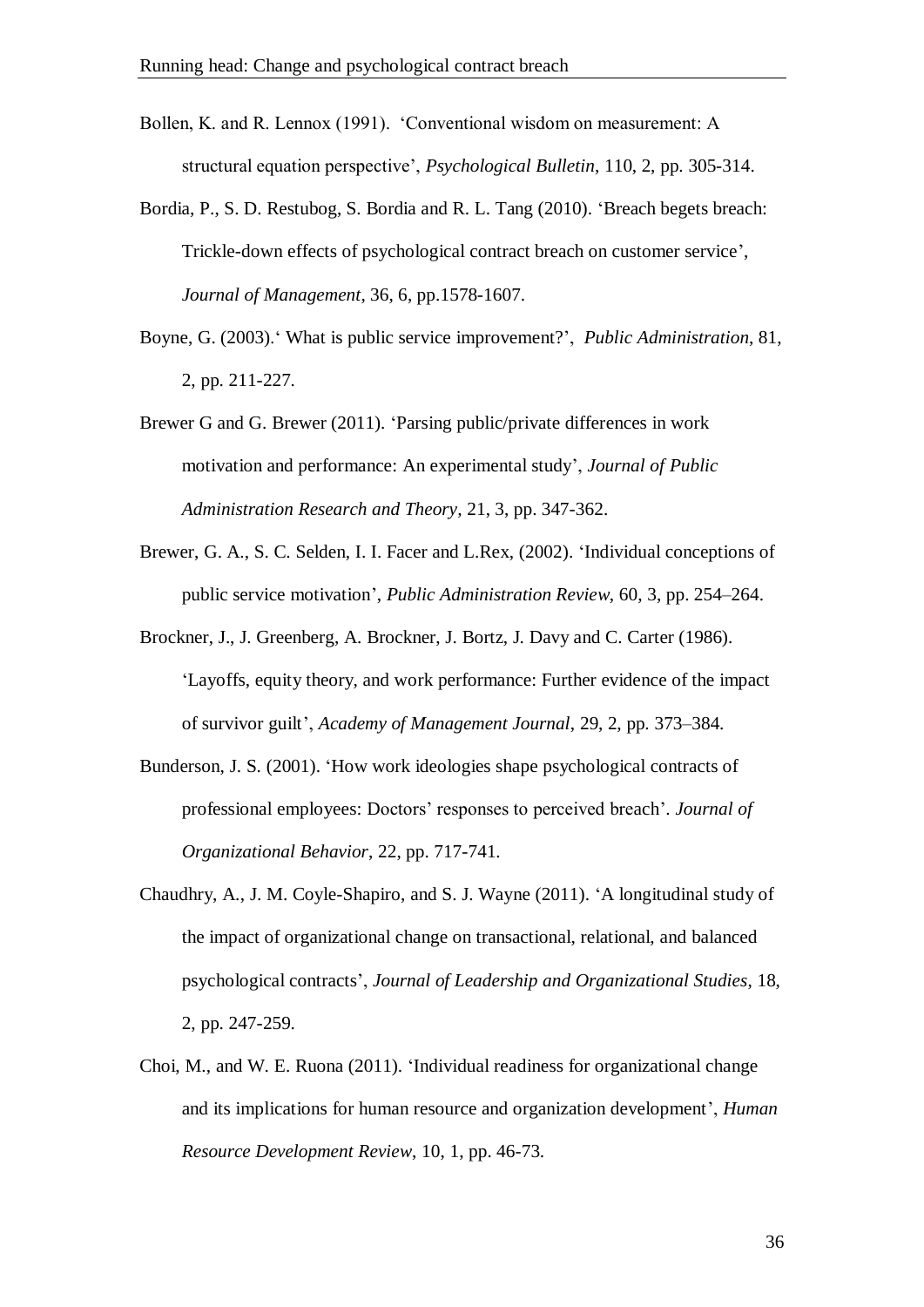Coltman, T., T. M. Devinney, D. F. Midgley and S. Venaik, (2008). 'Formative versus reflective measurement models: Two applications of formative measurement', *Journal of Business Research*, 61, 12, pp. 1250–1262.

- Conway, N., and R. B. Briner (2002). 'A daily diary study of affective responses to psychological contract breach and exceeded promises', *Journal of Organizational Behavior*, 23, 3, pp. 287–302.
- Conway, N., and R. B. Briner (2005). *Understanding psychological contracts at work: A critical evaluation of theory and research*. Oxford: Oxford University Press.
- Conway, N., and R.B. Briner (2009). 'Fifty years of psychological contract research: What do we know and what are the main challenges?', *International Review of Industrial and Organizational Psychology*, 21, pp. 71-131.
- Cook, T. D., and D. T. Campbell (1979). *Quasi-experimentation: Design and analysis issues for field settings*. Chicago: Rand McNally.
- Coyle-Shapiro, J. A. (2002). 'A psychological contract perspective on organizational citizenship behavior', *Journal of Organizational Behavior*, 23, 8, pp. 927–946.
- Coyle-Shapiro, J., and I. Kessler (2002). 'Contingent and non-contingent working in local government:contrasting psychological contracts', *Public Administration*, 80, 1, pp. 77-101.
- Coyle-Shapiro, J. A., and I. Kessler (2003). 'The employment relationship in the UK public sector: A psychological contract perspective', *Journal of Public Administration Research and Theory*, 13, 2, pp. 213-230.
- Crotty, J. (2009). 'Structural causes of the global financial crisis: a critical assessment of the 'new financial architecture', *Cambridge Journal of Economics*, 33, 4, pp. 563-580.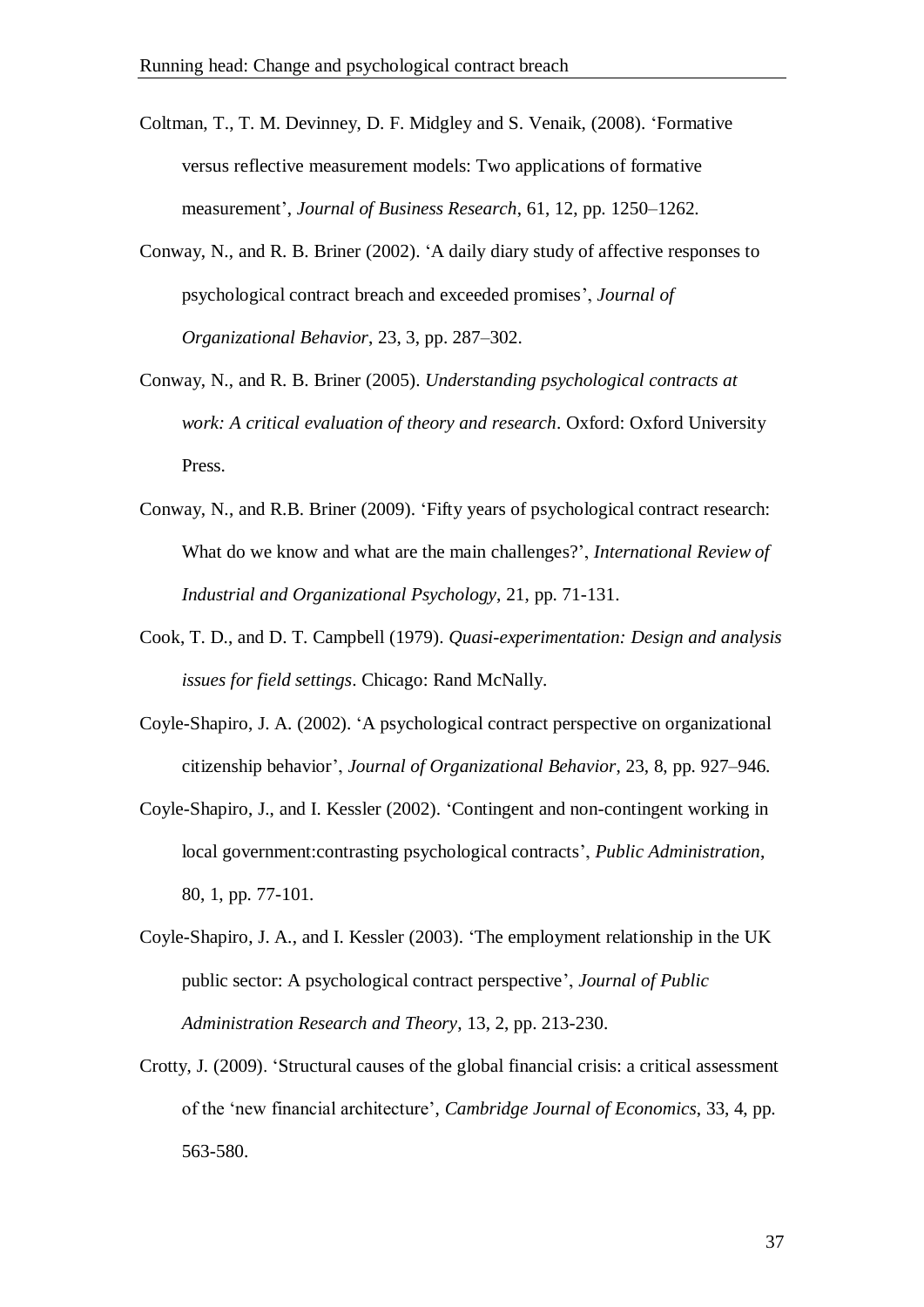- Dalal, R. S., H. Lam, H. M. Weiss, E. R. Welch, and C. L. Hulin (2009). 'A withinperson approach to work behavior and performance: Concurrent and lagged citizenship-counterproductivity associations, and dynamic relationships with affect and overall job performance', *Academy of Management Journal*, 52, 5, pp. 1051-1066.
- Diamantopoulos, A., and J. A. Siguaw (2006). 'Formative versus reflective indicators in organizational measure development: A comparison and empirical illustration', *British Journal of Management*, 17, 4, pp. 263–282.
- Diamantopoulos, A. and H.M Winklhofer (2001). 'Index construction with formative indicators: An alternative to scale development', Journal of Marketing Research, pp. 269–277.
- Dolton, P., and G. Makepeace (2011). 'Public and private sector labour markets'. In P. Gregg, and J. Wadsworth, (eds) *The Labour Market in Winter: The State of Working Britain*. Oxford: Oxford University Press, pp. 272-311.
- Dutton, J, S., Ashford, R. O'Neill, and K. Lawrence (2001). 'Moves that matter: Issue selling and organizational change', *Academy of Management Journal*, 44, 4, pp. 716-736
- Farmer, S. M., and D. B. Fedor (1999). 'Volunteer participation and withdrawal', *Nonprofit Management and Leadership*, 9, 4, pp. 349-368.
- Feldheim, M. (2007) 'Public sector downsizing and employee trust.' *International Journal of Public Administration*, 30, 3, pp.249-270.
- Ferlie, E., J. Hartley and S. Martin, (2003). 'Changing public service organizations: Current perspectives and future prospects', *British Journal of Management*, 14, pp. 1–14.
- Finkel, S.E. (1995). *Causal analysis with panel data*. Thousand Oaks, CA: Sage.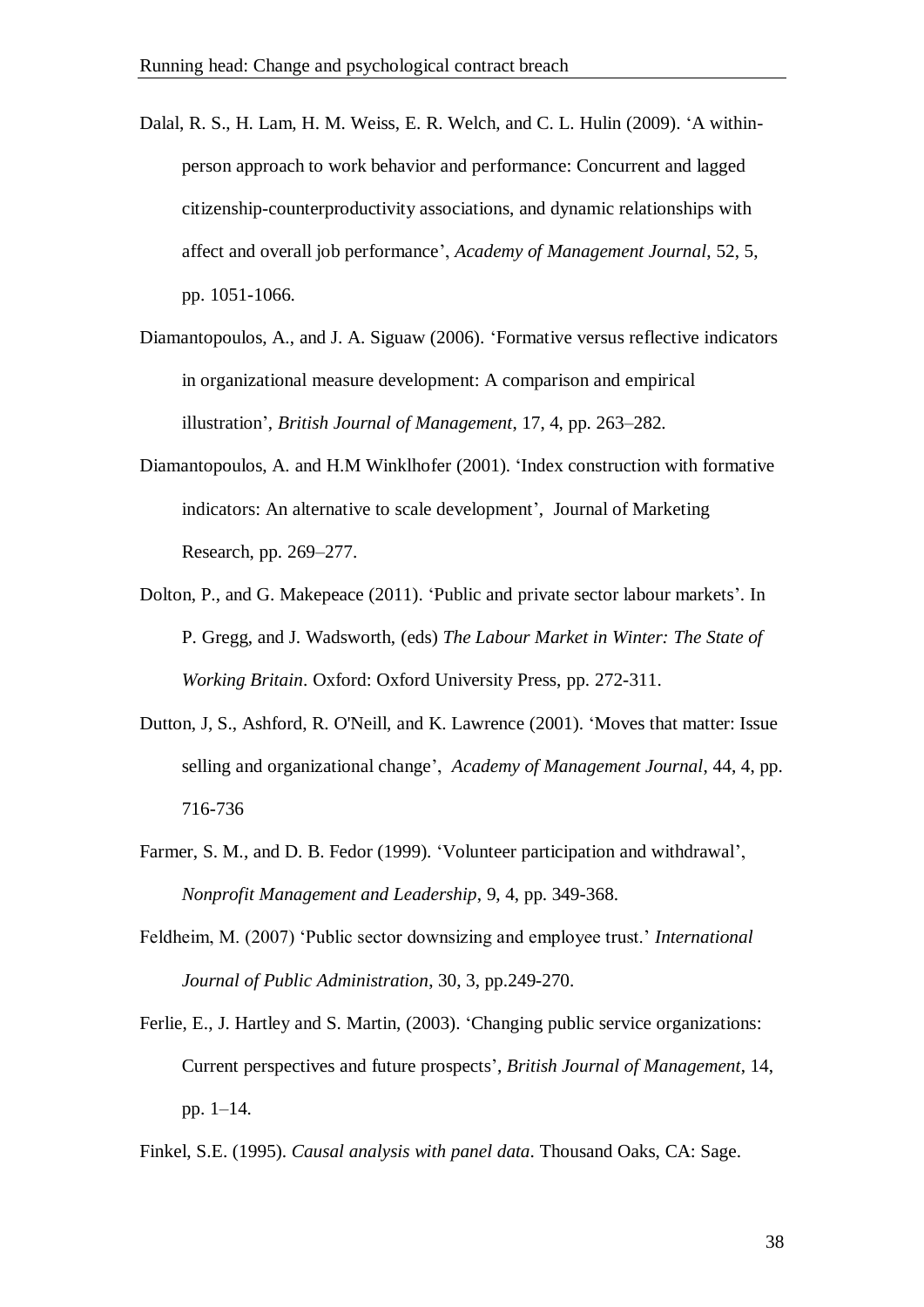- Fraley, R. C. (2007). 'Using the Internet for personality research: What can be done, how to do it, and some concerns'. In R. W. Robins, R. C. Fraley, and R. F. Krueger (eds.), *Handbook of research methods in personality psychology*, New York, NY: Guilford. pp.130-148.
- George, D., and P. Mallery (2003). *SPSS for Windows step by step: A simple guide and reference*. 11.0 update (4th ed.). Boston: Allyn and Bacon.
- Goodman, J. S., and T. C. Blum (1996). 'Assessing the non-random sampling effects of subject attrition in longitudinal research', *Journal of Management*, 22, 4, pp. 627-653.
- Grant, A. M., and D. M. Mayer (2009). 'Good soldiers and good actors: Prosocial and impression management motives as interactive predictors of affiliative citizenship behaviors', *Journal of Applied Psychology*, 94, 4, pp. 900-912.
- Guest, D (1998). 'Is the psychological contract worth taking seriously?', *Journal of Organizational Behavior*, 19, 649-664.
- Guest, D., and N. Conway (2001). *Public and private sector perspectives on the psychological contract: Results of the 2001 CIPD survey*. Research Report. London: Chartered Institute of personnel and Development.
- Hallier J. (2000). 'Security abeyance: Coping with the erosion of job conditions and treatment', *British Journal of Management*, 11, 1, pp. 71-89.
- Herriot, P. and C. Pemberton (1997). 'Facilitating new deals', *Human Resource Management Journal*, 7, 1, pp. 45-56.
- Herriot, P. and C. Pemberton (1995). *New deals: The revolution in managerial careers*. Chichester: Wiley.
- Herriot, P., W. Manning and J. Kidd (1997). 'The content of the psychological contract', *British Journal of Management*, 8, 2, pp. 151-62.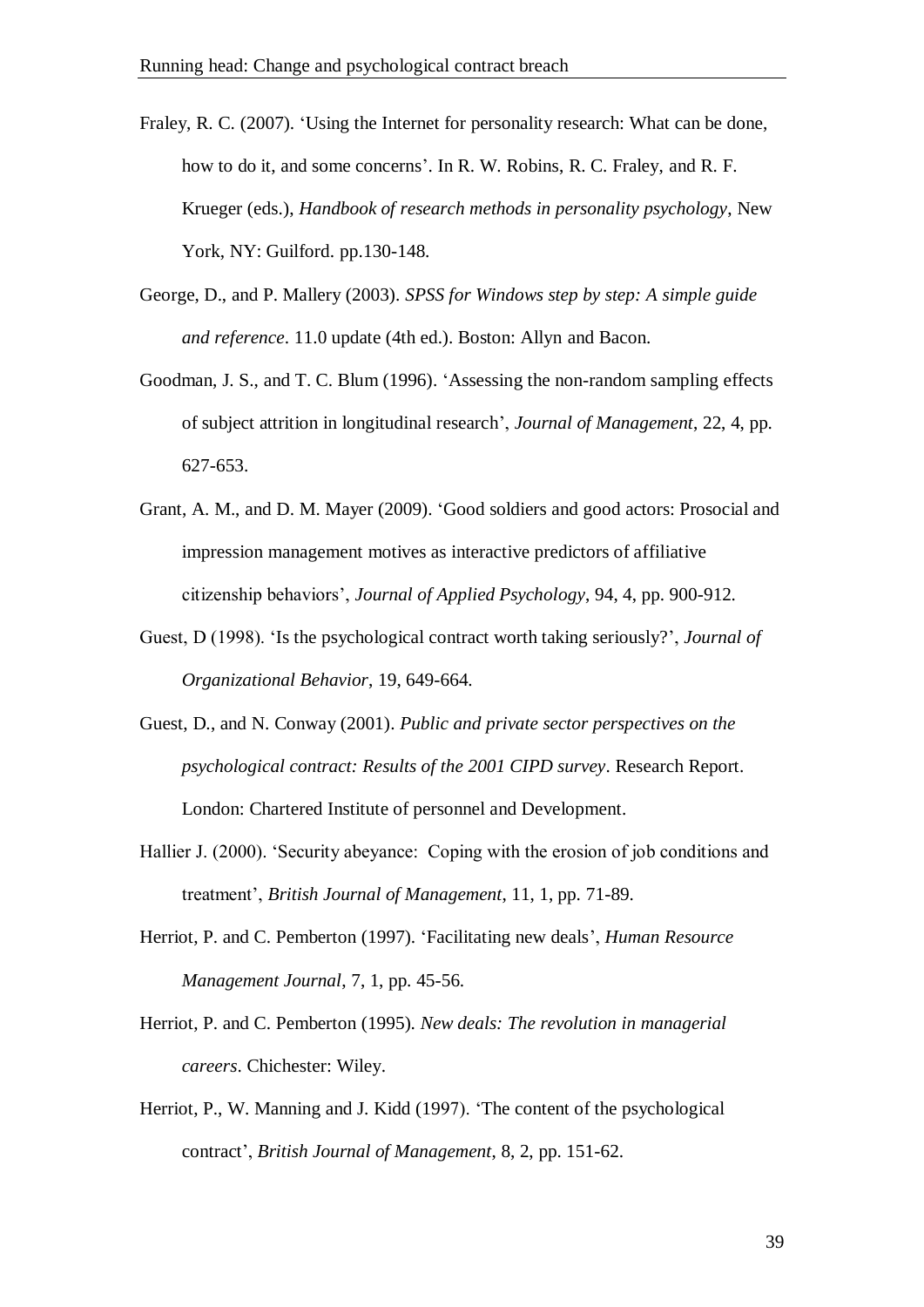- Jas, P. and C. Skelcher (2005). 'Performance decline and turnaround in public organizations: A theoretical and empirical analysis', *British Journal of Management*, 16, 3, pp. 195-210.
- Jimmieson, N. L., D. J. Terry and V. J. Callan (2004). 'A longitudinal study of employee adaptation to organizational change: The role of change-related information and change-related self-efficacy', *Journal of Occupational Health Psychology*, 9, 1, pp. 11-27.
- Johns, G. (2006). 'The essential impact of context on organizational behavior'. *Academy of Management Review*, 31, 2, pp. 386-402.
- Johnson, J. L., and A. M. O'Leary-Kelly (2003). 'The effects of psychological contract breach and organizational cynicism: Not all social exchange violations are created equal', *Journal of Organizational Behavior*, 24,5, pp. 627–647.
- Kessler, I., and Coyle-Shapiro, J.A. (1998). 'Restructuring the employment relationship in Surrey CountyCouncil', *Employee Relations*, 20, 3, 365-383.
- Kiefer, T. (2002). 'Analysing emotions for a better understanding of organizational change: Fear, joy and anger during a merger'. In N. Ashkanasy, W. Zerbe & C. Härtel (Eds.), *Managing Emotions in the Workplace* Armonk, N.Y.: M.E. Sharpe. pp. 45-69.
- Kiefer, T. (2005). 'Feeling bad: antecedents and consequences of negative emotions in ongoing change', *Journal of Organizational Behavior*, 26, 8, pp. 875–897.
- Koh C., S. Ang and D. Straub (2004). 'IT outsourcing success: A psychological contract perspective', *Information Systems Research*, 15, pp.356-373.
- Kraimer, M. L., Wayne, S. J., Liden, R. C., and Sparrowe, R. T. (2005). 'The role of job security in understanding the relationship between employees' perceptions of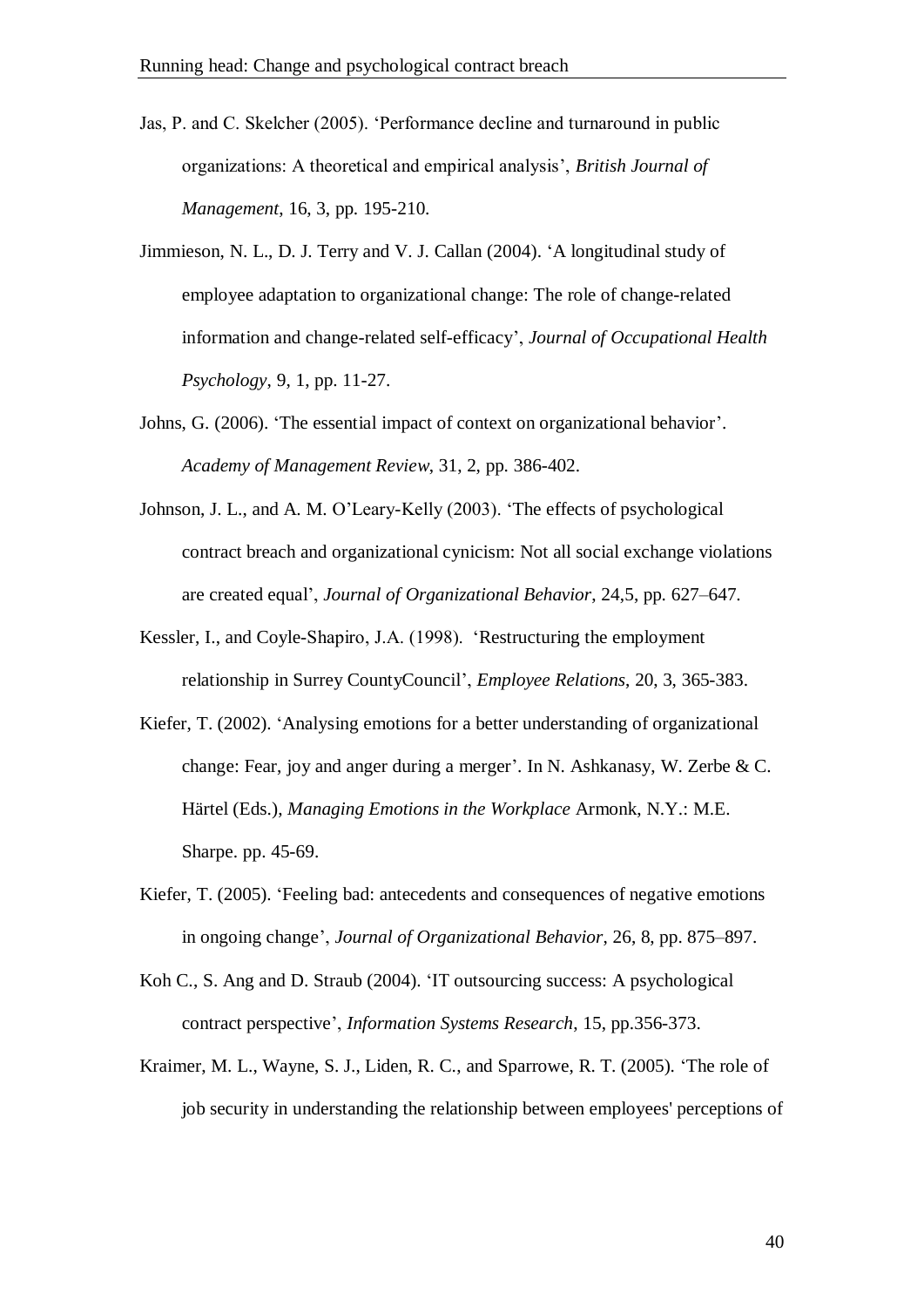temporary workers and employees' performance.' *Journal of Applied Psychology*, 90(2), 389-398.

- Lavelle, J. J., D. E. Rupp and J. Brockner (2007). 'Taking a multifoci approach to the study of justice, social exchange, and citizenship behavior: The target similarity model', *Journal of Management*, 33, pp. 841-866.
- Lee, K., and N. J. Allen (2002). 'Organizational citizenship behavior and workplace deviance: The role of affect and cognitions.' *Journal of Applied Psychology* 87.1 (2002): 131-142.
- Lee, G., J. Benoit-Bryan, and T. P. Johnson (2012). 'Survey research in public administration: Assessing mainstream journals with a total survey error framework', *Public Administration Review*, 72, 1, pp. 87-97.
- Legge, K (1988). 'Personnel management in recession and recovery: A comparative analysis of what the surveys say'. *Personnel Review*, 17 (2), 2-72.
- Levin, D.Z., E.M. Whitener and R. Cross (2006). 'Perceived trustworthiness of knowledge sources: the moderating impact of relationship length'*, Journal of Applied Psychology*, 91, 5, pp. 1163-1171.
- Levinson, H., C.R. Price, K.J. Munden and C.M. Solley (1962). *Men, management, and mental health*. Cambridge, MA: Harvard University Press.
- Loretto, W., S. Platt and F. Popham (2010). 'Workplace change and employee mental health: results from a longitudinal study'. *British Journal of Management*, 21, 2, pp. 526-540.
- MacKenzie, S. B., P. M. Podsakoff, and J. B. Paine (1999). 'Do Citizenship
- Behaviors Matter More for Managers Than for Salespeople?' *Journal of the Academy of Marketing Science*, 27(4), 396–410.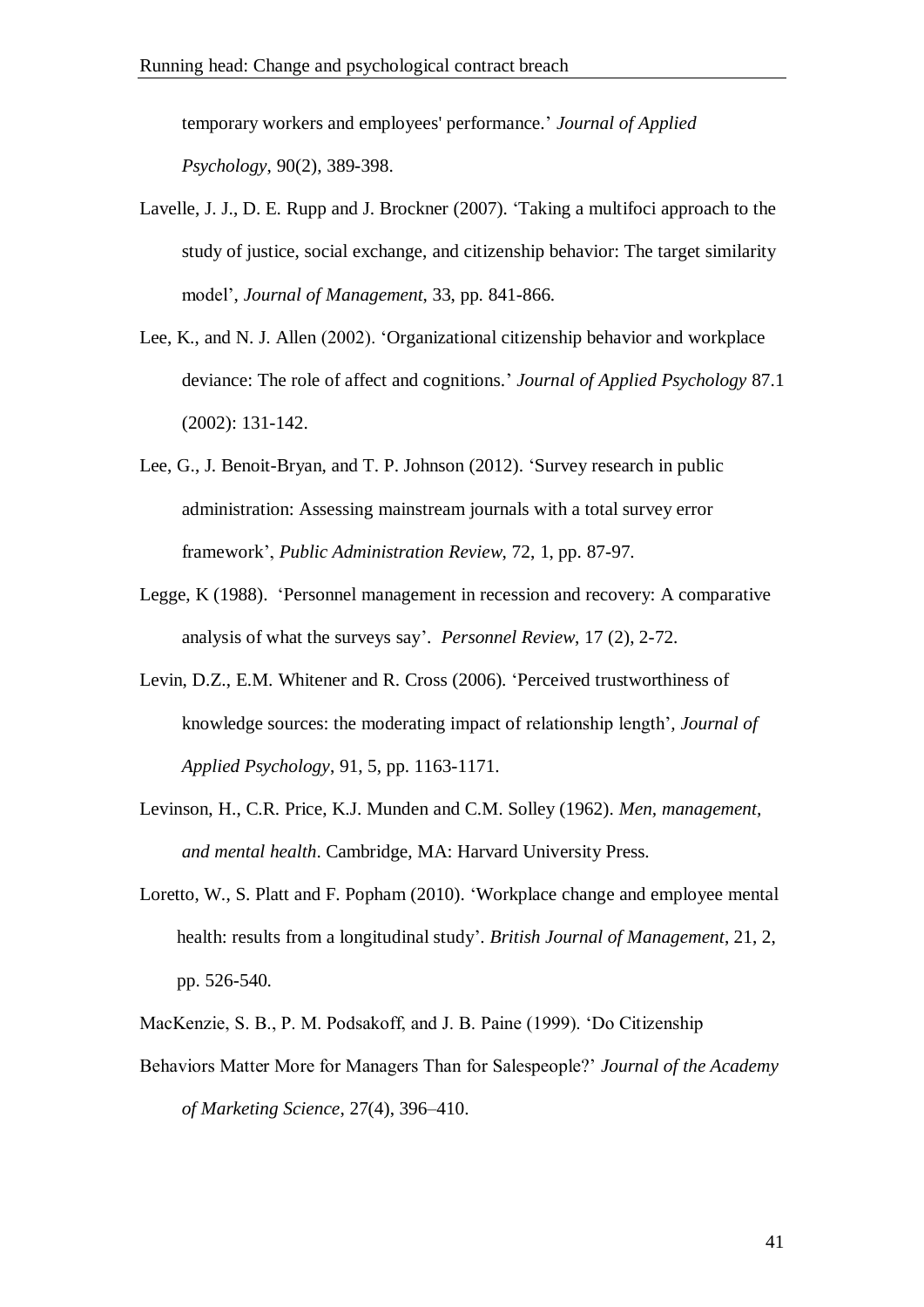- Marcus-Newhall, A., W. Pedersen, M. Carlson, and N. Miller (2000). 'Displaced aggression is alive and well: A meta-analytic review', *Journal of Personality and Social Psychology*, 78, pp. 670-689.
- Martin, S. (2003). 'On public management reform', *British Journal of Management*, 14, pp. 79–81.
- Meyer, J.P., N.J. Allen, and C.A. Smith (1993). 'Commitment to organizations and occupations: Extension and test of a three-component conceptualization', *Journal of Applied Psychology*, 78, 4, pp. 538-551.
- Mowday, R.T., L.W. Porter, and R.M. Steers (1982). *Employee-organizational linkages: The psychology of commitment, absenteeism, and turnover*. New York: Academic Press.
- Needham, C. (2006) 'Customer care and the public service ethos', *Public Administration*, 84 (4), 845-860.
- Newman, J. and J. Clarke (2009). *Publics, politics and power: Remaking the public in public services*. London: Sage.
- Noer, D.M. (1993). *Healing the wounds*. Jossey Bass: San Francisco.
- Noordegraaf, M (2011). 'Risky business: How professionals and professional fields (must) deal with organizational issues', *Organization Studies*, 32, 1349-1371.

Nunnally, J. (1978). *Psychometric theory* (2nd ed.). New York: McGraw-Hill.

- Office for Budget Responsibility (2010). *Economic and fiscal outlook*. London: Stationery Office.
- Office for National Statistics (2012). Public sector employment. [http://www.ons.gov.uk/ons/rel/pse/public-sector-employment/q2-2012/rft-pse-](https://db3prd0104.outlook.com/owa/redir.aspx?C=tfY7UejrVkmbogHFJnNQU-ok1KKXms8IxevXesTFx-SYvPlfEbGdL25TBnl3HxZZmjLtyBfHpIo.&URL=http%3a%2f%2fwww.ons.gov.uk%2fons%2frel%2fpse%2fpublic-sector-employment%2fq2-2012%2frft-pse-2012q2.xls)[2012q2.xls](https://db3prd0104.outlook.com/owa/redir.aspx?C=tfY7UejrVkmbogHFJnNQU-ok1KKXms8IxevXesTFx-SYvPlfEbGdL25TBnl3HxZZmjLtyBfHpIo.&URL=http%3a%2f%2fwww.ons.gov.uk%2fons%2frel%2fpse%2fpublic-sector-employment%2fq2-2012%2frft-pse-2012q2.xls) Accessed 16 November 2012.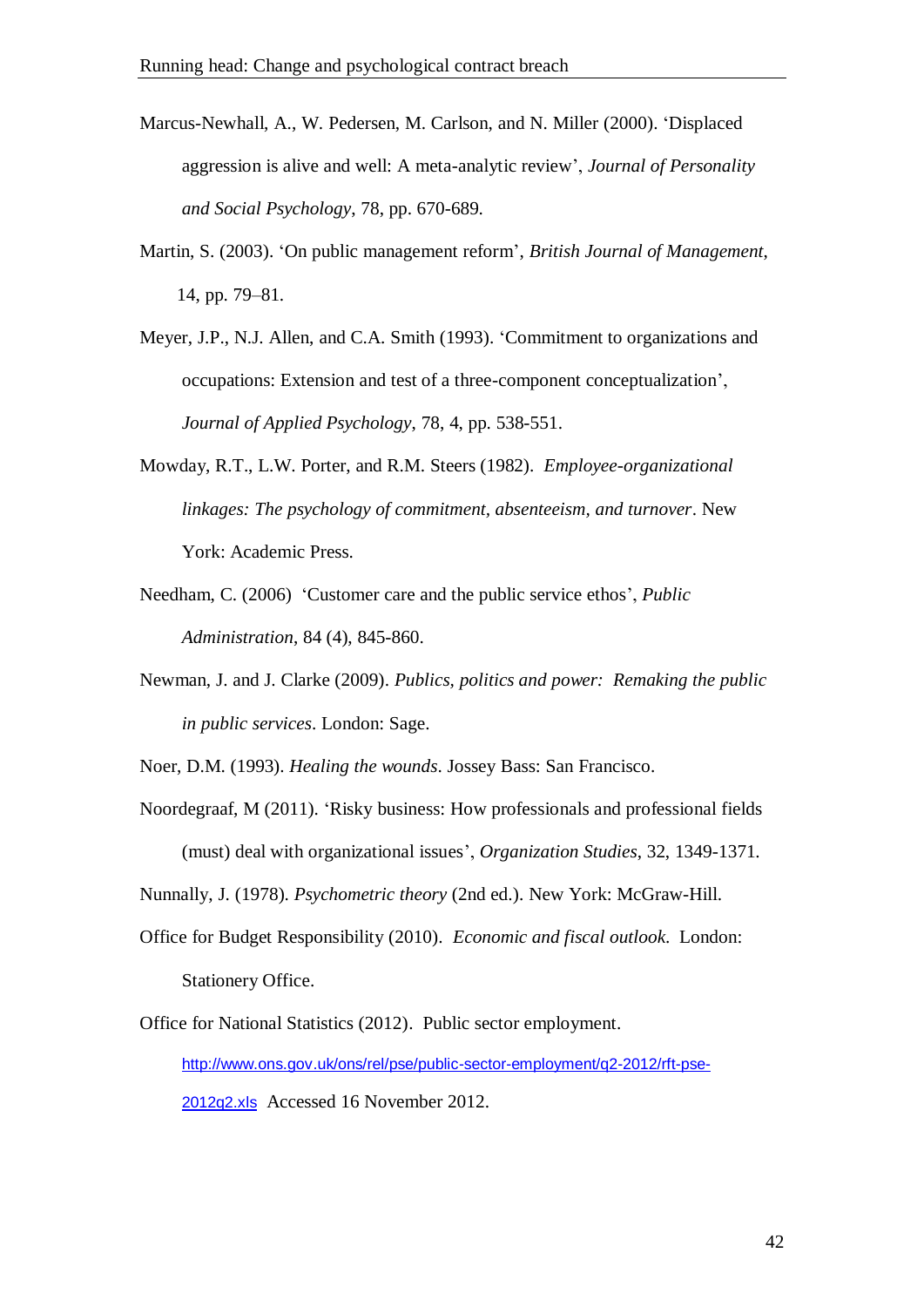- Organ, D. (1997) 'Organizational citizenship behavior: It's construct clean-up time', *Human Performance*, 10, 2, 85-97.
- Perry, J. L. (1996). 'Measuring public service motivation: An assessment of construct reliability and validity', *Journal of Public Administration Research and Theory*, 6, 1, 5-22.
- Perry, J.L. and L.R. Wise (1990). 'The motivational bases of public service', *Public Administration Review*, pp.367-373.
- Peterson, Robert J. (1994). 'A meta-analysis of Cronbach's coefficient alpha', *Journal of Consumer Research*, 21, pp. 381–391.
- Podsakoff, P. M., M. Ahearne and S. B. MacKenzie (1997). 'Organizational citizenship behavior and the quantity and quality of work group performance', *Journal of Applied Psychology*, 82, pp. 262-270.
- Pollitt, C. and G. Bouckaert (2011). *Public management reform*. Oxford: Oxford University Press.
- Rayner, J., H. M. Williams, A. Lawton, and C. W. Allinson (2011). 'Public service ethos: Developing a generic measure', *Journal of Public Administration Research and Theory*, 21, 1, pp. 27–51.
- Restubog, S. L. D., P. Bordia, and R. L. Tang (2007). 'Behavioural outcomes of psychological contract breach in a non-western culture: The moderating role of equity sensitivity', *British Journal of Management*, 18, 4, pp. 376–386.
- Robinson, S.L. (1996). 'Trust and breach of the psychological contract', *Administrative Science Quarterly*, 41, pp. 574-599.
- Robinson, S. L. and D. M. Rousseau (1994). 'Violating the psychological contract: Not the exception but the norm', *Journal of Organizational Behavior*, 15, pp. 245-259.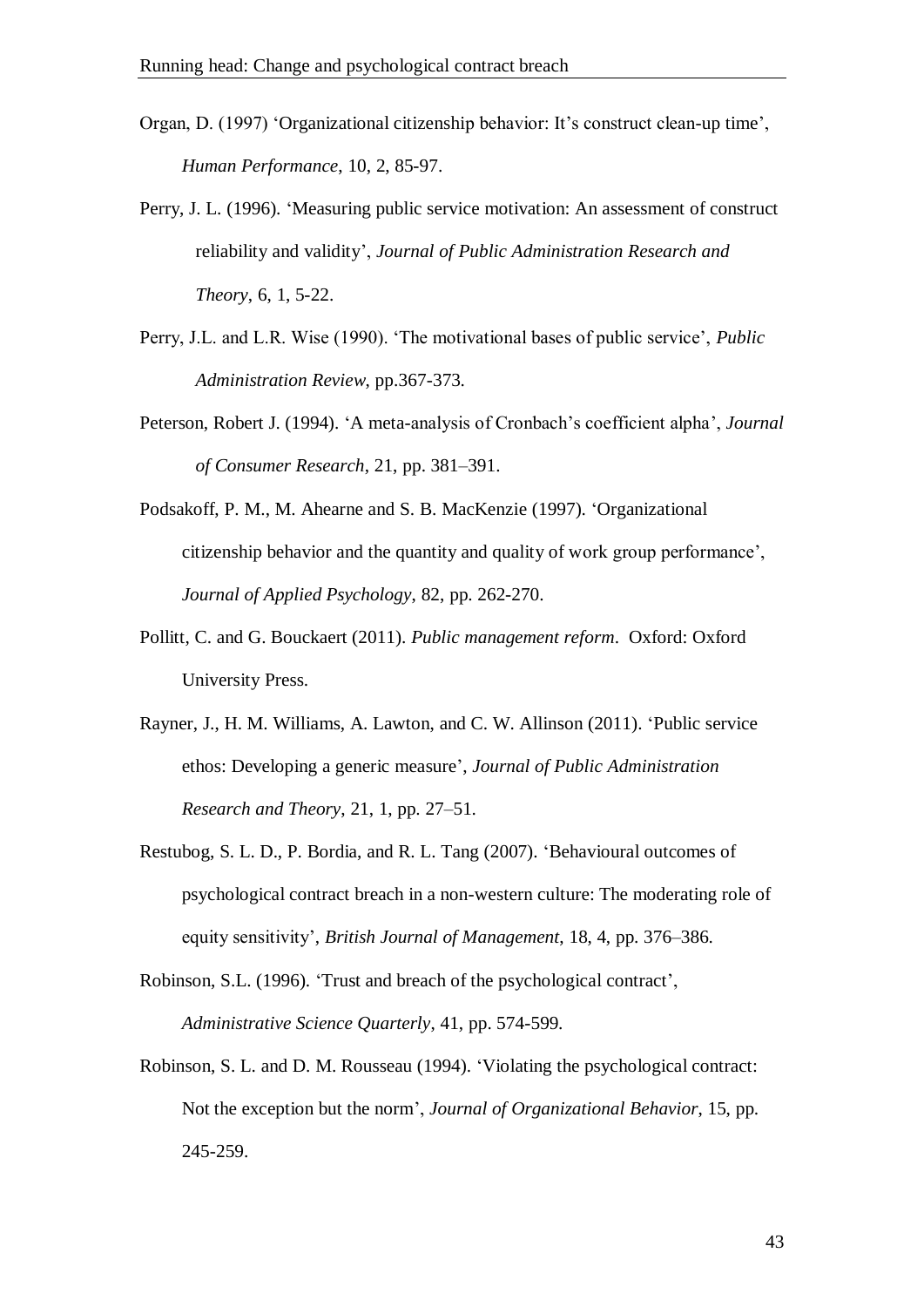Rousseau, D.M. (1989). 'Psychological and implied contracts in organizations', *Employee Responsibilities and Rights Journal*, 2, pp. 121-139.

- Sherif, M., Harvey, O. J., White, B. J., Hood, W. R., and Sherif, C. W. (1961). *Intergroup conflict and cooperation: The Robbers Cave experiment*. Norman, OK: University Book Exchange.
- Spector , P. E., and S. M. Jex (1998). 'Development of four self-report measures of job stressors and strain: Interpersonal conflicts at work scale, quantitative workload inventory and physical symptoms inventory', *Journal of Occupational Health Psychology*, 3, 4, 356-367.
- Staufenbiel, T., and C. J. König (2010). 'A model for the effects of job insecurity on performance, turnover intention, and absenteeism', *Journal of Occupational and Organizational Psychology*, 83, 1, pp. 101-117.
- Turnley, W. H., M. C. Bolino, S. W. Lester and J. M. Bloodgood (2003). 'The impact of psychological contract fulfillment on the performance of in-role and organizational citizenship behaviors', *Journal of Management*, 29, 2, pp. 187– 206.
- Ye, J., M. S. Cardon and E. Rivera (2012). 'A mutuality perspective of psychological contracts regarding career development and job security', *Journal of Business Research*, 65, 3, pp. 294-301.
- Zhao, Z., S.J. Wayne, B.C. Glibkowski and J. Bravo (2007). 'The impact of psychological contract breach on work-related outcomes: A meta-analysis', *Personnel Psychology*, 60, 3, pp. 647-680.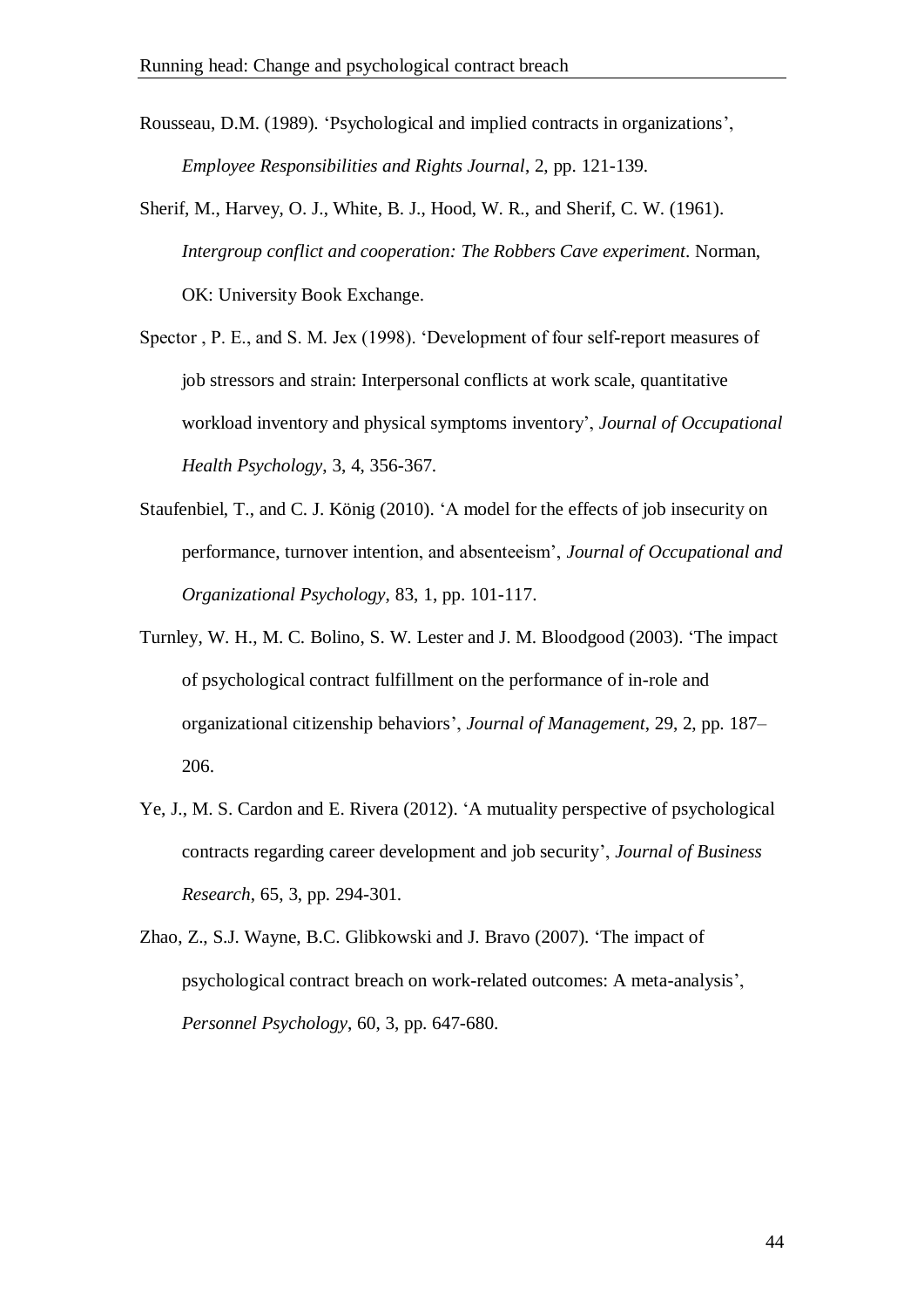|                                      | M    | <b>SD</b>         |               |                      | 3          | 4               |                | 6          |           | 8                   | 9                   | 10                   | 11         | 12         | 13       | 14      | 15      | 16    |
|--------------------------------------|------|-------------------|---------------|----------------------|------------|-----------------|----------------|------------|-----------|---------------------|---------------------|----------------------|------------|------------|----------|---------|---------|-------|
| 1. Organizational change t1          | 4.58 |                   | 2.60(0.71)    |                      |            |                 |                |            |           |                     |                     |                      |            |            |          |         |         |       |
| 2. Psychological contract breach t1  | 2.87 | .85               | $.18***$      | (.82)                |            |                 |                |            |           |                     |                     |                      |            |            |          |         |         |       |
| 3. Organizational commitment t1      | 3.28 |                   | $.88 - .10$   | $-.38$ <sup>**</sup> | (.75)      |                 |                |            |           |                     |                     |                      |            |            |          |         |         |       |
| 4. OCBI t1                           | 4.03 | .60               | $.15***$      | .00                  | $.22***$   | (.69)           |                |            |           |                     |                     |                      |            |            |          |         |         |       |
| 5. OCBO t1                           | 3.90 | .70               | .09           | $-.27***$            | $.45***$   | $.56^{\degree}$ | (.78)          |            |           |                     |                     |                      |            |            |          |         |         |       |
| 6. OCBP <sub>t1</sub>                | 4.19 | .76               | .21           | $-.08$               | $.24^\ast$ | $.35***$        | $.25^*$        | (.71)      |           |                     |                     |                      |            |            |          |         |         |       |
| 7. Job Security t1                   | 2.42 |                   | $.99-.21***$  | $-.37***$            | $.13*$     | .04             | .14            | .10        | (.82)     |                     |                     |                      |            |            |          |         |         |       |
| 8. Public Sector Commitment t1       | 3.96 | $1.00\,$          | $-.10$        | $-.23$               | $.37***$   | $.15***$        | $.20^{**}$     | $.30^{**}$ | $.13*$    | (.50)               |                     |                      |            |            |          |         |         |       |
| 9. Organizational change t2          | 5.65 | $2.54$ $.56^{**}$ |               | $.12^*$              | $-.03$     | $.20^{**}$      | .07            | $.29***$   | $-.13*$   | $-.11$ <sup>*</sup> | (.67)               |                      |            |            |          |         |         |       |
| 10. Psychological contract breach t2 | 3.22 | .96               | $.17***$      | $.52^{**}$           | $-.26$ **  |                 | $.02 - .24$ ** | .05        | $-.22$ ** | $-.08$              | $.23***$            | (.84)                |            |            |          |         |         |       |
| 11. Organizational commitment t2     | 3.11 | .90               | $-.03$        | $-.26$ **            | $.67***$   | $.25***$        | $.46***$       | $.26***$   | $.14*$    | $.33***$            | $-.05$              | $-.29$ <sup>**</sup> | (.78)      |            |          |         |         |       |
| 12. OCBI t2                          | 3.96 | .62               | $.11^\circ$   | $-.03$               | $.21***$   | $.57***$        | $.46***$       | $.25*$     | .00       | .09                 | $.13^{\circ}$       | $-.04$               | $.25^{**}$ | (.70)      |          |         |         |       |
| 13. OCBO t2                          | 3.79 | .68               | .04           | $-.23$ **            | $.41***$   | $.37***$        | $.70^{**}$     | $.29***$   | .09       | $.16***$            | .06                 | $-.33***$            | $.54***$   | $.53^{**}$ | (.78)    |         |         |       |
| 14. OCBP t2                          | 4.29 | .64               | .07           | .03                  | .12        | $.19*$          | .07            | $.58***$   | $-.01$    | $.40^{**}$          | .00                 | .07                  | .13        | .16        | .10      | (.63)   |         |       |
| 15. Job Security t2                  | 2.44 |                   | $.97-.20$ **  | $-.26$ <sup>**</sup> | .09        | .00             | .10            | .08        | $.58***$  | .07                 | $-.14$ <sup>*</sup> | $-.27$               | $.19***$   | .00.       | $.15***$ | $-14$   | (.80)   |       |
| 16. Public Sector Commitment t2      | 3.95 |                   | $1.02 - 13^*$ | $-.20$ <sup>**</sup> | $.30***$   | $.17***$        | $.17***$       | .07        | .00       | $.63***$            | $-.13*$             | $-.20$ <sup>**</sup> | $.40**$    | $.12*$     | $.24***$ | $.23^*$ | $-0.06$ | (.57) |

**Table 1: Means, Standard Deviations, Alpha Reliabilities and Zero-Order Correlations between Main Study Variables**

Notes.

*N* ranges between 331 to 340 except for OCBP where N at time 1 ranges between 79 and 105 and at time 2 ranges between 79 and 116.

\* p < .05, \*\* p < .01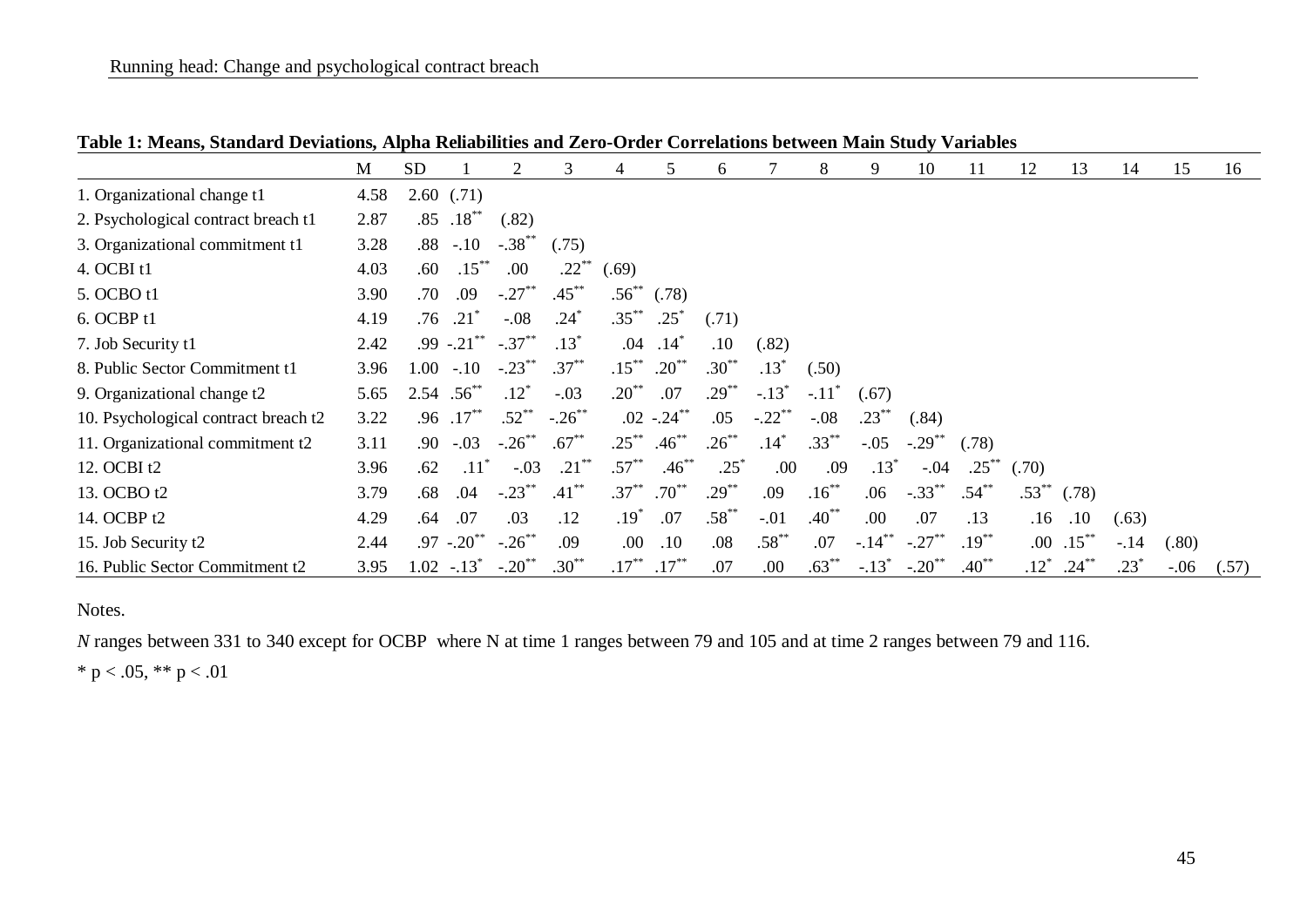| <b>Table 2: Panel Regression Analyses<sup>a</sup></b> |  |  |
|-------------------------------------------------------|--|--|
|-------------------------------------------------------|--|--|

|                                                     | Breach t2 | OCBI <sub>t2</sub><br>Organizational<br>OCBO <sub>t2</sub><br>commitment t2 |           |            | OCBP <sub>t2</sub> |           |           |
|-----------------------------------------------------|-----------|-----------------------------------------------------------------------------|-----------|------------|--------------------|-----------|-----------|
| Dependent variable at t1                            | $.46***$  | $.65***$                                                                    | $.56***$  | $0.65***$  | $0.63***$          | $0.73***$ | $0.90***$ |
| Organizational change t1                            | .01       | .06                                                                         | .01       | $-0.06$    | $-0.05$            | 0.03      | $-0.04$   |
| Organizational change t2                            | $.20***$  | $-.02$                                                                      | .00       | 0.08       | 0.09               | $-0.27*$  | $-0.30**$ |
| Breach t1                                           |           | $.09*$                                                                      | .00       | 0.06       | 0.05               | 0.07      | 0.09      |
| Breach t2                                           |           | $-16**$                                                                     | $-.03$    | $-0.19***$ | $-0.15**$          | 0.04      | 0.04      |
| Job Security t1                                     |           |                                                                             |           |            | 0.06               |           | $-0.03$   |
| Job Security t2                                     |           |                                                                             |           |            | $-0.12*$           |           | $0.39***$ |
| Pub Sect Commitment t1                              |           |                                                                             |           |            | $-0.04$            |           | 0.01      |
| Pub Sect Commitment t2                              |           |                                                                             |           |            | 0.11               |           | 0.20      |
| Breach t2 x Job Security t2                         |           |                                                                             |           |            | $-0.02$            |           | $-0.17*$  |
| Breach t2 x Pub Sect Commitment t2                  |           |                                                                             |           |            | 0.04               |           | $-0.20*$  |
| $R2$ associated with control variables <sup>b</sup> | .07       | .13                                                                         | .07       | .13        | .13                | .25       | .25       |
| $R^2$                                               | .33       | .51                                                                         | .37       | .55        | .57                | .55       | .73       |
| $\mathbf{F}$                                        | $8.11***$ | 15.12***                                                                    | $8.41***$ | $17.66***$ | 14.32***           | $3.58***$ | $5.32***$ |
| $\Delta R^2$                                        |           |                                                                             |           |            | .02                |           | .17       |
| $\Delta F$                                          |           |                                                                             |           |            | 2.00               |           | 5.52***   |

#### **Notes.**

<sup>*a*</sup> *N* ranges between 331 to 340 except for service delivery where N = 79.  $*$  p < .05,  $*$  p < .01,  $*$   $*$  p < .001. Standard regression (beta) coefficients are presented.

<sup>b</sup> All equations control for individual and organizational level characteristics described in the methods and Appendix 1. The control variables showed no consistent or extensive effects on the dependent variables once the psychological variables were controlled for.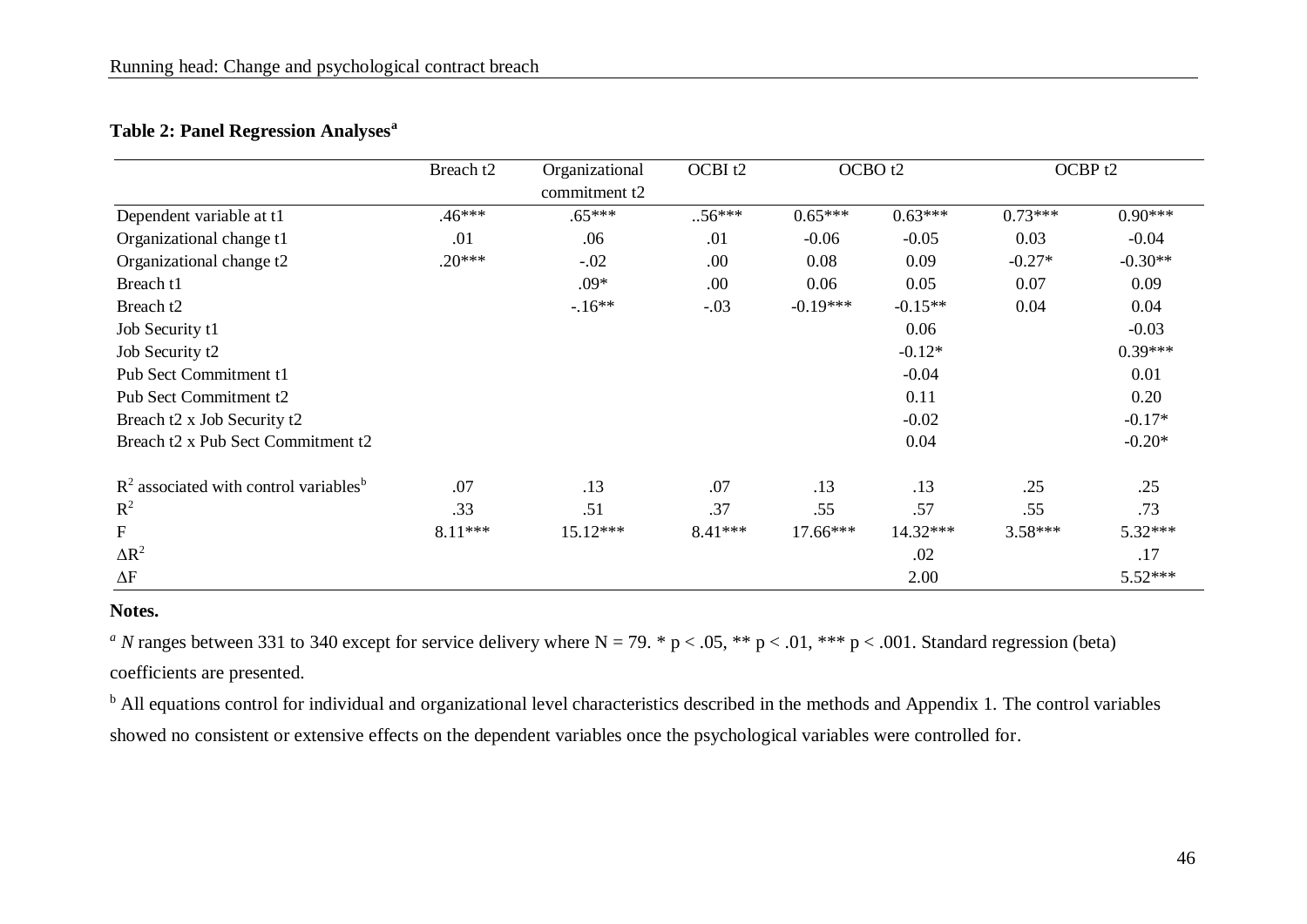### **Appendix 1**

Means for establishment and individual controls

|                                               |      | Std.      |
|-----------------------------------------------|------|-----------|
|                                               | Mean | Deviation |
| Central government                            | .16  | .36       |
| Local government                              | .42  | .49       |
| Health                                        | .06  | .24       |
| Education                                     | .14  | .35       |
| Police                                        | .09  | .28       |
| London                                        | .31  | .46       |
| Scotland/Wales                                | .04  | .20       |
| Large organization $(1000 + \text{employee})$ | .61  | .49       |
| Male                                          | .44  | .50       |
| Age                                           | 5.88 | 2.37      |
| Senior manager                                | .23  | .42       |
| Tenure (years)                                | 9.18 | 8.64      |
| Education (degree)                            | .85  | .36       |
| Fulltime (versus part-time)                   | .87  | .34       |
| Permanent (versus fixed-term/temp)            | .82  | .38       |

*Notes.*  $N = 340$ . Age was categorized in bands of 5 years ranging from  $1 = 16-20$ , to  $11 = 66-70$ .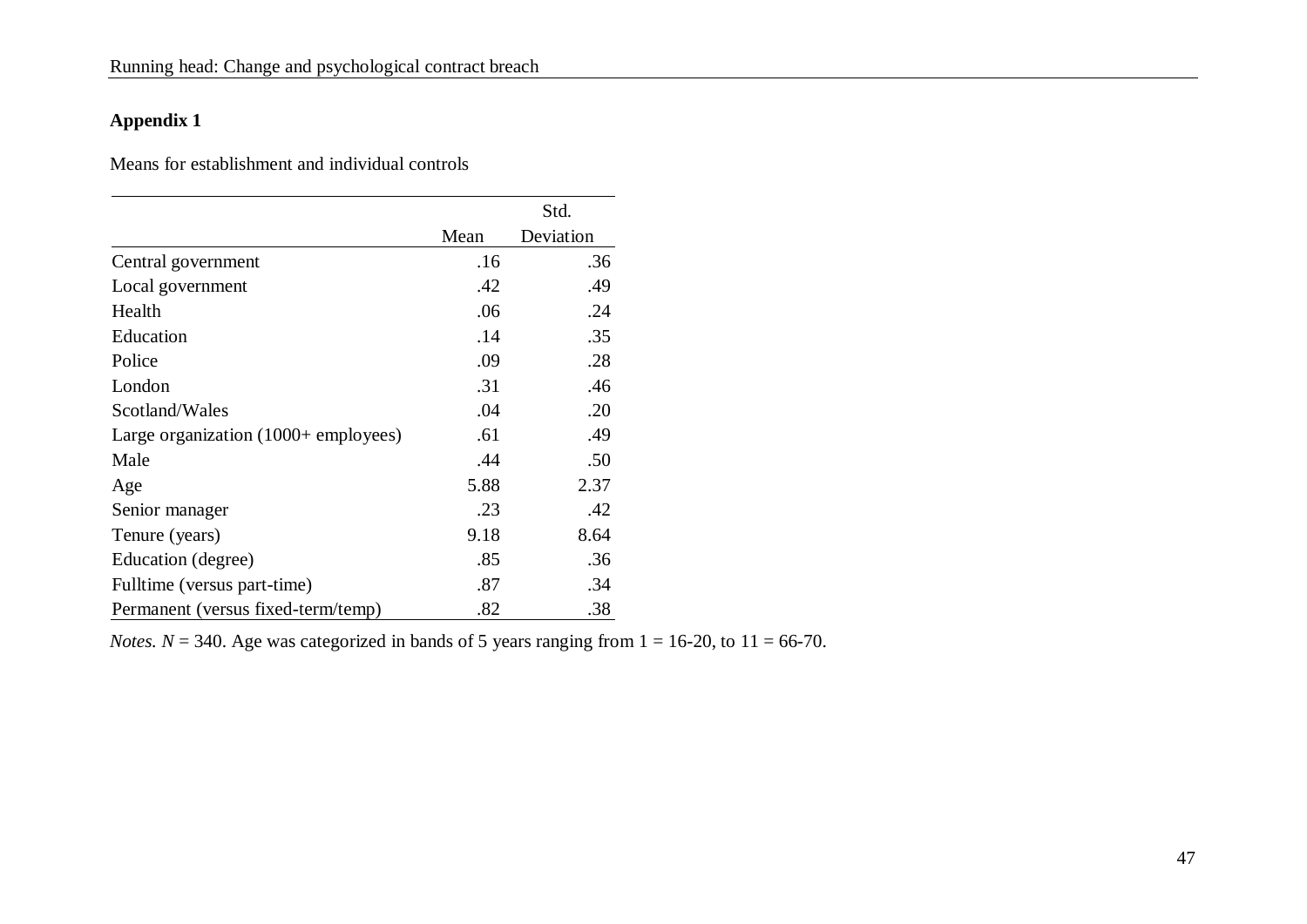#### **Appendix 2**

Frequencies of change index by item

|                                                                   |       |                | Percentage |
|-------------------------------------------------------------------|-------|----------------|------------|
|                                                                   | T1    | T <sub>2</sub> | change     |
| Recruitment freeze                                                | 79.4% | 75.9%          | $-3.5$     |
| Significant cutbacks in revenue budget for team or service area   | 63.5% | 68.2%          | 4.7        |
| Merger of teams or service area within my organization            | 52.6% | 65.0%          | 12.4       |
| Major changes in organizational strategy                          | 50.0% | 56.2%          | 6.2        |
| Voluntary redundancies                                            | 48.2% | 76.5%          | 28.3       |
| Cutbacks in service provisions                                    | 39.4% | 54.4%          | 15.0       |
| Compulsory redundancies                                           | 26.8% | 44.1%          | 17.3       |
| Changes to my job description                                     | 22.6% | 30.0%          | 7.4        |
| Changes to my job conditions (eg. flexibility) and other benefits | 21.5% | 26.8%          | 5.3        |
| Major changes to products and services                            | 18.2% | 24.1%          | 5.9        |
| Services contracted out                                           | 16.5% | 25.3%          | 8.8        |
| Merger of my organization with another                            | 9.1%  | 10.0%          | 0.9        |
| Decision to close my organization                                 | 7.1%  | 6.5%           | $-0.6$     |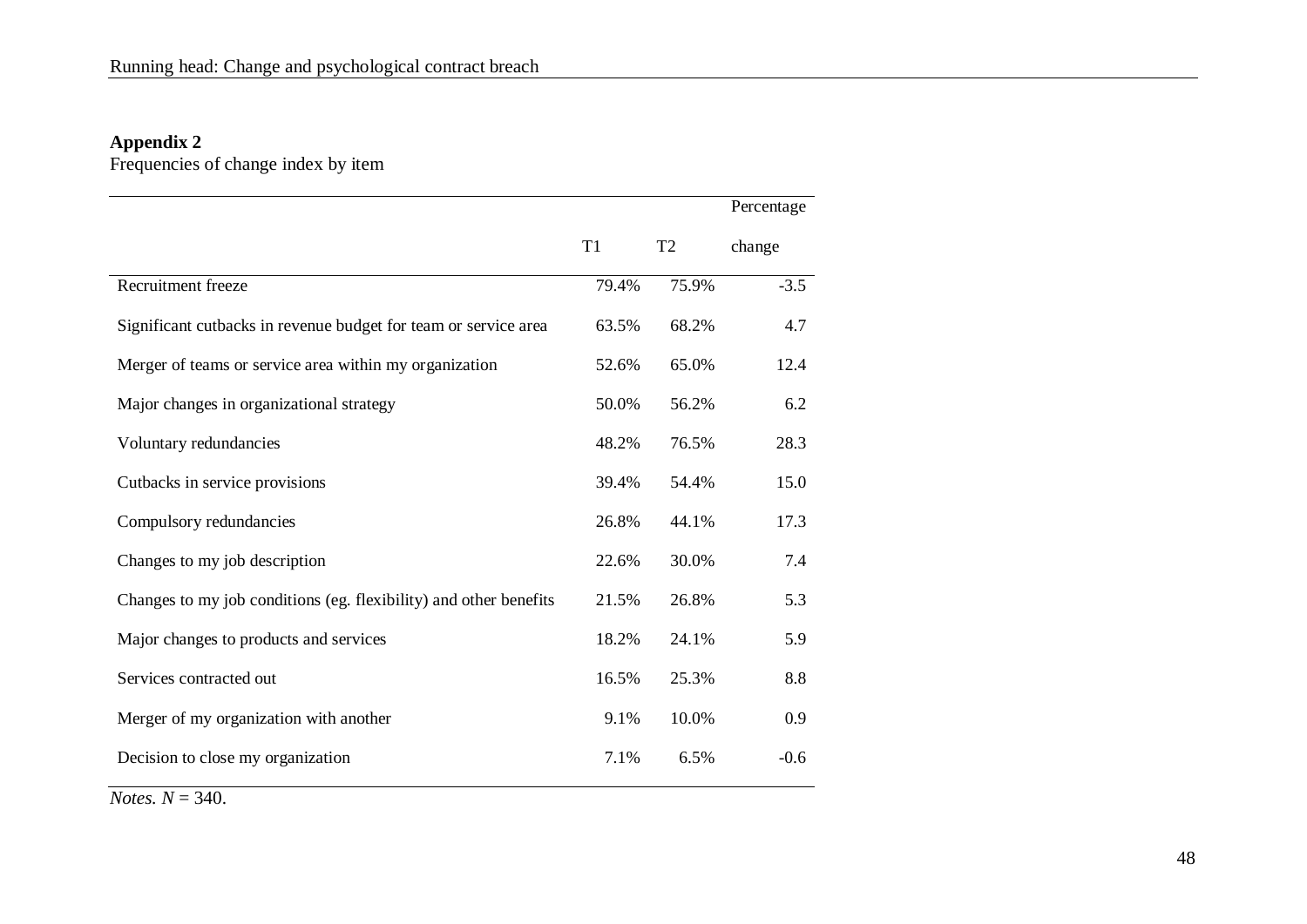### **Appendix 3**

Psychological contract breach by item

|                                               | Mean T1 | SD <sub>T1</sub> | Mean T <sub>2</sub> | SD <sub>T2</sub> | t-test    |
|-----------------------------------------------|---------|------------------|---------------------|------------------|-----------|
| An attractive benefits package (e.g. pension) | 2.61    | 1.17             | 3.22                | 1.35             | $7.23***$ |
| An attractive pay package                     | 2.83    | 1.24             | 3.33                | 1.41             | $5.52***$ |
| A relatively secure job                       | 3.12    | 1.15             | 3.37                | 1.28             | $3.27***$ |
| Fair treatment                                | 2.53    | 1.13             | 2.86                | 1.21             | $4.71***$ |
| Feedback on performance                       | 2.71    | 1.19             | 2.93                | 1.29             | $3.24***$ |
| Opportunities for promotion                   | 3.70    | 1.16             | 4.23                | 1.15             | $6.23***$ |
| Training                                      | 2.67    | 1.28             | 3.17                | 1.31             | $6.49***$ |

Notes. 1 = completely fulfilled, to  $5 =$  not at all fulfilled. \* p < .05, \*\* p < .01, \*\*\* p < .001.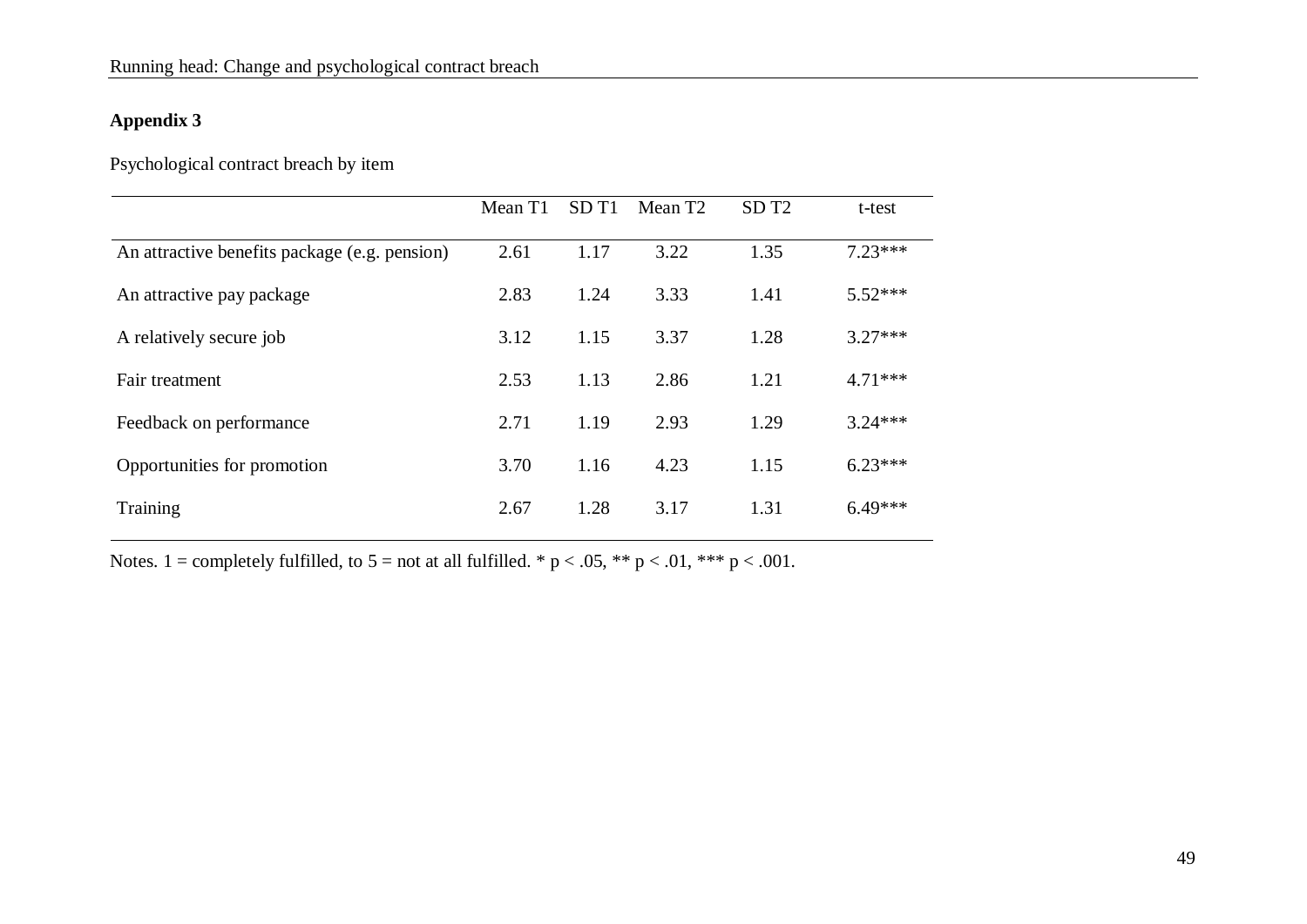**Figure 1: Interactive effects of Psychological Contract Breach and Job Security (JS) on Organizational Citizenship Behaviours Directed Towards Public Service Users (OCBP)**